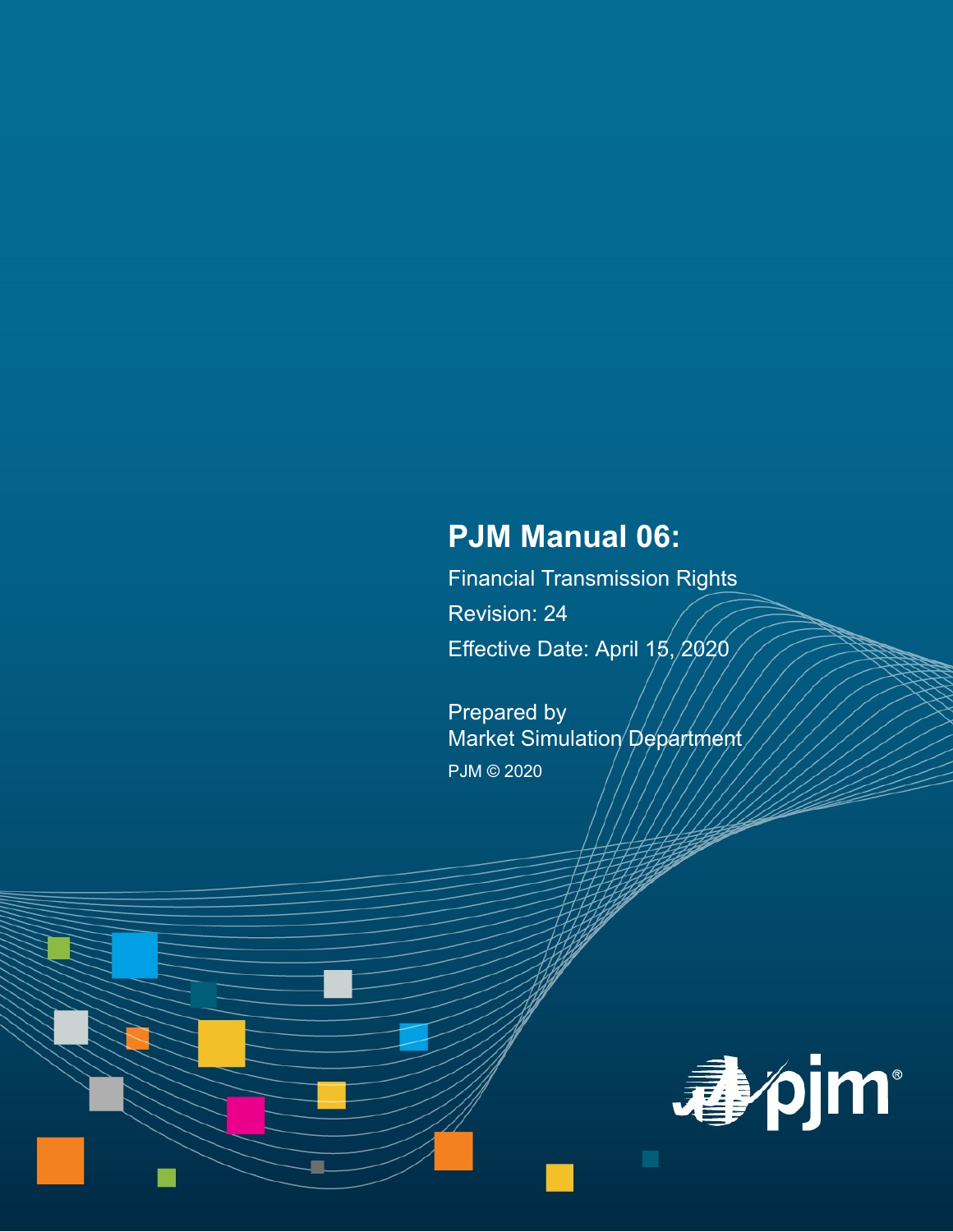

# **Table of Contents**

| Section 1: Financial Transmission Rights Overview 10                  |  |
|-----------------------------------------------------------------------|--|
|                                                                       |  |
|                                                                       |  |
|                                                                       |  |
|                                                                       |  |
|                                                                       |  |
|                                                                       |  |
|                                                                       |  |
|                                                                       |  |
|                                                                       |  |
|                                                                       |  |
|                                                                       |  |
|                                                                       |  |
|                                                                       |  |
| Section 3: Auction Revenue Rights Request and Approval Process 16     |  |
| 3.1 Network Integration Service Auction Revenue Rights (ARRs) 16      |  |
|                                                                       |  |
| 3.2 Firm Point-to-Point Transmission Auction Revenue Rights (ARRs) 16 |  |
|                                                                       |  |
|                                                                       |  |
|                                                                       |  |
| 4.2 Annual Allocation of Auction Revenue Rights (ARRs) - Stage 1A20   |  |
| 4.3 Annual Allocation of Auction Revenue Rights (ARRs) - Stage 1B24   |  |
|                                                                       |  |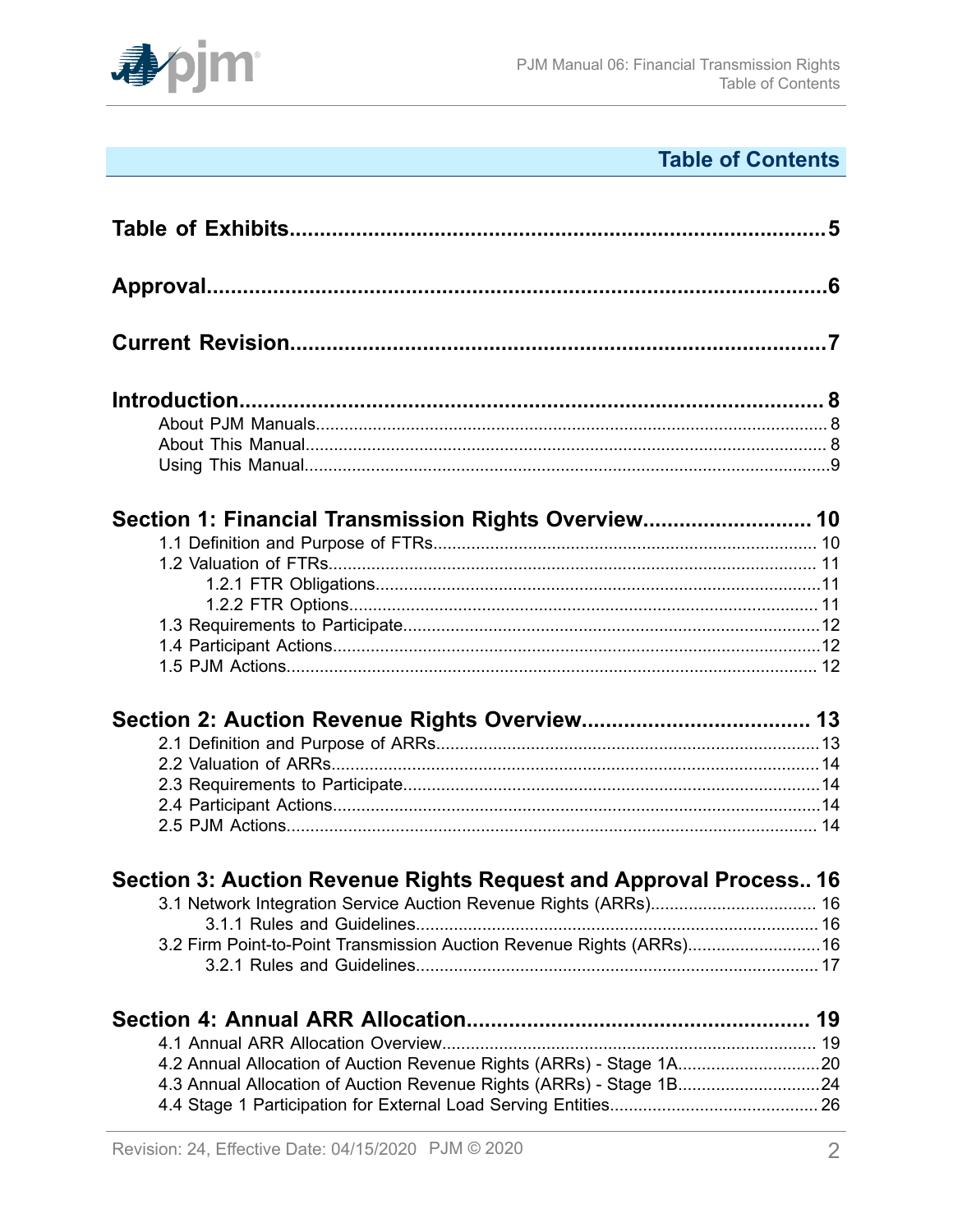

| 4.5 Annual Allocation of Auction Revenue Rights (ARRs) - Stage 2 28                   |  |
|---------------------------------------------------------------------------------------|--|
|                                                                                       |  |
|                                                                                       |  |
|                                                                                       |  |
|                                                                                       |  |
|                                                                                       |  |
| 4.9.2 Regional Transmission Expansion Plan (RTEP) IARRs33                             |  |
|                                                                                       |  |
|                                                                                       |  |
|                                                                                       |  |
|                                                                                       |  |
| Section 5: Financial Transmission Rights (FTRs) for New Load in                       |  |
|                                                                                       |  |
| 5.1 FTR Allocation Process for New Load in Zones Associated with Market Growth 36     |  |
| 5.2 Network Integration Service Financial Transmission Rights (FTRs)37                |  |
|                                                                                       |  |
| 5.3 Firm Point-to-Point Transmission Financial Transmission Rights (FTRs) 37          |  |
|                                                                                       |  |
|                                                                                       |  |
|                                                                                       |  |
|                                                                                       |  |
|                                                                                       |  |
|                                                                                       |  |
|                                                                                       |  |
|                                                                                       |  |
|                                                                                       |  |
|                                                                                       |  |
|                                                                                       |  |
|                                                                                       |  |
|                                                                                       |  |
|                                                                                       |  |
|                                                                                       |  |
|                                                                                       |  |
|                                                                                       |  |
|                                                                                       |  |
|                                                                                       |  |
| 8.3 FTR Settlement - Calculating Transmission Congestion Credit Target Allocations 50 |  |
| 8.4 FTR Settlement - Calculating Day-Ahead Transmission Congestion Credits51          |  |
|                                                                                       |  |
|                                                                                       |  |
|                                                                                       |  |
|                                                                                       |  |
|                                                                                       |  |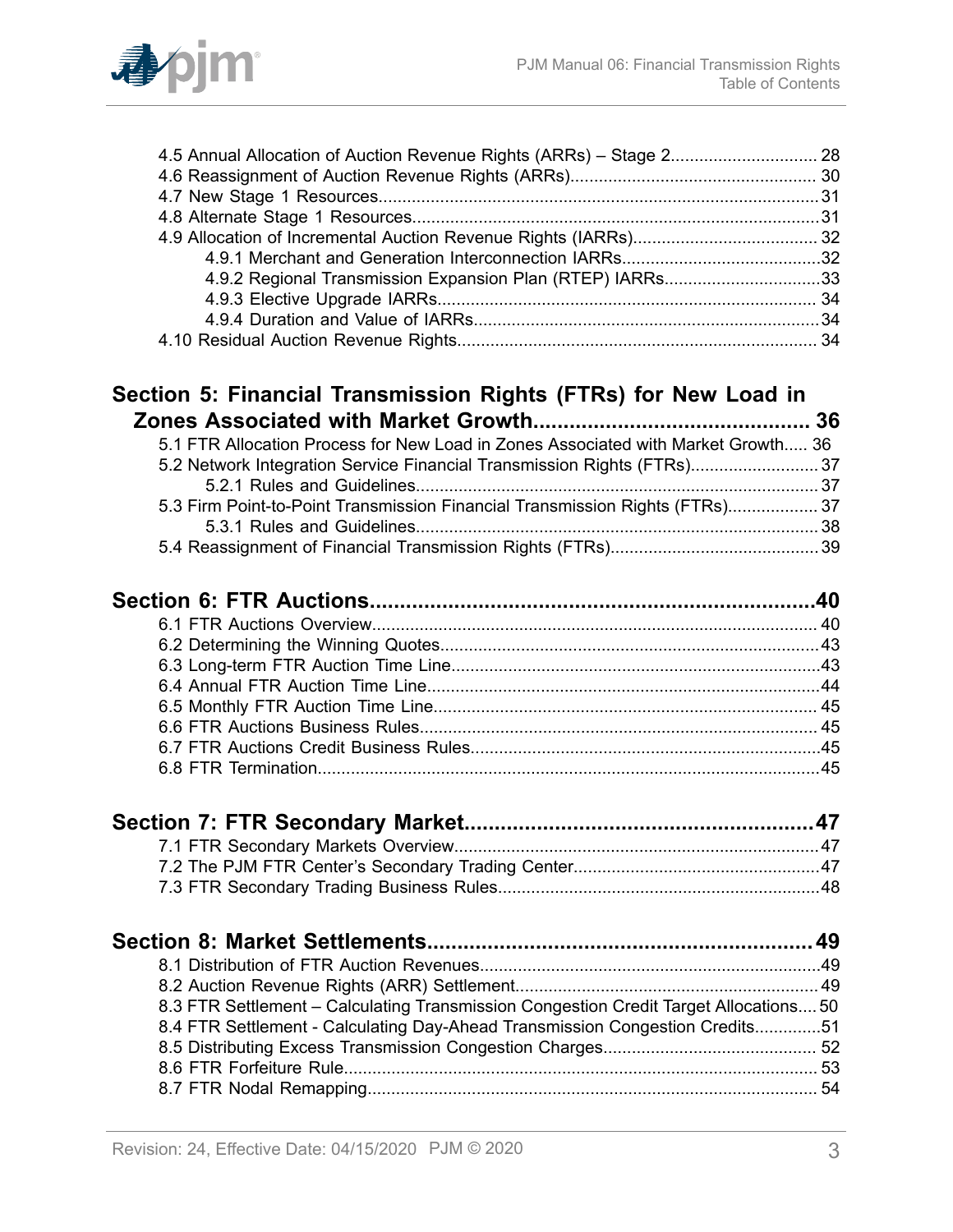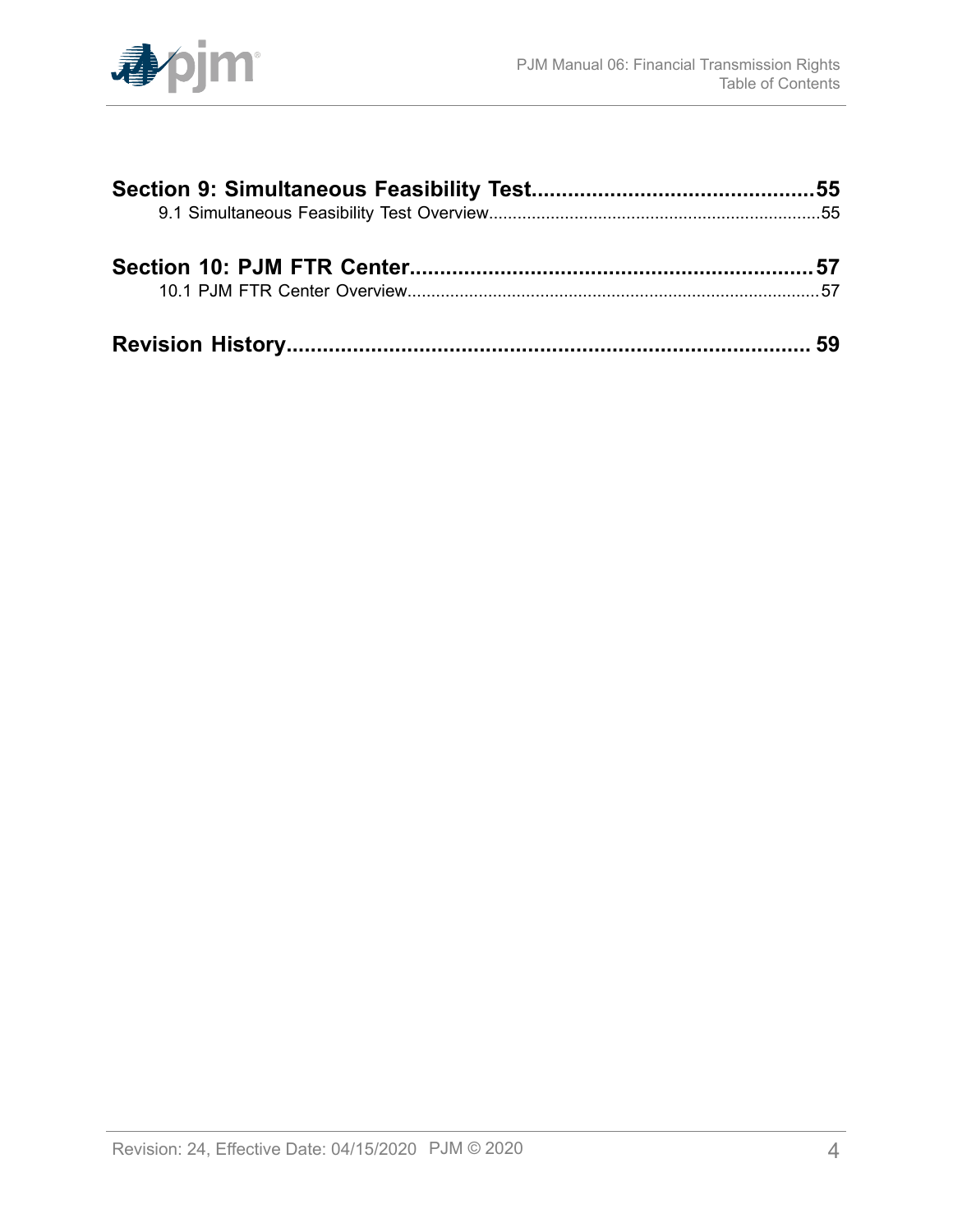

# **Table of Exhibits**

<span id="page-4-0"></span>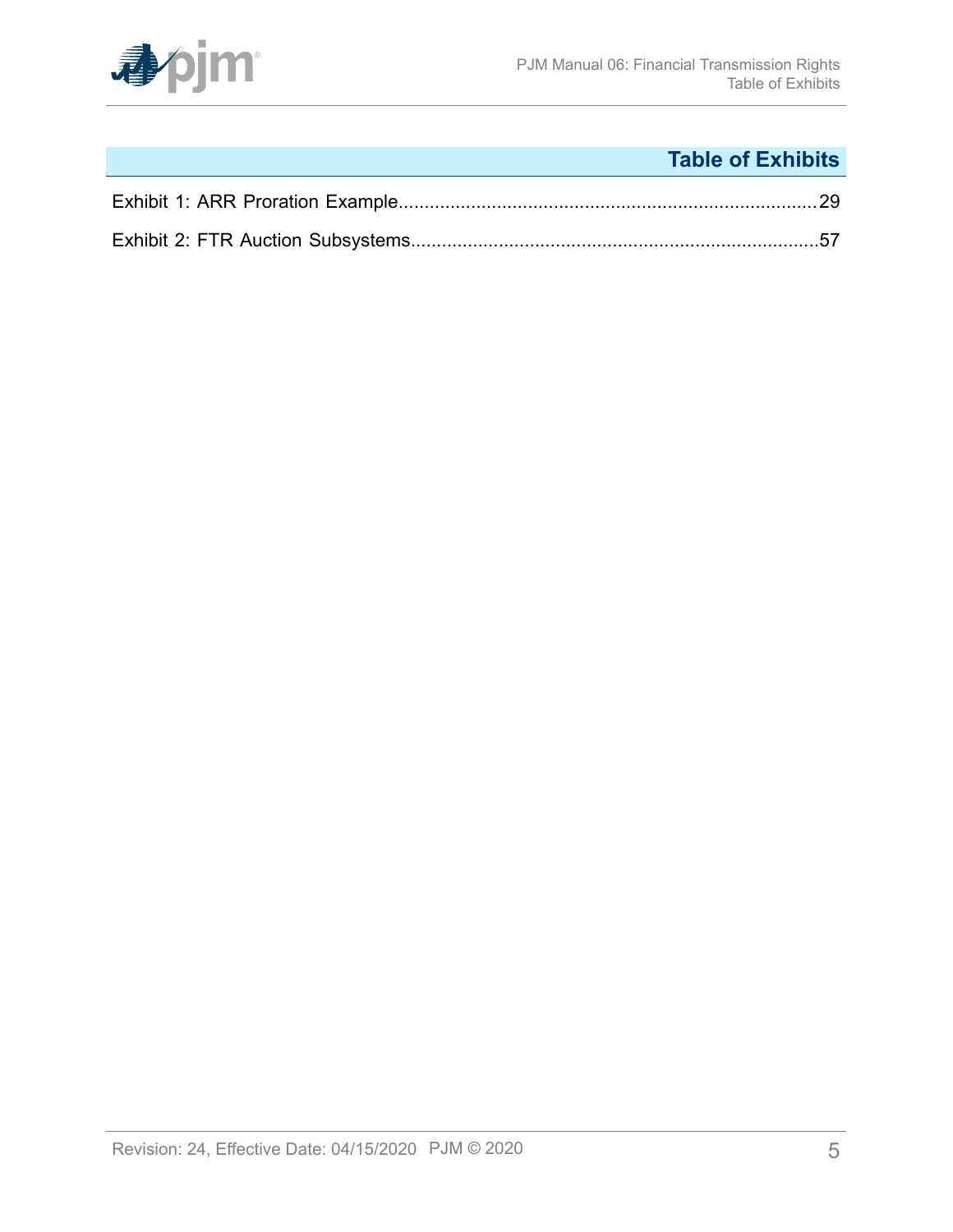

## <span id="page-5-0"></span>**Approval**

Approval Date: 04/16/2020 Effective Date: 04/15/2020

Brian Chmielewski, Manager

Market Simulation Department

Ray Fernandez, Manager

Market Settlements Development Department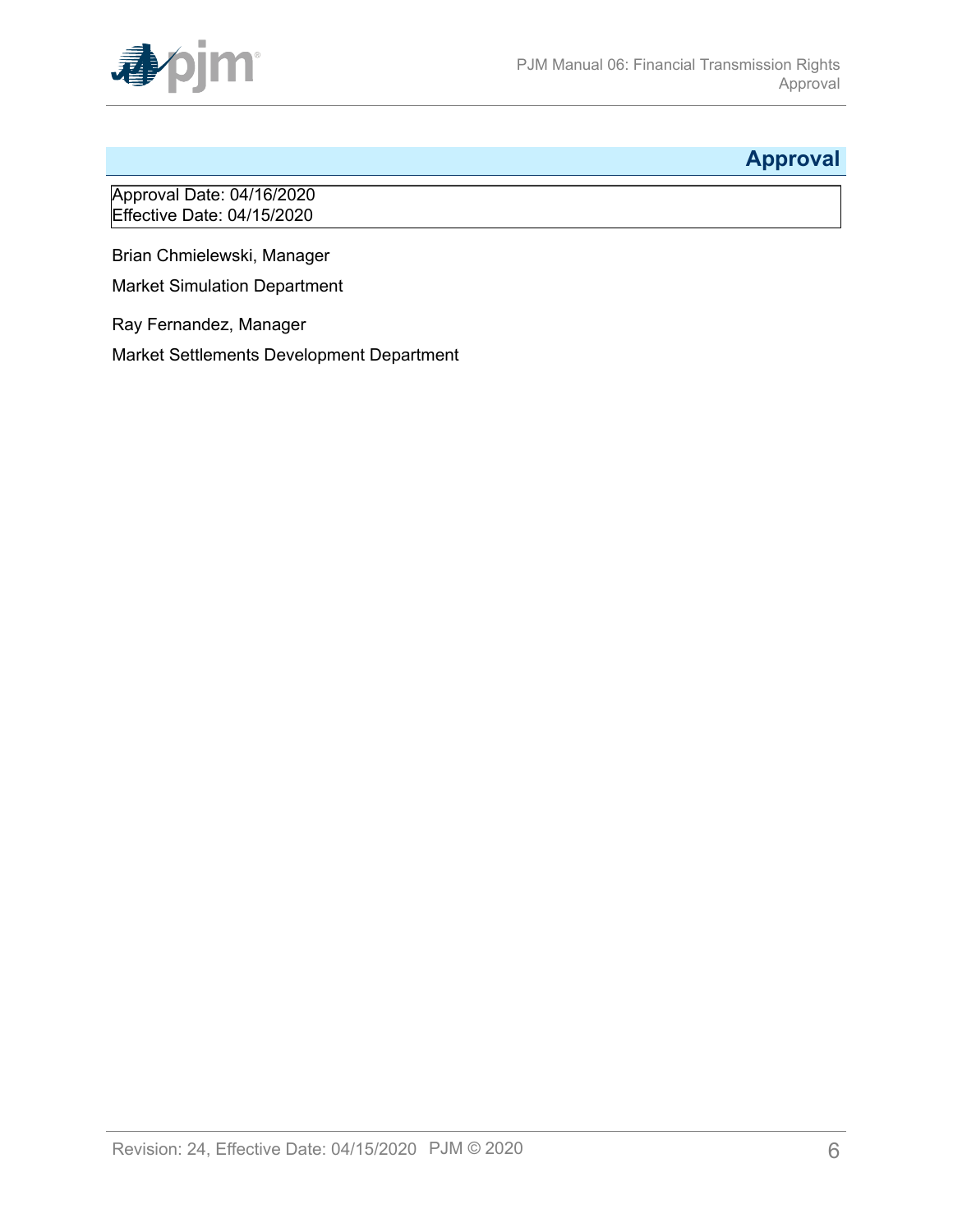

## <span id="page-6-0"></span>**Current Revision**

### **Revision 24 (04/15/2020):**

- Added changes to section 6.1 and 6.3 for long-term and BOPP timing and structure per FRMSTF.
- Administrative Change: Updated "FTRCenter" to "FTR Center" throughout this manual.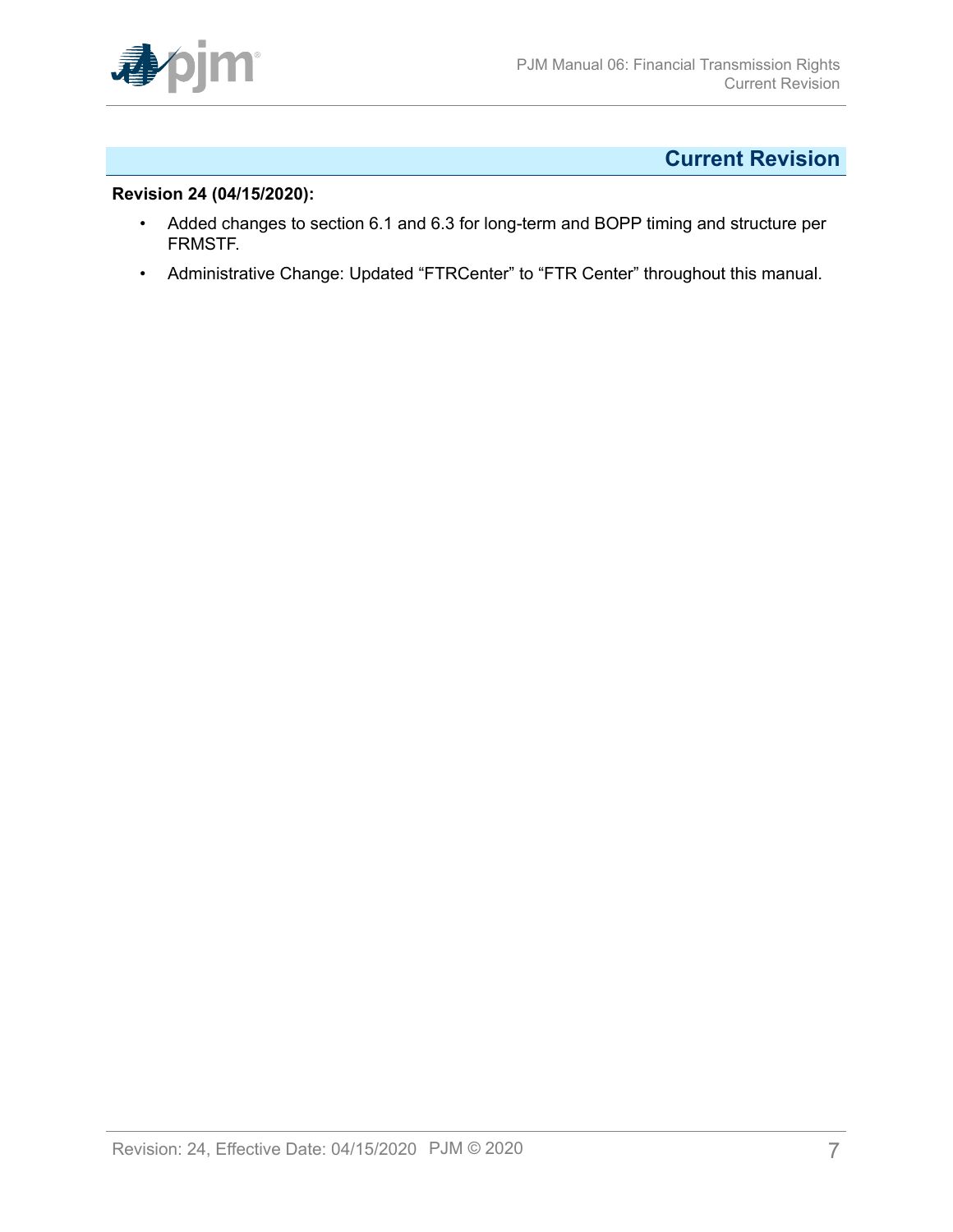

### <span id="page-7-0"></span>**Introduction**

Welcome to the *PJM Manual for Financial Transmission Rights*. In this Introduction, you will find the following information:

- What you can expect from the PJM Manuals in general (see "About PJM Manuals").
- What you can expect from this PJM Manual (see "About This Manual").
- How to use this manual (see "Using This Manual").

### <span id="page-7-1"></span>**About PJM Manuals**

The PJM Manuals are the instructions, rules, procedures, and guidelines established by PJM for the operation, planning, and accounting requirements of PJM and the PJM Energy Market.

- **Transmission**
- PJM Energy Market
- Generation and transmission interconnection
- Reserve
- Accounting and Billing
- PJM administrative services

For a complete list of all PJM manuals, go to the Library section on PJM.com.

### <span id="page-7-2"></span>**About This Manual**

The PJM Manual for *Financial Transmission Rights* is one of a series of manuals within the Transmission Owners group. This manual focuses on how Auction Revenue Rights (ARRs) are acquired, how Financial Transmission Rights (FTRs) are traded, in the FTR auctions or the secondary market, and on how the value of ARRs and FTRs are determined.

The *PJM Manual for Financial Transmission Rights* consists of ten sections. These sections are listed in the table of contents beginning on page 2.

#### **Intended Audience**

The intended audiences for the PJM Manual for Financial Transmission Rights are:

- Transmission Customers Transmission Customers submit requests to PJM for ARRs, and buy/sell FTRs in the FTR auctions and secondary market.
- PJM Members PJM Members buy and sell FTRs in the FTR auctions and secondary market.
- PJM Market Settlement Department The PJM Market Settlement Department uses information from the FTR database to calculate transmission congestion credits for the monthly billing statements and to settle the FTR auctions including ARR Credits.
- PJM Market Services Division The PJM Market Services Division processes requests for ARRs from Transmission Customers, facilitates the Annual ARR Allocation, runs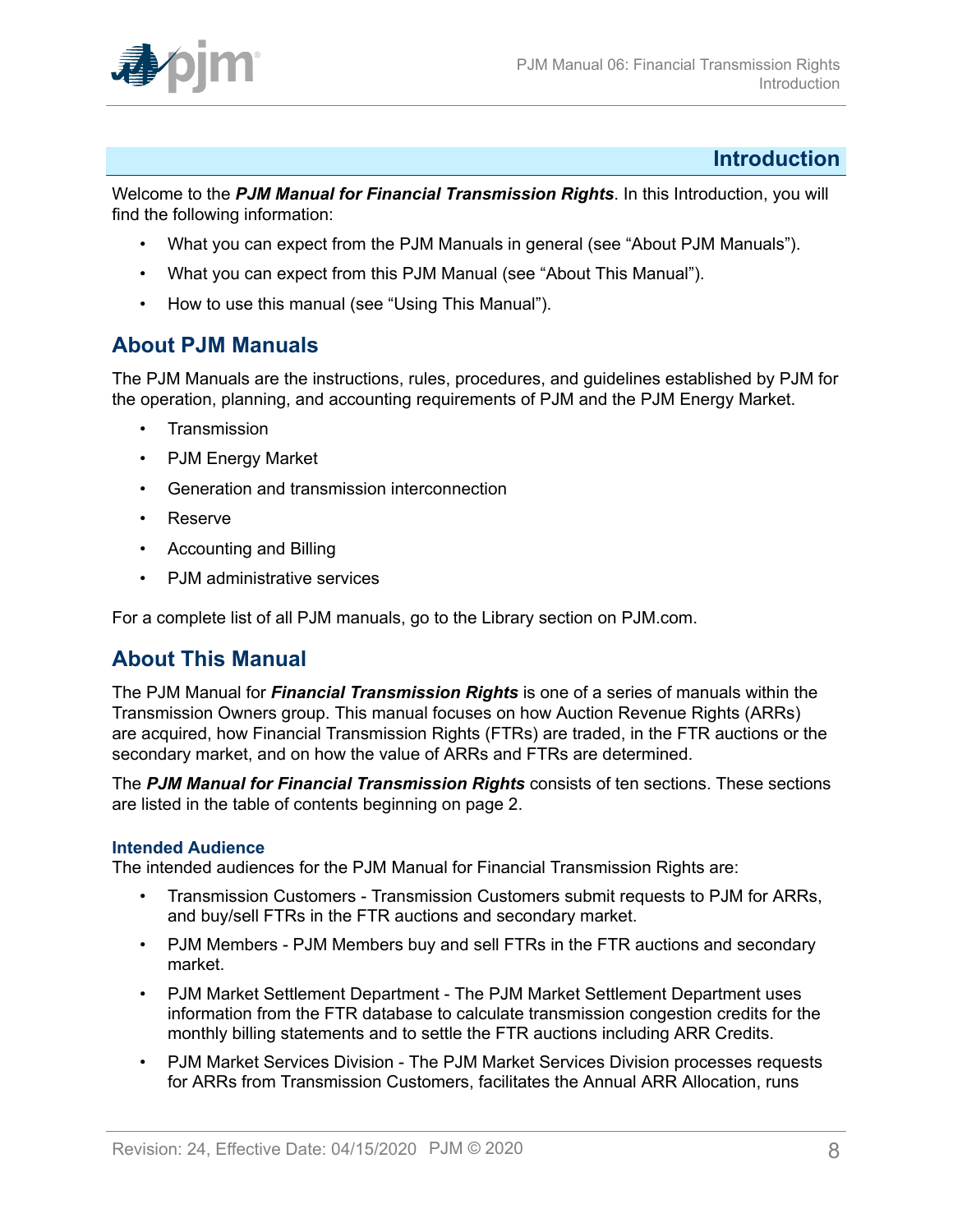

Simultaneous Feasibility Tests to verify that the Transmission System can support the requested set of ARRs and FTRs, and conducts the FTR auctions.

#### **References**

The references to other documents that provide background or additional detail directly related to the *PJM Manual for Financial Transmission Rights* are:

- PJM Manual for *[Transmission](http://www.pjm.com/~/media/documents/manuals/m02.ashx) Service Request (M-02)*
- PJM OASIS Users Guide
- PJM Manual for *[Operating Agreement Accounting \(M-28\)](http://www.pjm.com/~/media/documents/manuals/m28.ashx)*
- PJM Manual for *[Billing \(M-29\)](http://www.pjm.com/~/media/documents/manuals/m29.ashx)*
- FTR Auction User's Guide
- FTR Center

### <span id="page-8-0"></span>**Using This Manual**

We believe that explaining concepts is just as important as presenting the procedures. This philosophy is reflected in the way we organize the material in this manual. We start each section with an overview. Then, we present details, procedures or references to procedures found in other PJM manuals.

#### **What You Will Find In This Manual**

- A table of contents that lists two levels of subheadings within each of the sections
- An approval page that lists the required approvals and a brief outline of the current revision
- Sections containing the specific guidelines, requirements, or procedures including PJM actions and PJM Member actions
- A section at the end detailing all previous revisions of this PJM manual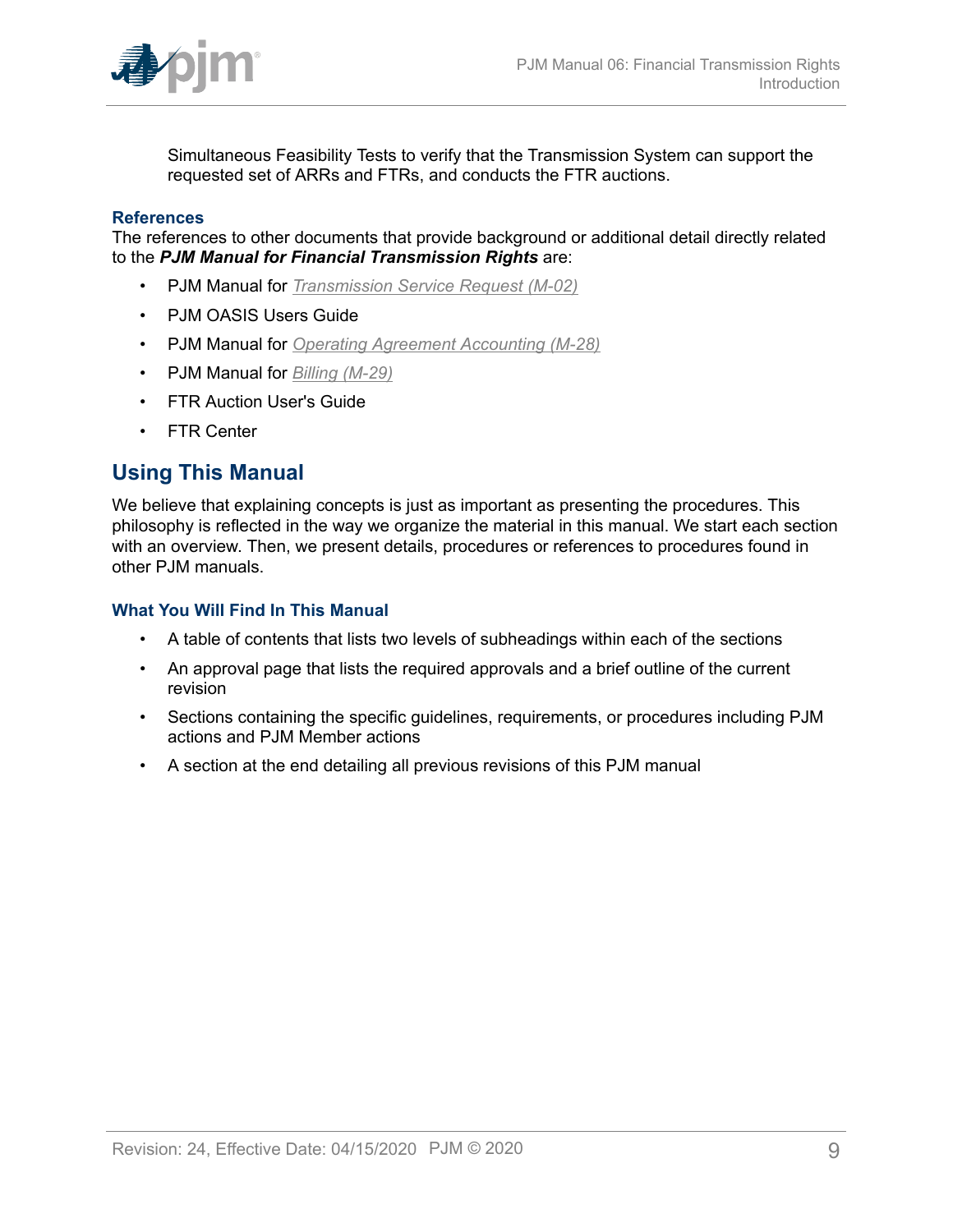

### <span id="page-9-0"></span>**Section 1: Financial Transmission Rights Overview**

Welcome to the *Financial Transmission Rights Overview* section of the *PJM Manual for Financial Transmission Rights*. In this section, you will find the following information:

- A definition of Financial Transmission Rights (FTRs) and their purpose (see "Definition and Purpose of FTRs").
- How the economic value of FTRs is calculated (see "Valuation of FTRs").
- Requirements to participate in buying/selling of FTRs in the FTR auctions or in the secondary market (see "Requirements to Participate").
- An overview of the FTR-related actions performed by Market Participants (see "Participant Actions").
- An overview of the FTR-related actions performed by PJM (see "PJM Actions").

### <span id="page-9-1"></span>**1.1 Definition and Purpose of FTRs**

A Financial Transmission Right (FTR) is a financial instrument that entitles the holder to receive compensation for Transmission Congestion Charges that arise when the transmission grid is congested in the Day-ahead Market and differences in Day-ahead Congestion Prices result from the dispatch of generators out of merit order to relieve the congestion. Each FTR is defined from a point of receipt (where the power is injected onto the PJM grid) to a point of delivery (where the power is withdrawn from the PJM grid). For each hour in which congestion exists on the Transmission System between the receipt and delivery points specified in the FTR, the holder of the FTR is awarded a share of the Transmission Congestion Charges collected from the Market Participants.

One purpose of FTRs is to protect Firm Transmission Service Customers from increased cost due to Transmission Congestion when their energy deliveries are consistent with their firm reservations. Essentially, FTRs are financial instruments that entitle the holder to rebates of congestion charges paid by the Firm Transmission Service Customers. Market Participants are able to acquire financial transmission rights in the form of options or obligations. They do not represent a right for physical delivery of power.

The holder of the FTR is not required to deliver energy in order to receive a congestion credit. If a constraint exists on the Transmission System in the Day-ahead Market, the holders of FTRs receive a credit based on the FTR MW reservation and the Congestion Price difference between point of delivery and point of receipt. This credit is paid to the holder regardless of who delivered energy or the amount delivered across the path designated in the FTR.

You can acquire FTRs in four market mechanisms: the Long-term FTR Auction, Annual FTR Auction, the Monthly FTR Auction or the FTR Secondary market.

• *Long-term FTR Auction* – PJM conducts a Long-term FTR process of selling and buying FTRs through a multi-round process for FTRs for three consecutive planning periods immediately subsequent to the planning period during which the Long-term FTR Auction is conducted. The capacity offered for sale in Long-term FTR Auctions shall be the residual system capability after the assumption that all Auction Revenue Rights allocated in the immediately prior Annual Auction Revenue Rights allocation process are self-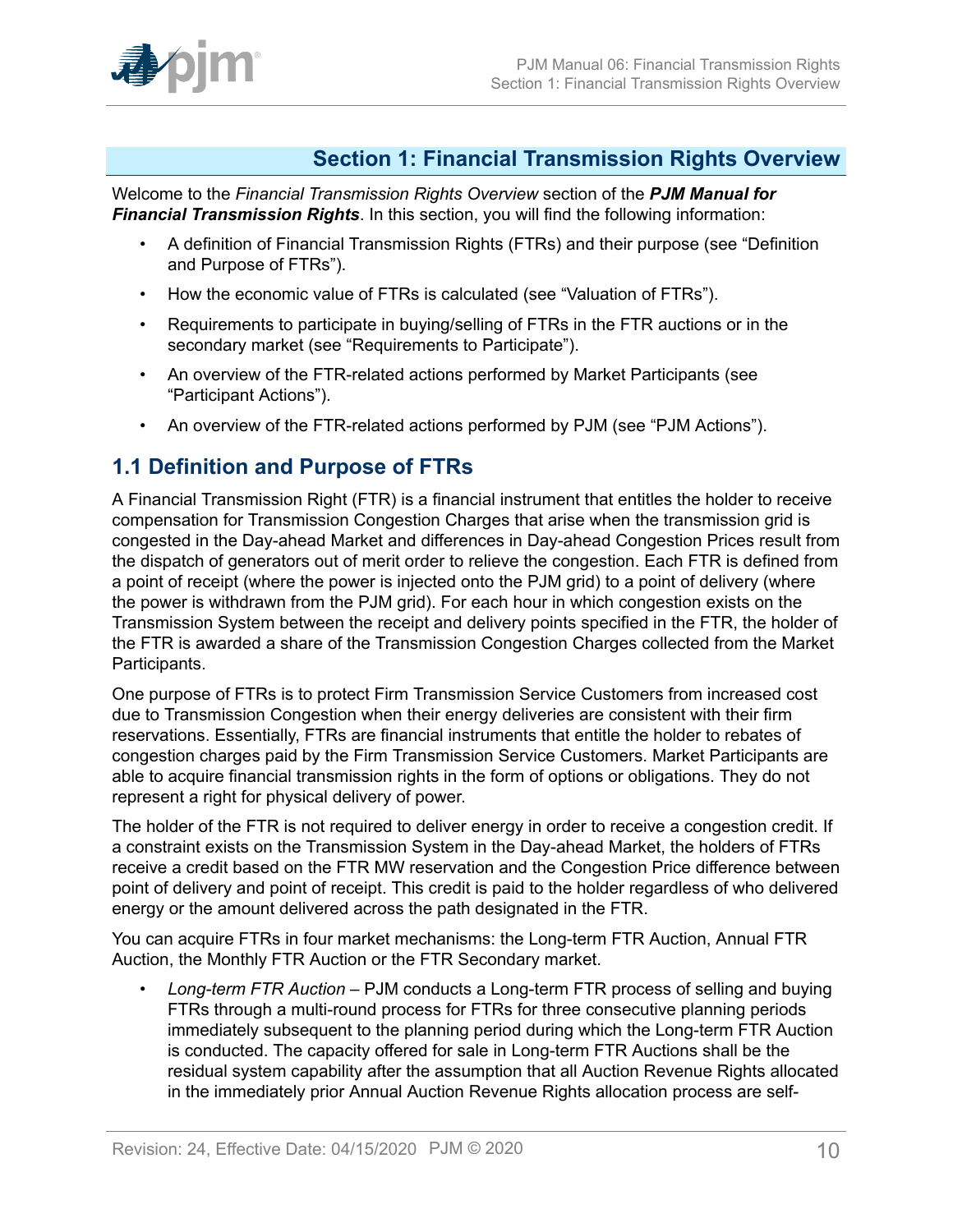

scheduled into FTRs, which shall be modeled as fixed injections and withdrawals in the Long-term FTR Auction, as further described in Section 6 of this manual

- *Annual FTR Auction –* PJM conducts an annual process of selling and buying FTRs through a multi-round auction. The Annual FTR Auction offers for sale the entire transmission entitlement that is available on the PJM system on an annual basis. The clearing mechanism of the Annual FTR Auction will maximize the quote-based value of FTRs awarded in the auction. Auction Revenue Rights (ARRs) are the mechanism by which the proceeds from the Annual FTR Auction are allocated.
- *Monthly FTR Auction –* PJM conducts a monthly process of selling and buying FTRs through an auction. The FTR auction offers for sale any residual transmission entitlement that is available after FTRs are awarded from the Annual and Long-term FTR Auctions. The auction also allows Market Participants an opportunity to sell FTRs that they are currently holding. Market Participants offer to sell or request to buy FTRs through an Internet computer application called *FTR Center*.
- *Secondary Market –* The FTR secondary market is a bilateral trading system that facilitates trading of existing FTRs between PJM Members through an Internet computer application called *FTR Center*.

## <span id="page-10-0"></span>**1.2 Valuation of FTRs**

The hourly economic value of an FTR is based on the FTR MW reservation and the difference between Day-ahead Congestion Prices at the sink point (point of delivery) and the source point (point of receipt) designated in the FTR. Therefore, it is important to note that an FTR can provide financial benefit, but it can also be a financial liability resulting in a charge to the holder.

### <span id="page-10-1"></span>**1.2.1 FTR Obligations**

- The hourly economic value of an FTR Obligation is based on the FTR MW reservation and the difference between Day-ahead Congestion Prices at the sink point (point of delivery) and the source point (point of receipt) designated in the FTR.
- The hourly economic value of an FTR Obligation is positive (a benefit) when the path designated in the FTR is in the same direction as the congested flow. (The Day-ahead Congestion Price at the sink point (point of delivery) is higher than the Day-ahead Congestion Price at the source point (point of receipt).)
- The hourly economic value of an FTR Obligation is negative (a liability) when the designated path is in the direction opposite to the congested flow. (The Day-ahead Congestion Price at the point of receipt is higher than the Day-ahead Congestion Price at the point of delivery.); however, if the holder were to actually deliver energy along the designated path, they would receive a congestion credit that would offset the FTR charge.

### <span id="page-10-2"></span>**1.2.2 FTR Options**

The hourly economic value of an FTR Option is based on the FTR MW reservation and the difference between Day-ahead Congestion Prices at the sink point (point of delivery)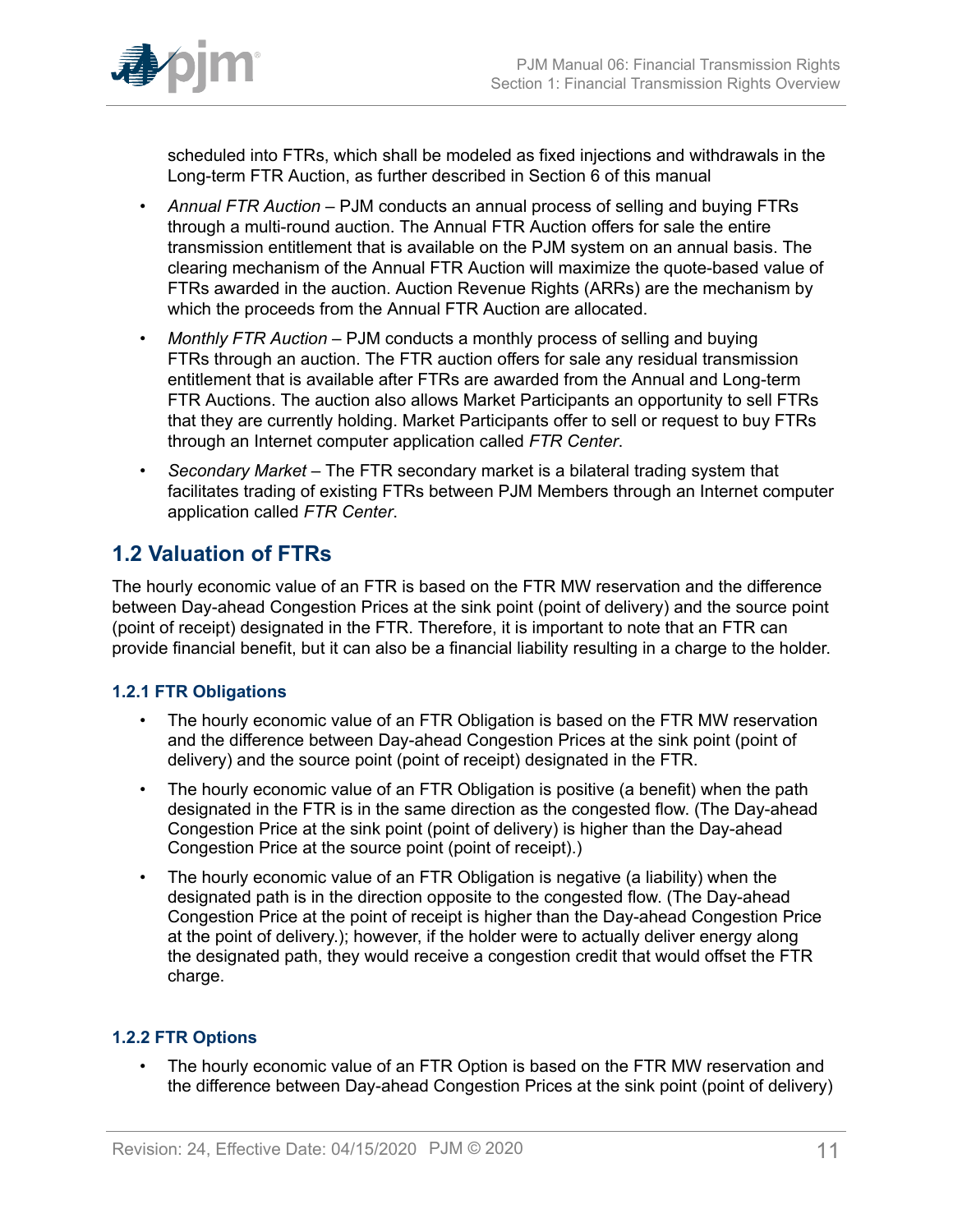

and the source point (point of receipt) designated in the FTR when that difference is positive.

- The hourly economic value of an FTR Option is positive (a benefit) when the path designated in the FTR is in the same direction as the congested flow. (The Day-ahead Congestion Price at the sink point (point of delivery) is higher than the Day-ahead Congestion Price at the source point (point of receipt).)
- The hourly economic value of an FTR Option is zero (neither a benefit nor a liability) when the designated path is in the direction opposite to the congested flow. (The Dayahead Congestion Price at the source point (point of receipt) is higher than the Dayahead Congestion Price at the sink point (point of delivery).)

## <span id="page-11-0"></span>**1.3 Requirements to Participate**

To be able to buy and sell FTRs in the PJM FTR Auctions, or in FTR secondary trading, you must be a PJM Member. Anyone may buy and sell FTRs on the secondary market outside of FTR Center, however, PJM Market Settlements makes the proper billing adjustments only for FTR Center transactions.

## <span id="page-11-1"></span>**1.4 Participant Actions**

As a participant in the FTR process, you are required to perform the following actions:

- for those FTRs you wish to sell in any of the auctions through FTR Center, enter the required information and submit offers for sale
- for those FTRs you wish to buy in any of the auctions through FTR Center, enter the required information and submit the bids to purchase
- if you are an FTR trader in the secondary market, post, accept or reject quotes made through FTR Center

## <span id="page-11-2"></span>**1.5 PJM Actions**

PJM performs the following actions:

- conducts Simultaneous Feasibility Tests (SFTs) on FTRs
- notifies customers of SFT results and FTRs awarded in the FTR Auctions
- initiates, directs, and oversees the FTR Auctions
- incorporates FTRs into market settlements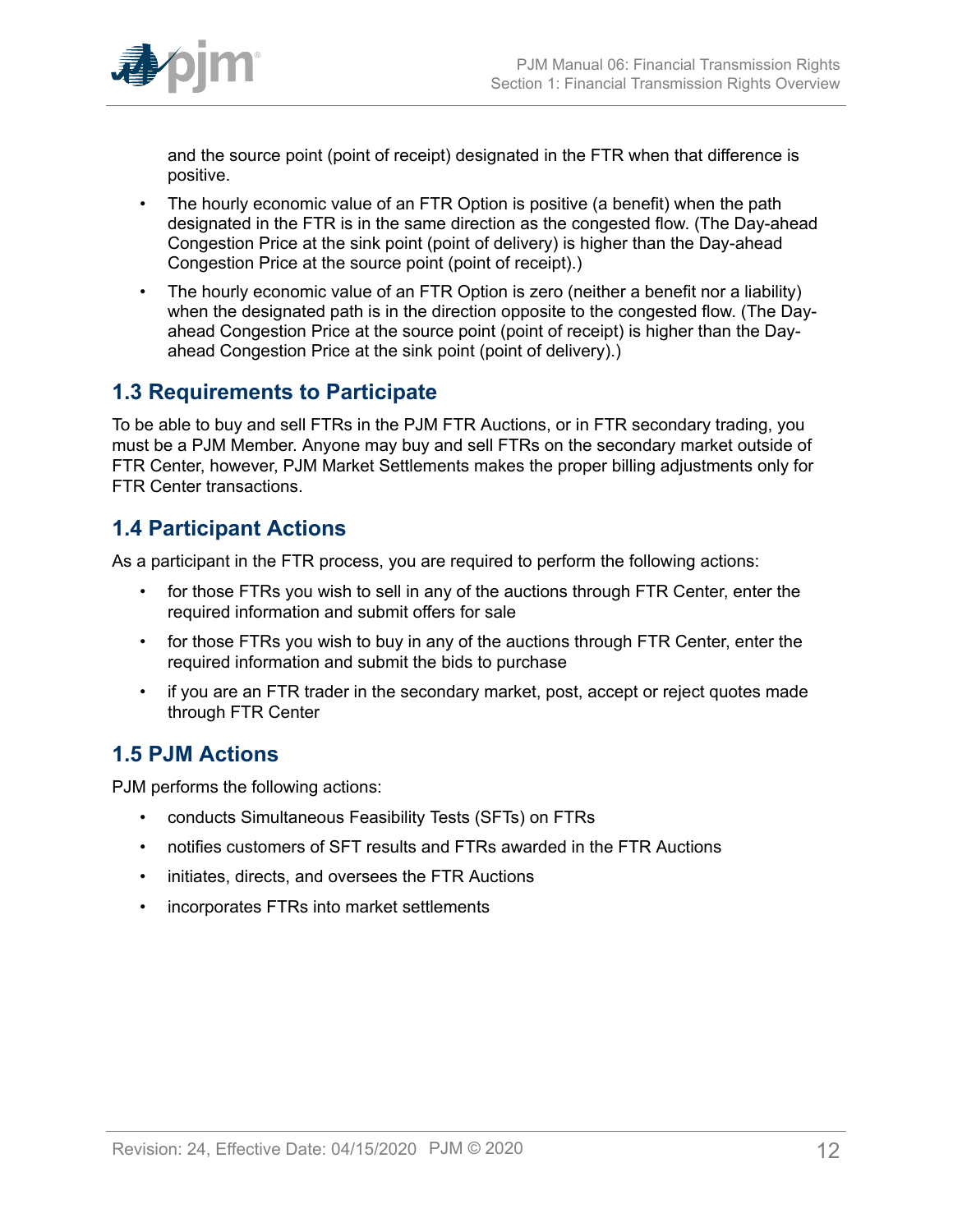

## <span id="page-12-0"></span>**Section 2: Auction Revenue Rights Overview**

Welcome to the *Auction Revenue Rights Overview* section of the *PJM Manual for Financial Transmission Rights*. In this section, you will find the following information:

- A definition of Auction Revenue Rights (ARRs) and their purpose (see "Definition and Purpose of ARRs").
- How the economic value of ARRs is calculated (see "Valuation of ARRs").
- Requirements to participate in the acquisition and allocation of ARRs (see "Requirements to Participate").
- An overview of the ARR-related actions performed by Market Participants (see "Participant Actions").
- An overview of the ARR-related actions performed by PJM (see "PJM Actions").

### <span id="page-12-1"></span>**2.1 Definition and Purpose of ARRs**

Auction Revenue Rights (ARRs) are the mechanism by which the proceeds from the Annual FTR Auction are allocated. Auction Revenue Rights are entitlements allocated annually to Firm Transmission Service Customers that entitle the holder to receive an allocation of the revenues from the Annual FTR Auction.

Auction Revenue Rights will be allocated to Network Transmission Service Customers and Firm Point-to-Point Transmission Customers. Market Participants will request ARRs, and PJM will approve all, part or none of the request based on the results of the Simultaneous Feasibility Test. At the beginning of each Annual Planning Period, ARRs are allocated to Network Transmission customers and to Firm Point to Point Transmission customers for the duration of the Annual Planning Period.

- Network Integration Service Network Integration Service ARRs are designated along paths from specific generation resource(s) to the customer's aggregated load. The Network Service Customer has the option to request ARRs for all or any portion of an active historic generation resource or Qualified Replacement Resource (QRR). A Network Service Customer's total ARR designation to a zone cannot exceed the customer's total network load in that zone. Network Service Customers make ARR requests through FTR Center.
- Firm Point-to-Point Service PJM allocates ARRs to Firm Point-to-Point Service customers for approved service requests, subject to passing the Simultaneous Feasibility Test. The point of receipt is either a generation resource within the PJM RTO or the interconnection point with the sending Control Area. The point of delivery is the set of load buses designated in OASIS or the point of interconnection with the receiving Control Area. The duration of the ARR is the same as for the associated Transmission Service Request (TSR). The Point-to-Point Customer has the option to request ARRs consistent with the transmission reservation.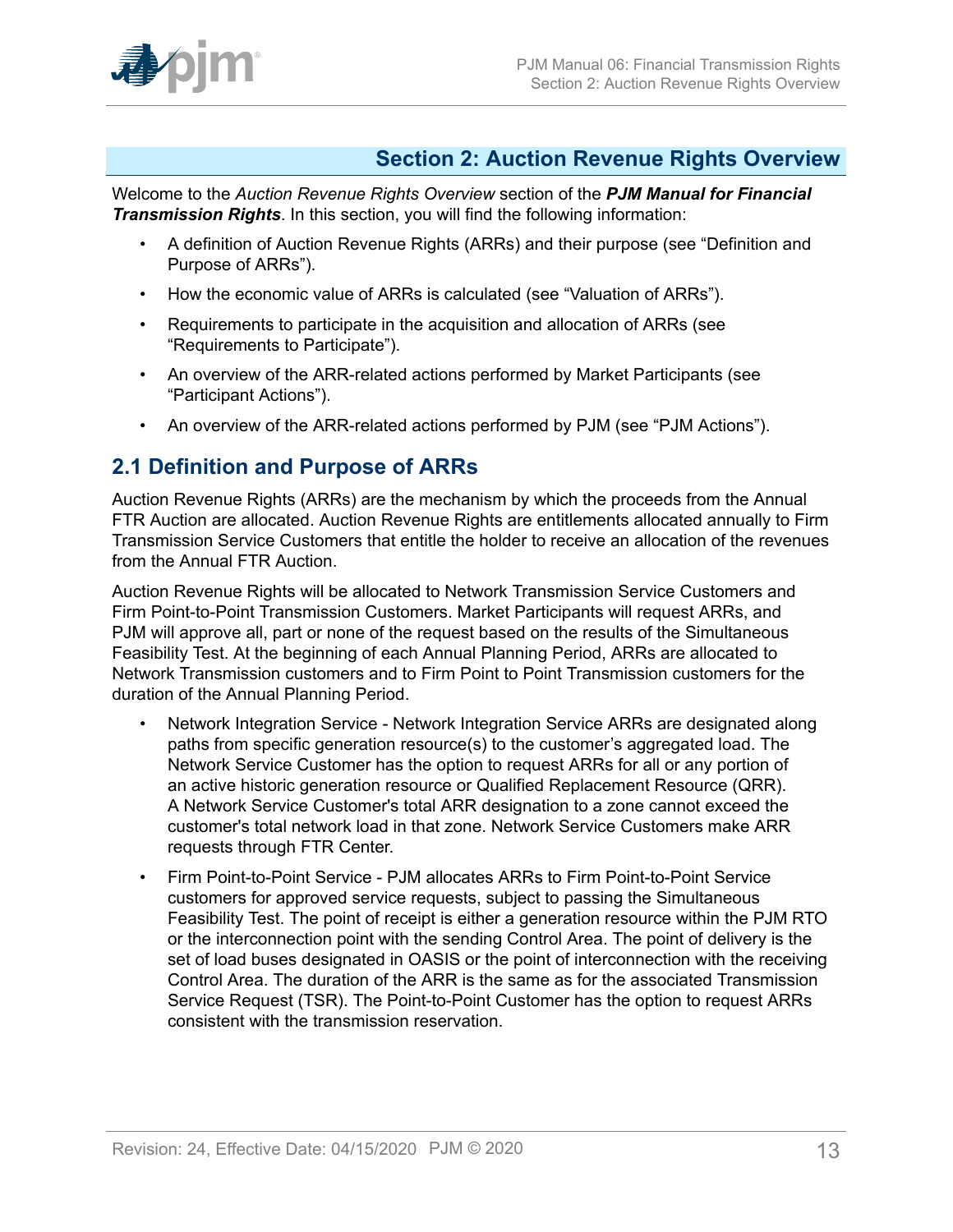

## <span id="page-13-0"></span>**2.2 Valuation of ARRs**

Auction Revenue Rights are defined from a source Price Node to a sink Price Node for a specific MW amount.

The economic value of each ARR is based on the MW amount and on the Locational Price differences between the source and sink node for FTR Obligations resulting from the Annual FTR Auction. The economic value of an Auction Revenue Right can either be positive (a benefit) or negative (a liability).

Annual FTR Auction revenue is distributed to Auction Revenue Rights holders in proportion to, but not to exceed, the economic value of the ARRs when compared to the clearing prices for FTR Obligations in each round of the Annual FTR Auction proportionally.

The settlements for Auction Revenue Rights will be based on the clearing prices from each round of the Annual FTR Auction. The amount of the credit that the ARR holder should receive for each round is equal to the MW amount of the ARR (divided by the number of rounds) times the price difference from the ARR sink point (delivery point) to the ARR source point as shown in the following formula:

ARR Target Allocation = (ARR MW/ # of rounds) \* (LMP<sub>Sink</sub> - LMP<sub>Source</sub>)

#### **Note:**

The LMP values in the above equation are results for FTR Obligations from the appropriate round of the Annual FTR auction.

Holders of Auction Revenue Rights may retain allocated ARRs, and receive associated allocations of revenues from the Annual FTR Auction. ARR holders may also utilize the revenues from allocated ARRs to purchase FTRs by "self-scheduling" an ARR into an FTR in the first round of the Annual FTR Auction. When "self-scheduled", an FTR must have the same path as the associated ARR. Additionally, holders of ARRs may bid into the Annual FTR Auction to acquire an FTR on an alternative path or for an alternative product.

### <span id="page-13-1"></span>**2.3 Requirements to Participate**

In order to be granted an ARR by PJM, you must be a PJM Firm Transmission Service customer – that is, you are using either Network Integration Service or Firm Point-to-Point Transmission Service. Network Integration Service and Firm Point-to-Point Transmission Service is available to Market Participants who have fulfilled the requirements defined in the *PJM Manual for Transmission Service Request (M-02)*.

## <span id="page-13-2"></span>**2.4 Participant Actions**

As a participant in the ARR process, you are required to perform the following actions:

- submit requests for Network Integration Service ARRs
- submit Transmission Service Requests (TSRs) for Firm Point-to-Point Service

## <span id="page-13-3"></span>**2.5 PJM Actions**

PJM performs the following actions: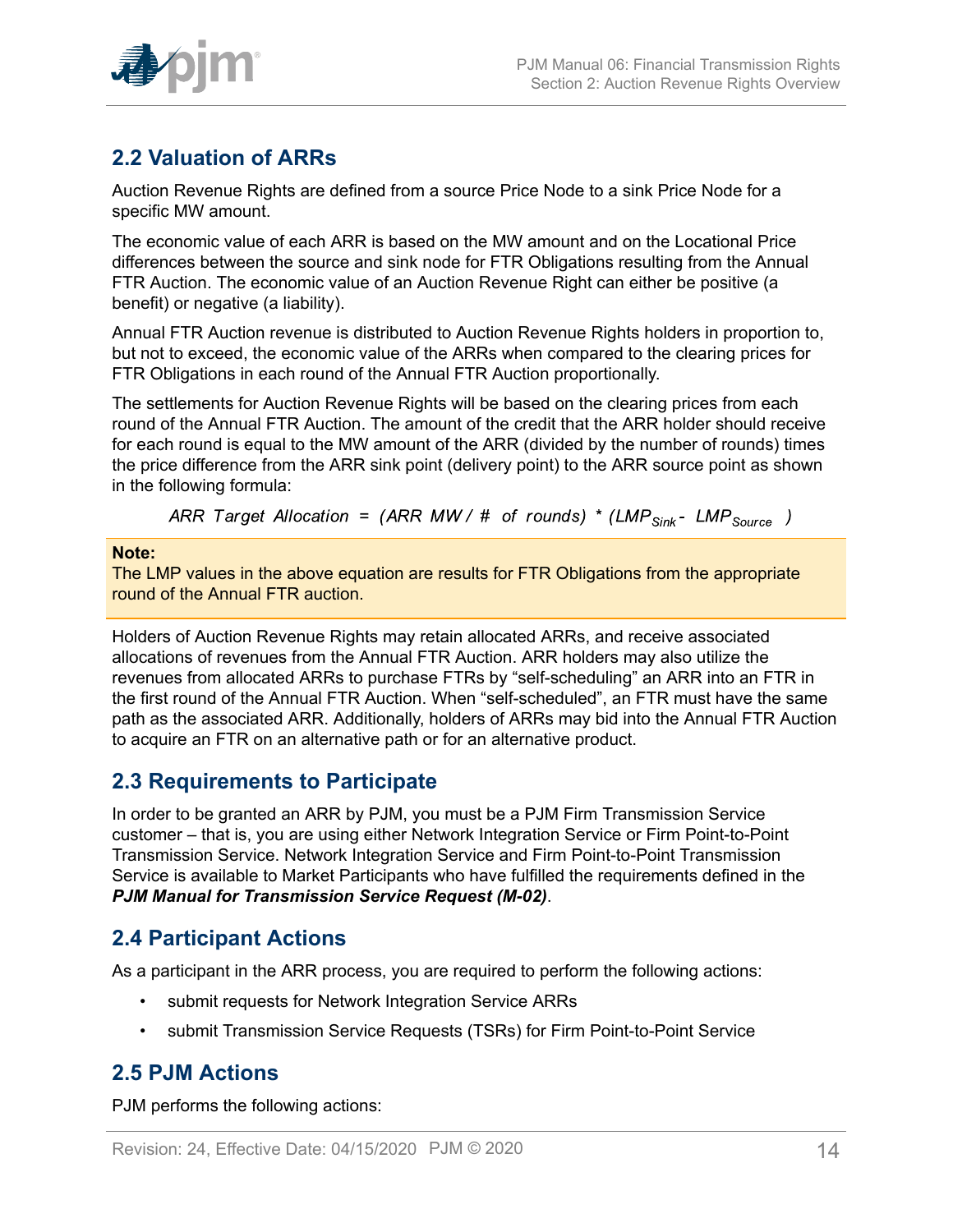

- confirms receipt of all TSRs and Network Integration Service ARR requests
- conducts Simultaneous Feasibility Tests (SFTs) on ARRs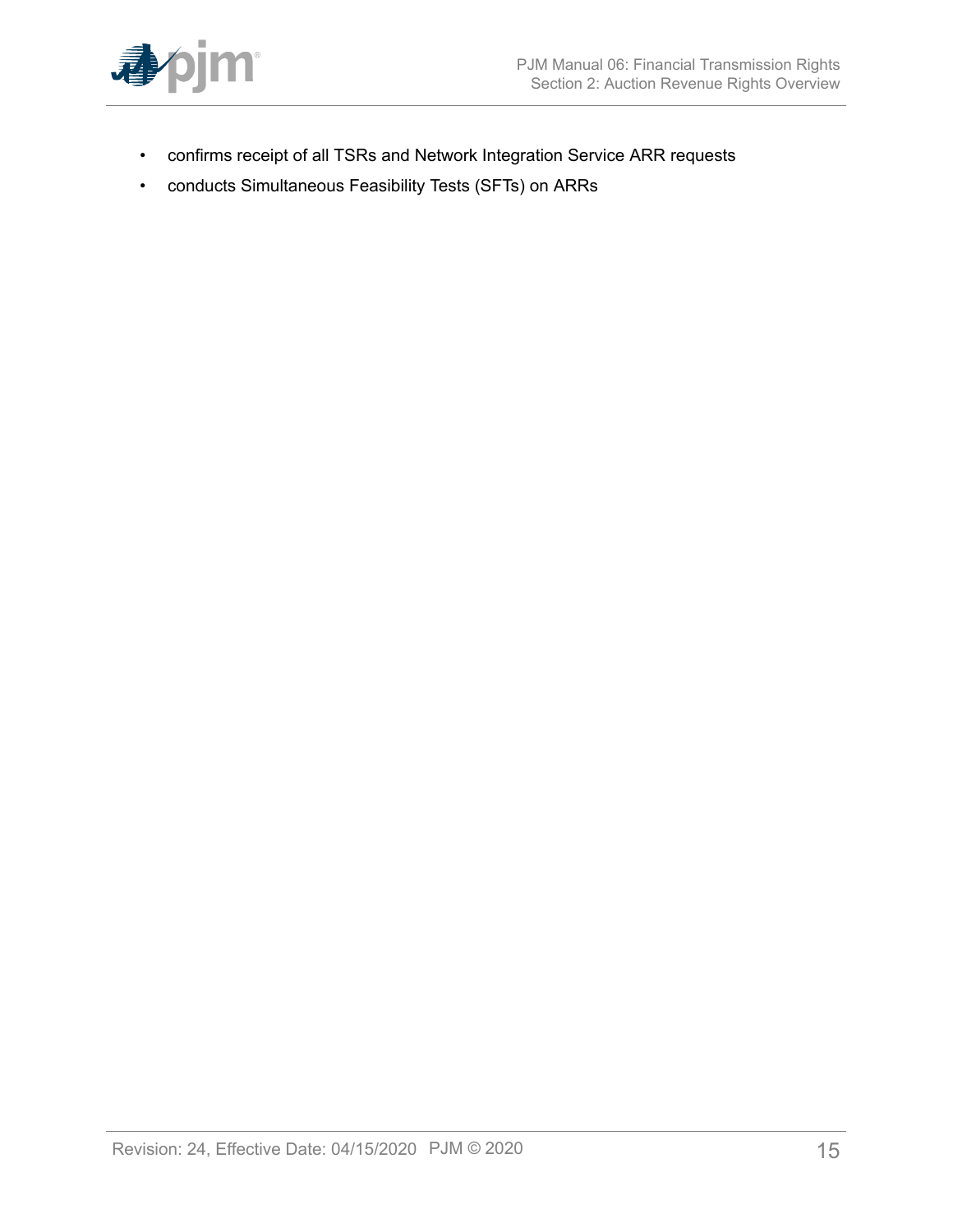

## <span id="page-15-0"></span>**Section 3: Auction Revenue Rights Request and Approval Process**

Welcome to the Auction Revenue Rights Request & Approval Process section of the **PJM Manual for Financial Transmission Rights.** In this section, you will find the following information:

- How participants request Network Integration Service ARRs and how PJM processes those requests (see "Network Integration Service Auction Revenue Rights (ARRs)").
- How ARRs for Firm Point-to-Point Service are awarded by PJM (see "Firm Point-to-Point Transmission Auction Revenue Rights (ARRs)").

## <span id="page-15-1"></span>**3.1 Network Integration Service Auction Revenue Rights (ARRs)**

The following procedure is used in requesting and processing Network Integration Service ARRs:

- The Network Service Customer submits requests to Network Integration Service ARRs using *FTR Center*.
- PJM enters accepted ARRs into the PJM FTR database.

### <span id="page-15-2"></span>**3.1.1 Rules and Guidelines**

The following is a list of business rules and guidelines to follow when requesting Network Integration Service ARRs:

- All Network Integration Service ARR requests must pass a Simultaneous Feasibility Test before being given PJM approval.
- PJM can approve all, part, or none of the ARR request based on the results of the Simultaneous Feasibility Test.
- The path for each Network Integration Service ARR is defined from specific active historical generation resources or Qualified Replacement Resources to the Energy Settlement Area in the Transmission Zone or other designated Load Aggregation Zone. If the path of the ARR is to the Residual Metered Load aggregation zone, the participant can elect to have its ARRs allocated to the aggregate load buses in the Transmission Zone.
- The total ARRs for an active historical generation resource or Qualified Replacement Resource to the LSE load cannot be greater than the MW amount of the resource that was assigned to the LSEs on a pro-rata basis.
- A participant's total ARR amount to a transmission zone or load aggregation zone cannot exceed the participant's total network load in that zone or load aggregation zone.
- ARRs are specified to the nearest 0.1 MW.

### <span id="page-15-3"></span>**3.2 Firm Point-to-Point Transmission Auction Revenue Rights (ARRs)**

To qualify for an annual allocation of ARRs, firm point-to-point ARR requests must be associated with firm point-to-point service that spans the entire next planning period and is confirmed by the opening of the Annual ARR Allocation window.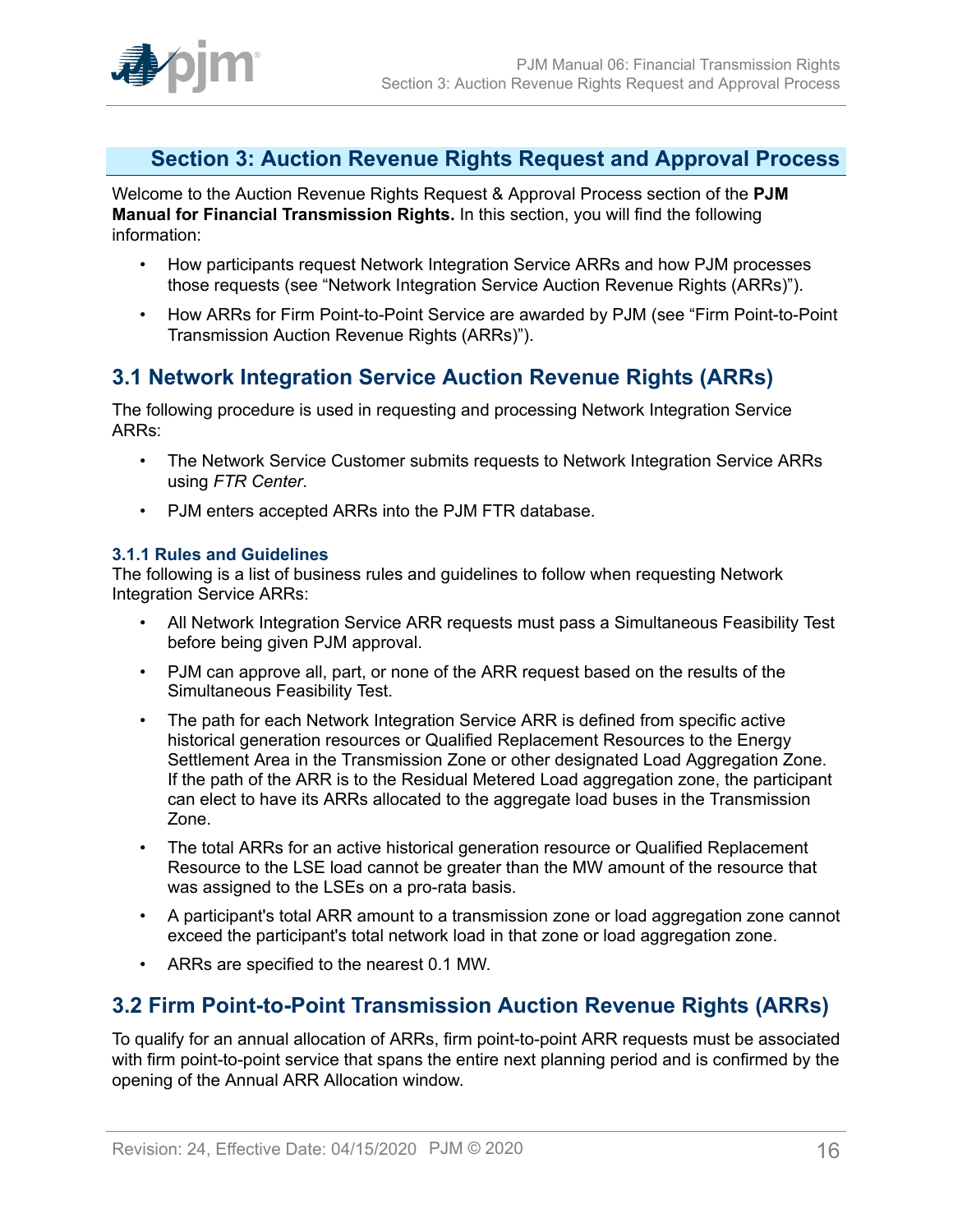

The following procedure is used in processing Firm Point-to-Point ARRs outside of the Annual ARR Allocation window:

- The Firm Point-to-Point Transmission Customer submits Transmission Service Requests (TSRs) via OASIS according to the procedure outlined in the PJM Manual for Transmission Service Request (M-02) and the PJM OASIS Users Guide.
- If the ARR associated with the Transmission Service Request is desired, the Firm Pointto-Point Transmission Customer notifies PJM of the ARR request.
- PJM conducts a Simultaneous Feasibility Study of the ARR request and notifies the Transmission Customer of TSR and ARR status via email.
- Firm Point-to-Point Transmission Customers notify PJM of acceptance or rejection of TSRs and their associated ARRs via email.

### <span id="page-16-0"></span>**3.2.1 Rules and Guidelines**

The following is a list of business rules and guidelines concerning Firm Point-to-Point ARRs:

- All Point-to-Point ARR requests must pass a Simultaneous Feasibility Test before being given PJM approval.
- PJM can approve all, part, or none of the ARR request based on the results of the Simultaneous Feasibility Test.
- The path for each Point-to-Point ARR is defined from the source to the sink, as specified in the TSR.
- The MW value of each Firm Point-to-Point ARR may be up to the megawatts of the Firm Transmission Service being provided.
- Firm Point-to-Point Transmission Service Customers must notify PJM of the amount of ARRs they desire. This value is considered an "up to" amount. Therefore, a Transmission Customer should request the maximum amount of the ARRs that they desire, not to exceed the capacity value of the transaction.
- Communication should be sent to mailto: FTRGroup@pjm.com FTRGroup@pjm.com.
- For Firm Point-to-Point Transmission Service out of or through the PJM RTO, the Source is either the generation resource within the PJM RTO or the interconnection with the sending Control Area; and the sink of delivery is the point of interconnection with the receiving Control Area.
- The duration of each Firm Point-to-Point ARR is the same as the associated Firm Transmission Service, which may be one year (starting at the beginning of any month), one month (starting the first day of the month), one week (Monday through Sunday), or one day (hours 1 through 24).
- If an approved ARR spans multiple planning periods, the ARR is technically only approved until the end of the first Planning Period. Prior to each new Planning Period, PJM re-evaluates all ARRs for feasibility. If ARR reductions are required due to infeasibility, then the ARRs are reduced in proportion to their MW value and level of impact on the binding constraint in the Simultaneous Feasibility Test.
- An ARR associated with long term (1 year or more) Firm Point-to-Point Transmission Service will be allocated on a first come first served basis if the request falls outside the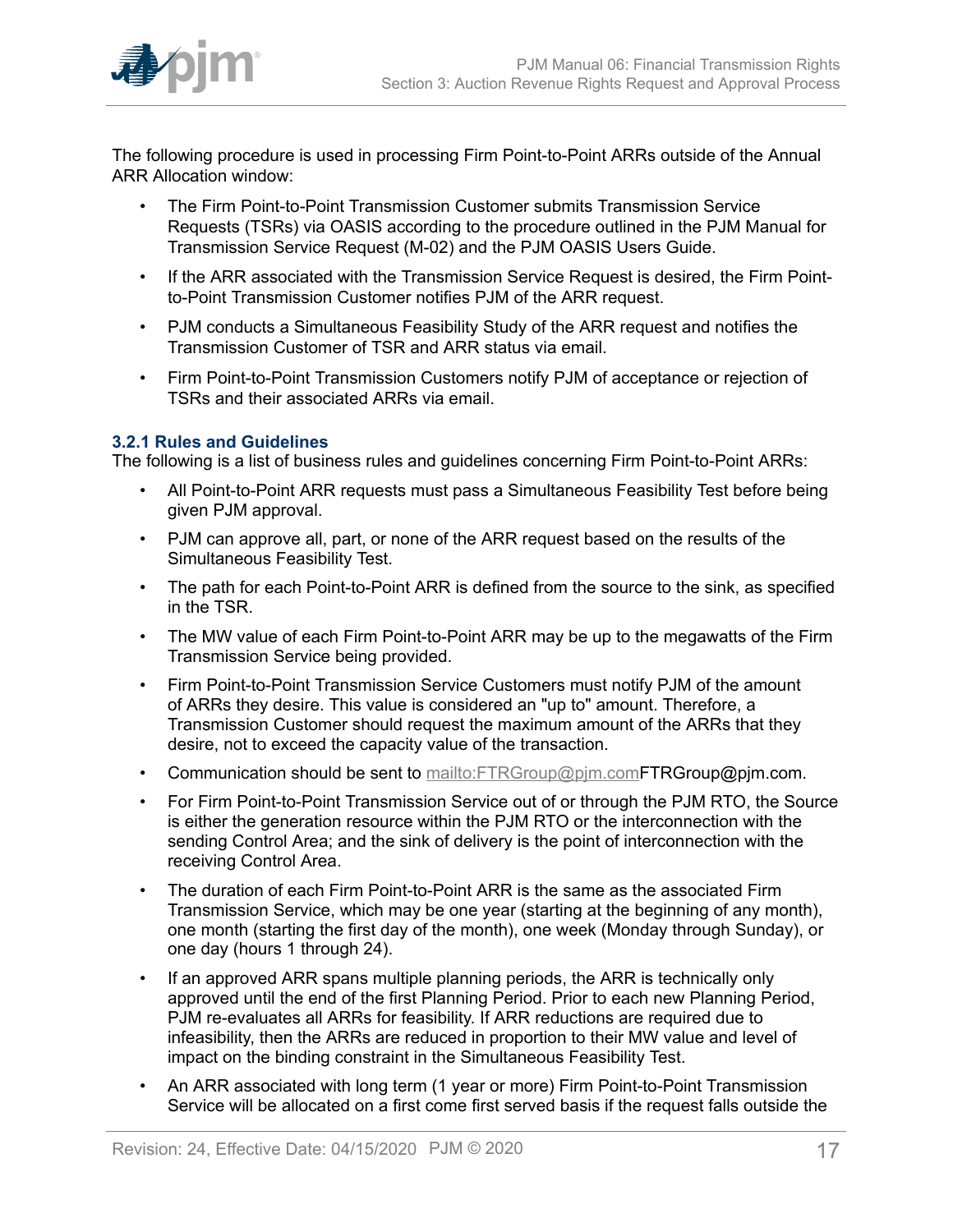

Annual open enrollment window. If the request can be considered within the annual open enrollment window, then the request will be process on the same priority as Network Integration Service-based requests.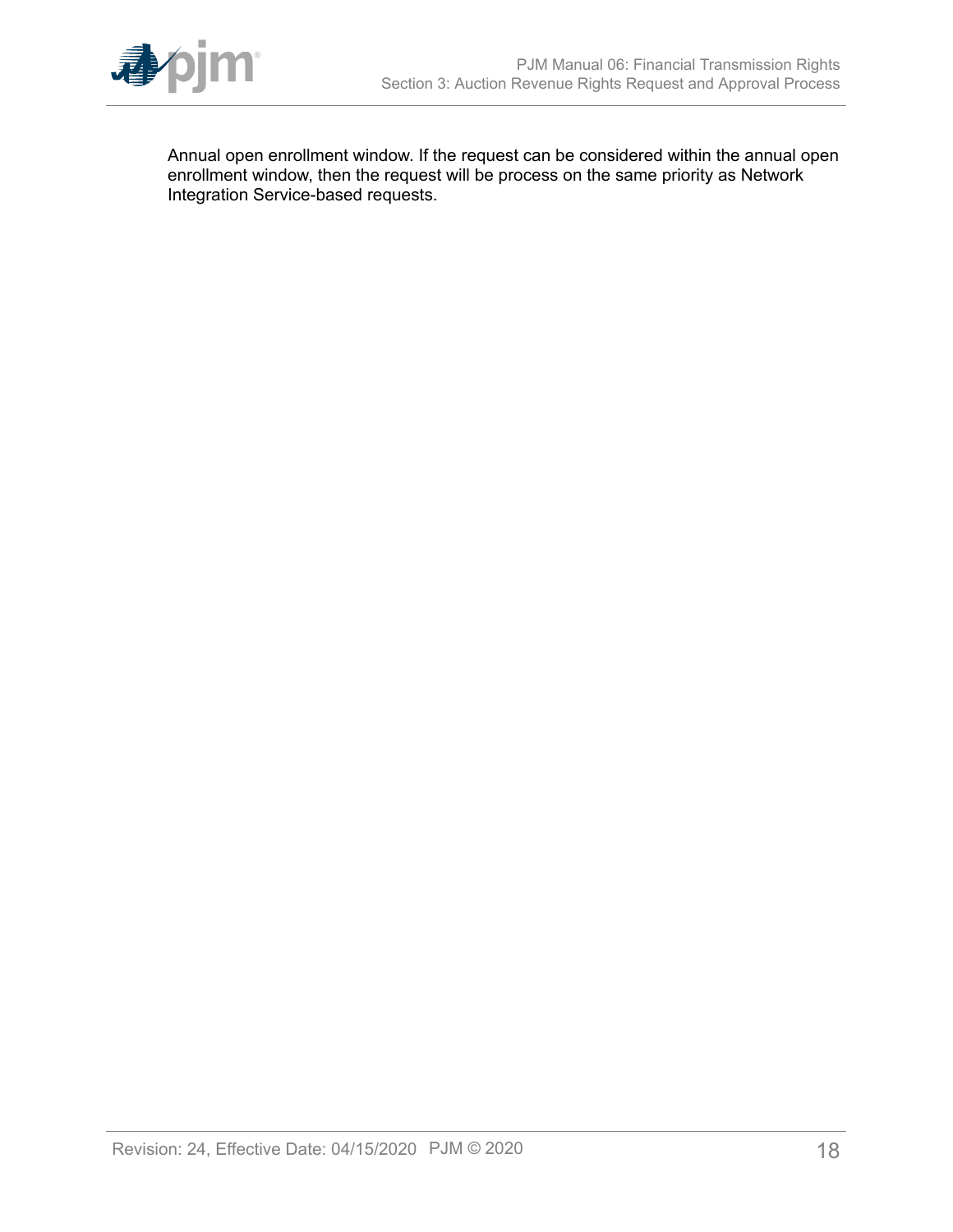

### <span id="page-18-0"></span>**Section 4: Annual ARR Allocation**

Welcome to the *Annual ARR Allocation* section of the *PJM Manual for Financial Transmission Rights*. In this section, you will find the following information:

- A general overview of the PJM Annual ARR Allocation (see "Annual ARR Allocation Overview").
- How Auction Revenue Rights (ARRs) are allocated in Stage 1A of the Annual ARR Allocation (see "Annual Allocation of Auction Revenue Rights (ARRs) – Stage 1A").
- How Auction Revenue Rights (ARRs) are allocated in Stage 1B of the Annual ARR Allocation (see "Annual of Auction Revenue Rights (ARRs) – Stage 1B").
- How Auction Revenue Rights (ARRs) are allocated in Stage 1 of the Annual ARR Allocation for External Load Serving Entities (see "Stage 1 Participation for External Load Serving Entities").
- How Auction Revenue Rights (ARRs) are allocated in Stage 2 of the Annual ARR Allocation (see "Annual Allocation of Auction Revenue Rights (ARRs) – Stage 2").
- How ARRs are reassigned for Shifts in Load Responsibility (see "Reassignment of ARRs").
- How New Stage 1 Resources can be added to resource list (see "New Stage 1 Resources").
- How Alternate Stage 1 resources can be made to resource list (see "Alternate Stage 1 Resources").
- How Incremental Auction Revenue Rights (ARRs) associated with Transmission Expansion are allocated (see "Allocation of Incremental Auction Revenue Rights (IARRs)").
- How Auction Revenue Rights can be allocated for transmission upgrades that increase stage 1 capability (see "Residual Auction Revenue Rights").

## <span id="page-18-1"></span>**4.1 Annual ARR Allocation Overview**

Auction Revenue Rights (ARRs) are the mechanism by which the proceeds from the Annual FTR Auction are allocated. ARRs are allocated to Network Service Customers and to Firm Point-to-Point Transmission Customers for the duration of the Annual Planning Period.

Auction Revenue Rights will be distributed to Network Service Customers and Firm Point-to-Point Transmission Customers. Market Participants submit ARR requests for the planning period during the Annual ARR Allocation process. The Annual ARR Allocation is a two-stage allocation process designed to provide long-term certainty along with increased flexibility. The first stage of the allocation consists of two parts, Stage 1A and Stage 1B. In this first stage, Network Service Customers make ARR requests based on active generation resources that historically served load in each transmission zone or Qualified Replacement Resources. Also in Stage 1, Firm Transmission Customers that are deemed as Qualifying Transmission Customers can make ARR requests based on the megawatts of firm service provided between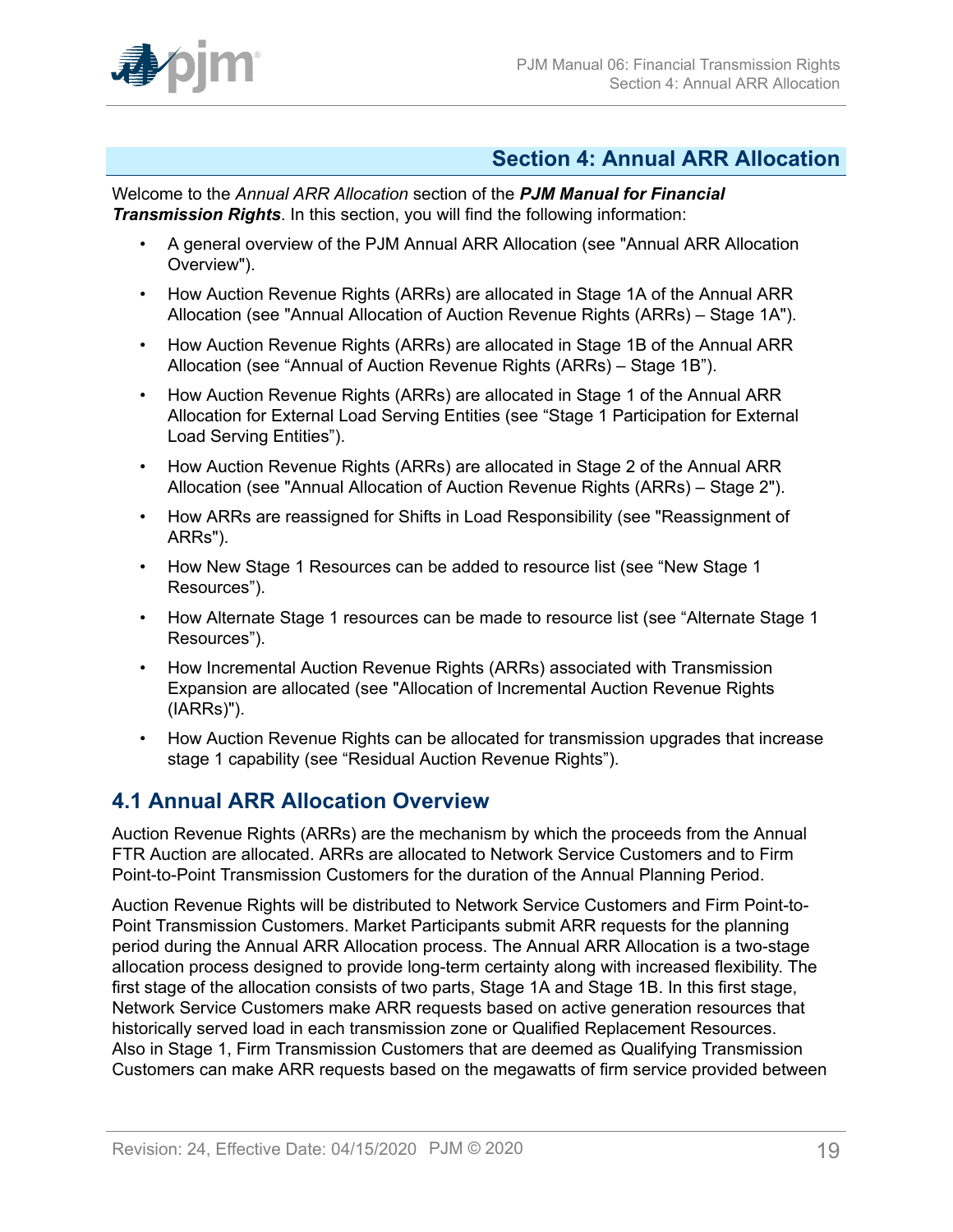

the receipt and delivery points as to which the Transmission Customer had Firm Point-to-Point Transmission Service during the historical reference year.

The second stage, Stage 2, is a three-round allocation procedure that allows market participants to adjust their hedging paths on an annual basis. PJM will allocate ARRs that pass a Simultaneous Feasibility Test to Firm Transmission Customers based on priority (feasibility).

## <span id="page-19-0"></span>**4.2 Annual Allocation of Auction Revenue Rights (ARRs) - Stage 1A**

The first stage of the Annual ARR Allocation is based on active generation resources that historically served load in each transmission zone or Qualified Replacement Resources. In Stage 1 of the Annual ARR Allocation, participants submit ARR requests for the planning period based on the following business rules:

• All ARR requests must pass a Simultaneous Feasibility Test during the allocation process.

In Stage 1A, Network Services Customers must specify specific active historical generation resources or Qualified Replacement Resources (source) to aggregate Network Customer Load in the Transmission Zone or other designated Load Aggregation Zone (sink) up to value of base load. "Zonal Base Load" shall mean the lowest daily zonal peak load from the twelve month period ending October 21 of the calendar year immediately preceding the calendar year in which an annual Auction Revenue Right allocation is conducted, increased by the projected load growth rate for the relevant Zone, when non-extraordinary conditions exist for the applicable twelve month period, as determined by PJM. If the lowest daily zonal peak load from the applicable twelve month period is abnormally low due to extraordinary circumstances, as determined by PJM, Zonal Base Load shall mean the next lowest daily zonal peak load that was not affected by extraordinary circumstances during the applicable twelve month period, increased by the projected load growth rate for the relevant Zone. For the purposes of this definition, extraordinary circumstances shall mean a significant event, or combination of events, that affect the operation of the bulk power system in an atypical manner and results in an abnormal reduction in the consumption of energy within a Zone. If the path of the ARR is to the Residual Metered Load aggregation zone, the participant can elect to have its ARRs allocated to the aggregate load busses in the Transmission Zone.

- In Stage 1A, Firm Transmission Customers that are deemed as Qualifying Transmission Customers may request ARRs up to 50% of the megawatts of firm service provided between receipt and delivery points as to which the Transmission Customer had Pointto-Point Transmission Service during the historical reference year.
- All Network Integration Service ARRs allocated in Stage 1A are designated from an active historical generation resource or Qualified Replacement Resource.
- All requests received during each stage of the Annual ARR Allocation are deemed to have arrived simultaneously.
- A Network Service Customer's total ARR amount allocated to a transmission zone or load aggregation zone cannot exceed the participant's total network base load in that zone or load aggregation zone.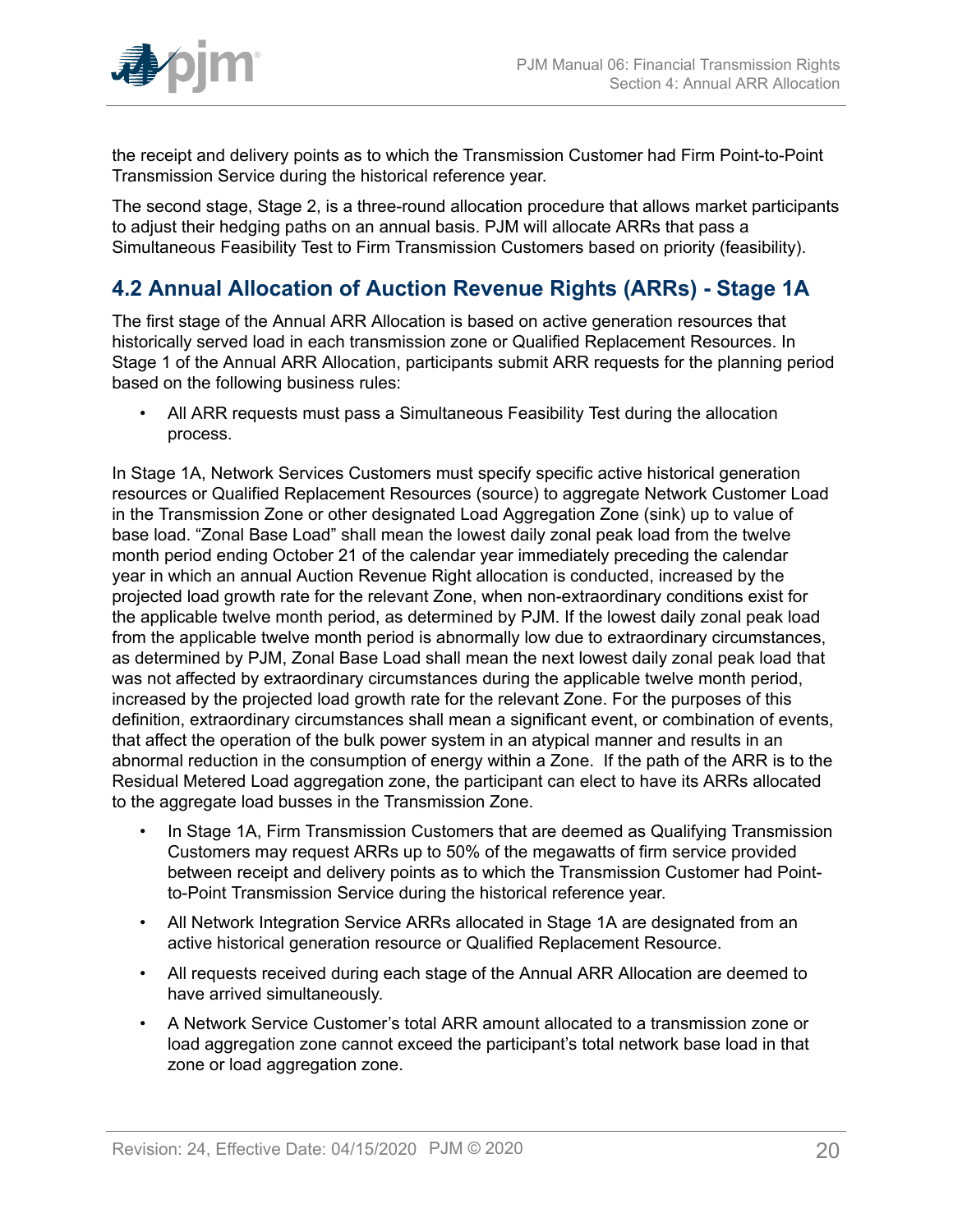

- The sum of a Qualifying Transmission Customers ARR amount must be equal to or less than 50% of the megawatts of firm pt-to-pt transmission service provided between the receipt and delivery points as to which the Transmission Customer had Point-to-Point Transmission Service during the historical reference year.
- Qualifying Transmission Customers are any Firm Transmission Customers with an agreement for Long-Term Point-to-Point Transmission Service used to deliver energy from a designated network resource to load located either outside or within the PJM Region, and that was confirmed and in effect during the historical reference year for the zone in which the resource is located.
- Such agreement must also have remained in effect continuously following the historical reference year to continue in effect for the period addressed by the allocation, either by its term or by renewal.
- The megawatts of Auction Revenue Rights the Qualifying Transmission Customer may request in the Stage 1A of the allocation may not exceed the lesser of: (i)50% of the megawatts of firm service between the designated network resource and the load delivery point (or applicable point at the border of the PJM Region for load located outside such region) under contract during the historical reference year; and (ii)50% of the megawatts of firm service presently under contract between such historical reference year receipt and delivery points.
- A Qualifying Transmission Customer may request Auction Revenue Rights in either or both of the first stage or second stage of the allocation without regard to whether such customer is subject to a charge for firm Point-to-Point Transmission Service under Tariff, Attachment K-Appendix, section 7.1 ("Base Transmission Charge").
- PJM determines the set of eligible ARR sources for each transmission zone or for each historic load aggregation zone within a transmission zone based on the historical reference year that corresponds to the LMP-based market implementation for the transmission zone.
- A historic load aggregation zone is defined as a sub-region of a transmission zone that was served under a separate set of supply contracts and/or generation resources (i.e. by a municipal or cooperative utility) than the other non-municipal/cooperative load in the transmission zone.
- Only long-term supply contracts or historical capacity contracts that were in place during the reference year and have a contract term of ten (10) years or greater (or were contracts with renewable options that have been exercised, and such exercised option term(s) plus the original contract term were or will be equal to a term of ten (10) years or more prior to the reference year are eligible to be considered historical generation resources for the purposes of Stage 1 allocation. This would include generation that was owned by an LSE and later sold but retained under a supply contract such that the generation was designated to serve the load continuously for ten (10) years or greater.
- Prior to the end of each PJM Planning Period PJM will determine which Stage 1 Resources are no longer active for the next PJM Planning Period and then will replace such source points with Qualified Replacement Resources (i.e., Capacity Resources that pass the Simultaneous Feasibility Test and which are economic) as outlined in Tariff,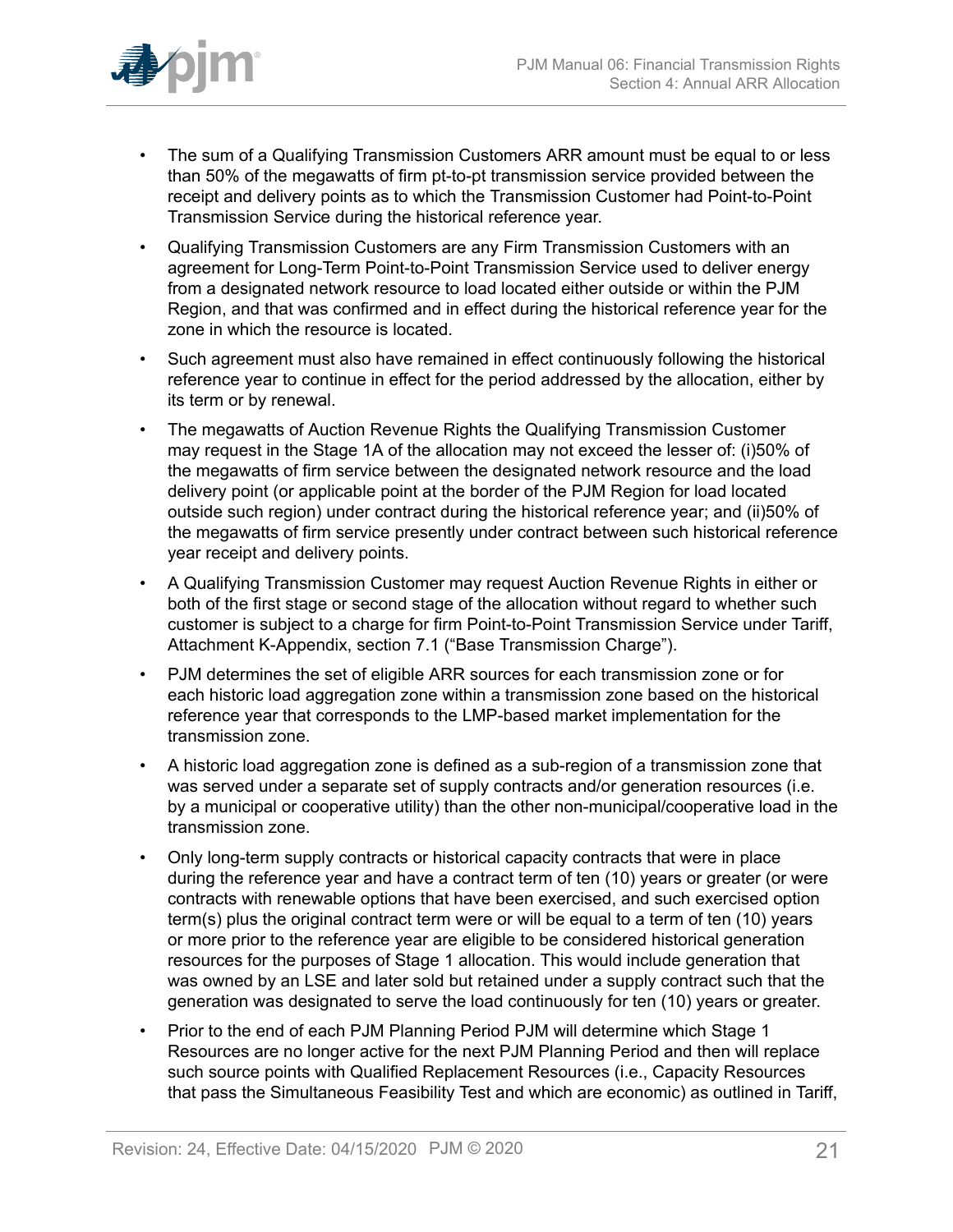

Attachment K-Appendix, section 7.4.2. A Stage 1 Resource will be considered no longer active if it was designated to be delivered to load based on the historical reference year, but has since been deactivated or the installed capacity value of such resource has been reduced as of the annual allocation of ARRs for the target PJM planning Period.

- Potential Qualified Replacement Resources will be categorized into rate-based and nonrate-based resources. Rate-based resources must meet the criteria specified in Tariff, Attachment K-Appendix, sections 7.6 and 7.7 concerning New Stage 1 Resources and Alternate Stage 1 Resources. Requests to classify rate-based resources as such must be sent to the PJM FTR Group with supporting documentation by the January 1st prior to the effective planning period.
- Each potential Qualified Replacement Resource will be ranked in economic order such that Qualified Replacement Resources that maximize ARR value will be tested for simultaneous feasibility first as outlined in Tariff, Attachment K-Appendix, section 4.

A potential Qualified Replacement Resource shall be considered to pass the simultaneous feasibility test if that resource does not cause an appreciable increase in the flow across any binding constraint as determined from the previous year's Stage 1 ARR flow, utilizing a model derived from the 10 year allocation model. If load within a historic load aggregation zone disaggregates, then active historic stage 1 resources and Qualified Replacement Resources associated with the historic load aggregation zone will be allocated according to load ratio share unless a FERC-accepted agreement explicitly states some other method of stage 1 resource allocation.

PJM will assign to each LSE a pro-rata amount of the MW capability from each generator that is designated to the transmission zone or load aggregation zone based on the LSE's percentage of the total peak load in the transmission zone or in the load aggregation zone. LSE is notified of the generation resource assignments. Each LSE chooses the set of ARRs that it wants to request based on the generator sources it was assigned. The requested ARRs must source at the designated generator and must sink at the LSEs aggregate load in the transmission zone or in the load aggregation zone. The ARR request is limited to an amount not greater than the designated MW amount.

PJM performs a Simultaneous Feasibility test to determine the set of ARRs that can be awarded to each Network customer. PJM notifies each LSE of the ARR awards resulting from the Stage 1 allocation process.

A participant may surrender any portion of the ARR awards resulting from Stage 1 of the Annual ARR Allocation process prior to the commencement of Stage 2 of the Annual ARR Allocation process provided that all remaining outstanding ARRs are simultaneously feasible following the return of such ARRs.

ARRs may be traded but trades must be made no later than the opening of the first round of the Annual FTR Auction and all trades are effective for the entire planning period. An LSE wishing to trade its ARRs must trade all of its ARRs associated with a particular zone. The LSE's zonal network service peak load is also automatically transferred to the new ARR owner for purposes of ARR allocation and reassignment. The new ARR owner is then subject to ARR reassignment associated with shifts in the original owners zonal network service peak load. Credit responsibility for an ARR that is traded within PJM's systems remains with the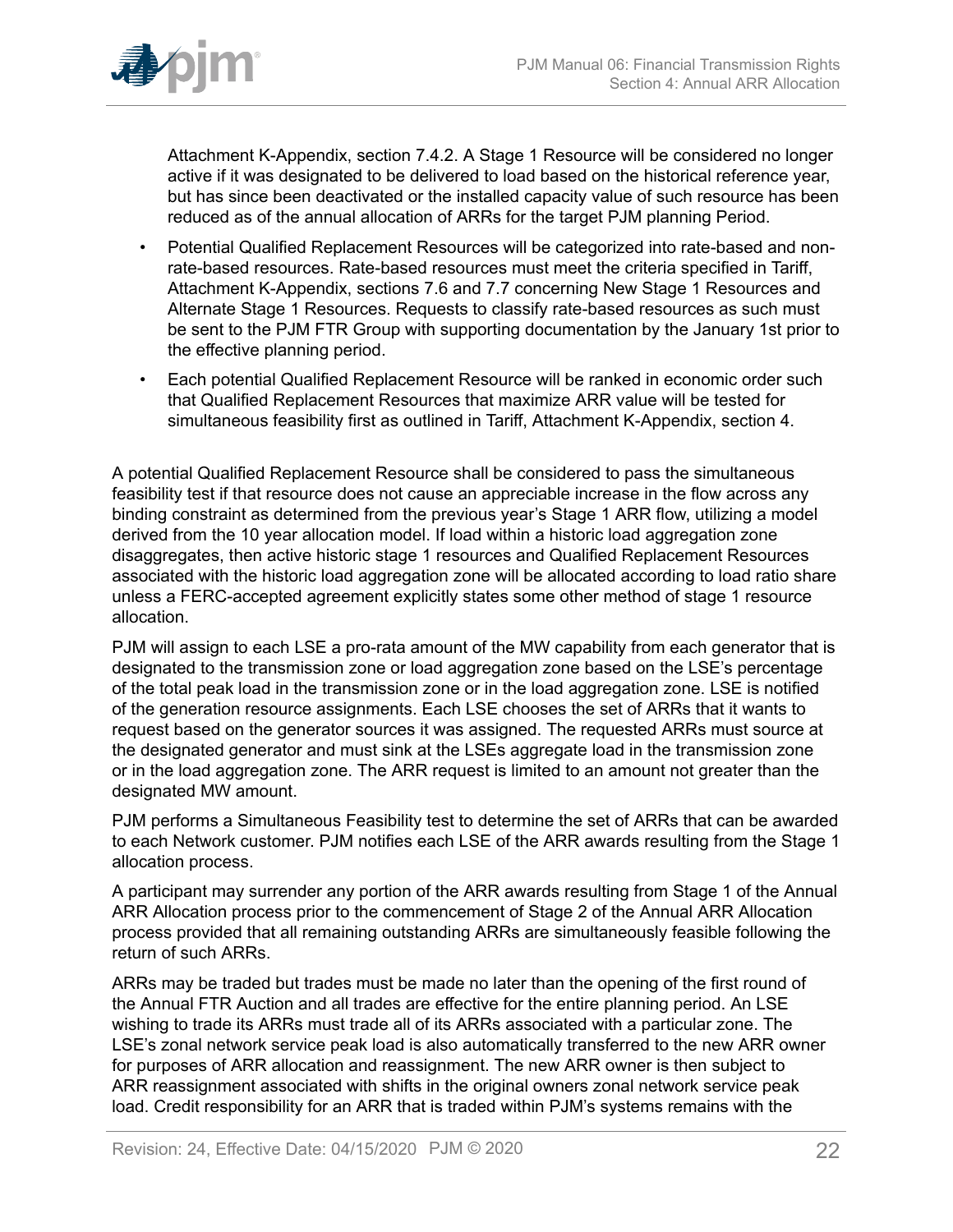

original party unless/until the receiving party ("3rd party") establishes to PJM's satisfaction, and consistent with the PJM credit policy, that it has sufficient credit with PJM and agrees by providing written notice to the PJM Treasury Department that it will fully assume the credit responsibility associated with the traded ARR. Since ARR value is derived from the annual FTR auction clearing prices, the credit requirement associated with traded ARRs cannot be determined until after completion of the annual FTR auction.

PJM will include the ARR credit and FTR payments and revenue credits (for any FTRs generated by the self-scheduling of the ARR) on the 3rd party's bill each month, but the original party retains the obligation to pay for any net negative ARR portfolio obligation and the selfscheduled FTR (offset by associated FTR congestion credits) if the 3rd party defaults on its payment obligation to PJM prior to credit responsibility being transferred to the 3rd party. Once the 3rd party establishes sufficient credit acceptable to PJM for its new ARR obligation, then PJM will notify both parties that the 3rd party has assumed credit responsibility for the ARR, and the original party is released from its credit responsibility for the ARR. PJM cannot guarantee that a 3rd party will establish sufficient credit acceptable to PJM. Market Participants trading ARRs to 3rd parties may retain credit responsibility for those ARRs up to the full term of the ARR.

Within the planning period, as load changes from one LSE to another within a transmission zone, a proportionate share of the ARRs defined to sink into the zone are reassigned from the old LSE to the new LSE. The reassignment of ARRs must be initiated by a request made by the LSE gaining load as described in the "Reassignment of ARRs for Shifts in Load Responsibility" section.

The planning process described in this manual will be conducted on an annual basis to determine the transmission system adequacy needed to maintain the 10-year feasibility of Stage 1A ARRs. PJM shall develop transmission system upgrades to maintain the feasibility of Stage 1A ARRs.

If statutory or regulatory changes are introduced that affect the rights going forward, the Stage 1A ARRs are preserved for at least ten consecutive PJM Planning Periods, and the term of the rights would decrease by one PJM Planning Period during each annual ARR allocation process so that the rights expire at the end of the relevant period.

PJM will conduct an annual simultaneous feasibility analysis to determine if the transmission system can accommodate Stage 1A ARRs to cover base load for the next 10-year period. A zonal growth rate will be applied to each zone's base load to develop a zonal base load for years 2 through 10. A simultaneous feasibility test of Stage 1A ARRs to base load will be conducted for each year of the relevant 10-year period. The simultaneous feasibility analysis for Base Load ARRs will include all requested Stage 1A ARRs plus additional ARRs to cover zonal base load for which no Stage 1A ARRs were requested. For zonal base load not covered by Stage 1A ARR requests, additional ARR MWs will be assumed from capacity remaining on eligible Stage 1 resources which have a historical LMP which is lower than the historical zonal LMP. ARR MWs will be delivered from such Stage 1 resources up to the maximum MW capacity of the resource until the historical LMP of the next highest price resource exceeds the historical zonal LMP or until the zonal base load is met. If an SFT violation occurs in any year of the analysis, then a transmission upgrade or acceleration of a planned upgrade to resolve the violation will be identified by PJM and such upgrades will be recommended for inclusion into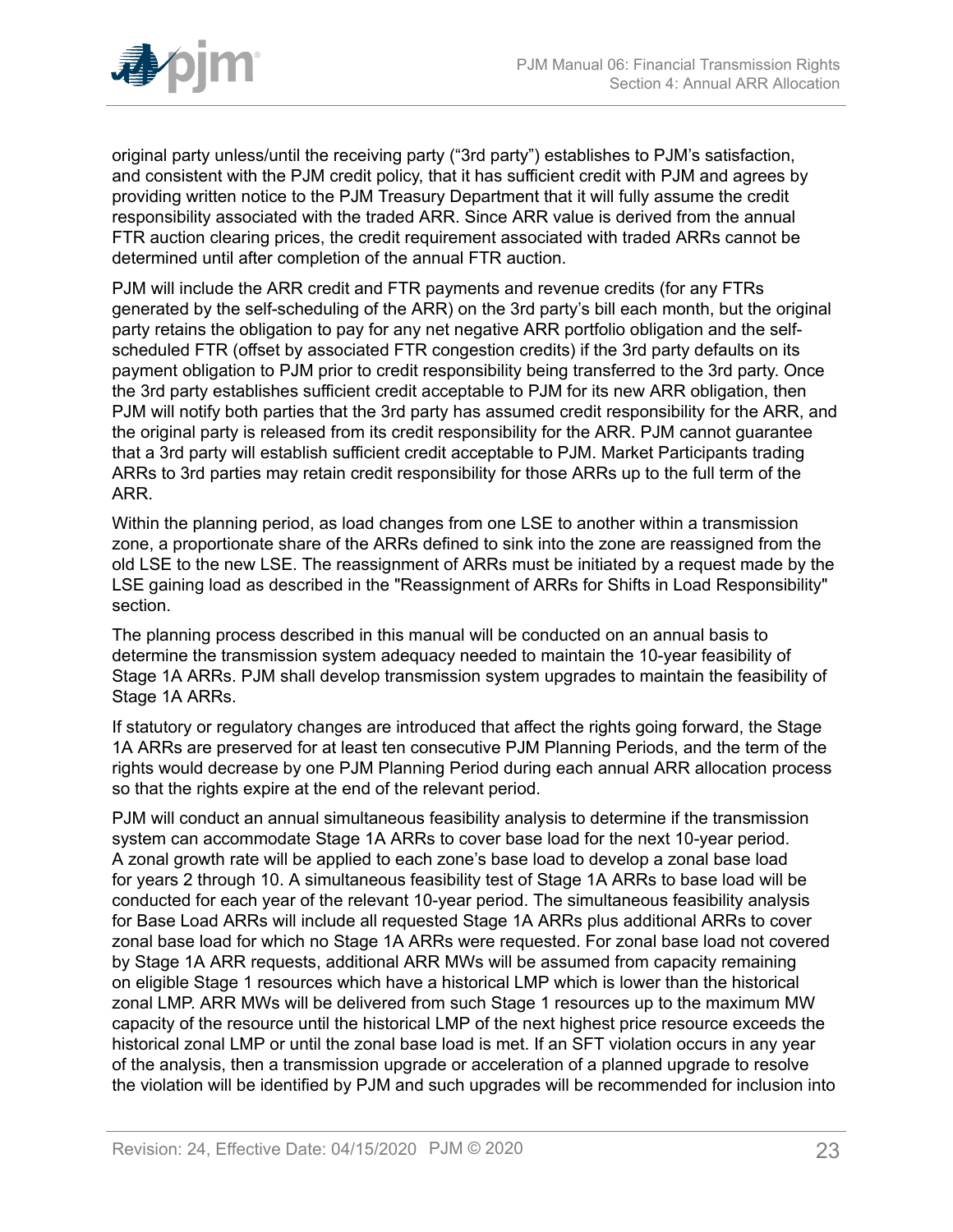

the PJM RTEP. This recommendation will include an analysis of the economic benefits of the upgrade as additional information.

## <span id="page-23-0"></span>**4.3 Annual Allocation of Auction Revenue Rights (ARRs) - Stage 1B**

The first stage of the Annual ARR Allocation is based on active generation resources that historically served load in each transmission zone or Qualified Replacement Resources. In Stage 1B of the Annual ARR Allocation, participants submit ARR requests for the planning period based on the following business rules:

- All ARR requests must pass a Simultaneous Feasibility Test during allocation process.
- In Stage 1B, Network Services Customers must specify specific active historical generation resources or Qualified Replacement Resources (source) to aggregate Energy Settlement Area in the Transmission Zone or other designated Load Aggregation Zone (sink) up to value of network service peak load minus awarded ARRs from Stage 1A. If the path of the ARR is to the Residual Metered Load aggregation zone, the participant can elect to have its ARRs allocated to the aggregate load busses in the Transmission Zone.
- In Stage 1B, Firm Transmission Customers that are deemed as Qualifying Transmission Customers may request ARRs up to the remainder of the megawatts of firm service not awarded in Stage 1A provided between receipt and delivery points as to which the Transmission Customer had Point-to-Point Transmission Service during the historical reference year.
- All Network Integration Service ARRs allocated in Stage 1B are designated from an active historical generation resource or Qualified Replacement Resource.
- All requests received during each stage of the Annual ARR Allocation are deemed to have arrived simultaneously.
- A Network Service Customer's total ARR amount allocated to a transmission zone or load aggregation zone cannot exceed the participant's total network peak load in that zone or load aggregation zone minus the awarded ARRs from Stage 1A.
- The sum of a Qualifying Transmission Customers ARR amount must be equal to or less than the remainder of megawatts of firm pt-to-pt transmission service not awarded in Stage 1A provided between the receipt and delivery points as to which the Transmission Customer had Point-to-Point Transmission Service during the historical reference year.
- Qualifying Transmission Customers are any Firm Transmission Customers with an agreement for Long-Term Point-to-Point Transmission Service used to deliver energy from a designated network resource to load located either outside or within the PJM Region, and that was confirmed and in effect during the historical reference year for the zone in which the resource is located.
- Such agreement must also have remained in effect continuously following the historical reference year to continue in effect for the period addressed by the allocation, either by its term or by renewal.
- The megawatts of Auction Revenue Rights the Qualifying Transmission Customer may request in Stage 1B of the allocation may not exceed the lesser of: (i) Remainder of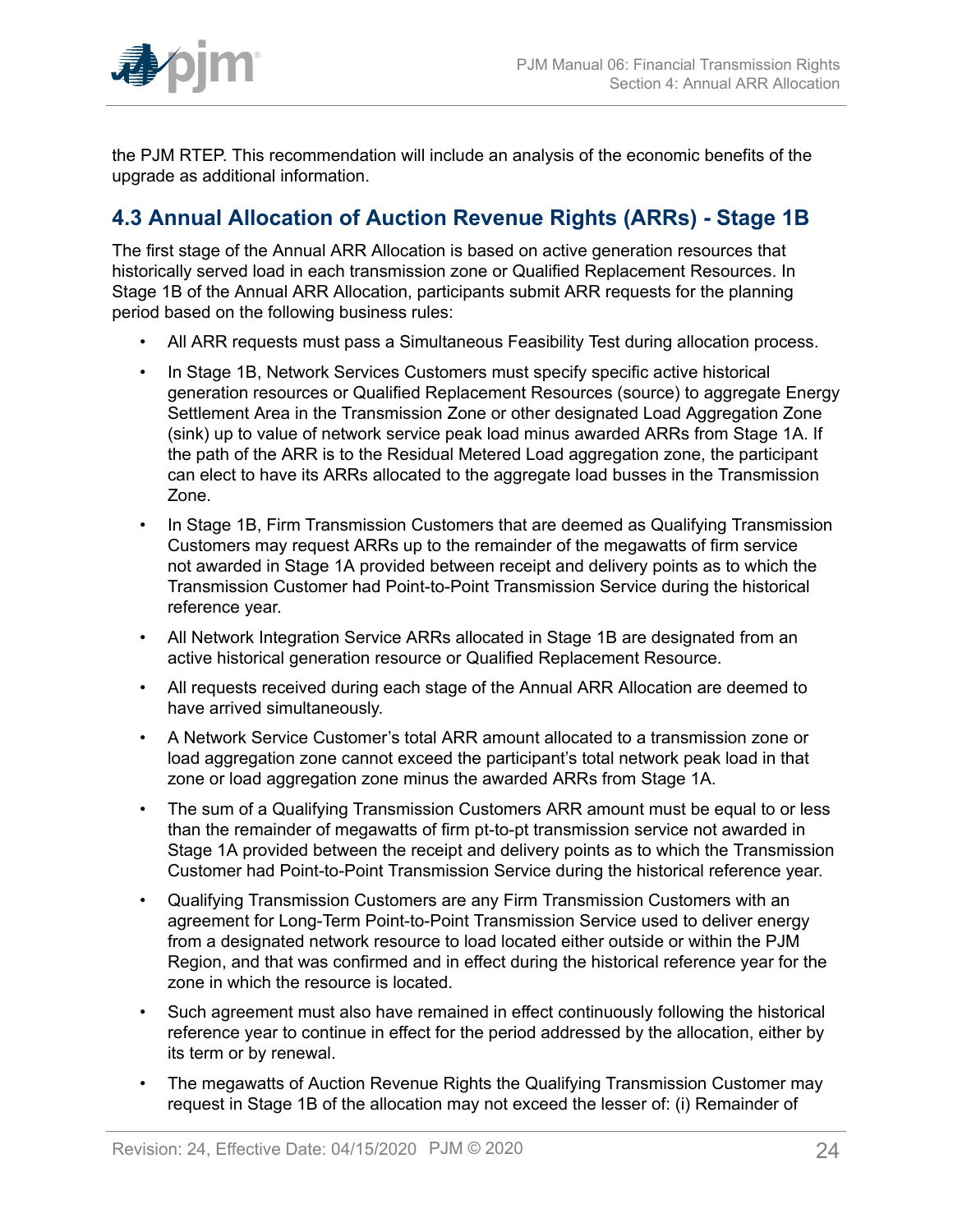

megawatts not awarded in Stage 1A of firm service between the designated network resource and the load delivery point (or applicable point at the border of the PJM Region for load located outside such region) under contract during the historical reference year; and (ii) Remainder of the megawatts not awarded in Stage 1A of firm service presently under contract between such historical reference year receipt and delivery points.

- A Qualifying Transmission Customer may request Auction Revenue Rights in either or both of the first stage or second stage of the allocation without regard to whether such customer is subject to a charge for firm Point-to-Point Transmission Service under Tariff, Attachment K-Appendix, section 7.1 ("Base Transmission Charge").
- PJM determines the set of eligible ARR sources for each transmission zone or for each historic load aggregation zone within a transmission zone based on the historical reference year that corresponds to the LMP-based market implementation for the transmission zone.
- A historic load aggregation zone is defined as a sub-region of a transmission zone that was served under a separate set of supply contracts and/or generation resources (i.e. by a municipal or cooperative utility) than the other non-municipal/cooperative load in the transmission zone.
- Only long-term supply contracts or historical capacity contracts that were in place during the reference year and have a contract term of ten (10) years or greater (or were contracts with renewable options that have been exercised, and such exercised option term(s) plus the original contract term were or will be, equal to a term of ten (10) years or more prior to the reference year are eligible to be considered historical generation resources for the purposes of Stage 1 allocation. This would include generation that was owned by an LSE and later sold but retained under a supply contract such that the generation was designated to the serve the load continuously for ten (10) years or greater.
- Prior to the end of each PJM Planning Period PJM will determine which Stage 1 Resources are no longer active for the next PJM Planning Period and then will replace such source points with Qualified Replacement Resources (i.e., Capacity Resources that pass the Simultaneous Feasibility Test and which are economic) as outlined in Tariff, Attachment K-Appendix, section 7.4.2. A Stage 1 Resource will be considered no longer active if it was designated to be delivered to load based on the historical reference year, but has since been deactivated or the installed capacity value of such resource has been reduced as of the annual allocation of ARRs for the target PJM Planning Period.
- Potential Qualified Replacement Resources will be categorized into rate-based and nonrate-based resources. Rate-based resources must meet the criteria specified in Tariff, Attachment K-Appendix, sections 7.6 and 7.7 concerning New Stage 1 Resources and Alternate Stage 1 Resources. Requests to classify rate-based resources as such must be sent to the PJM FTR Group with supporting documentation by the January 1st prior to the effective planning period.
- Each potential Qualified Replacement Resource will be ranked in economic order such that Qualified Replacement Resources that maximize ARR value will be tested for simultaneous feasibility first as outlined in Tariff, Attachment K-Appendix, section 7.4.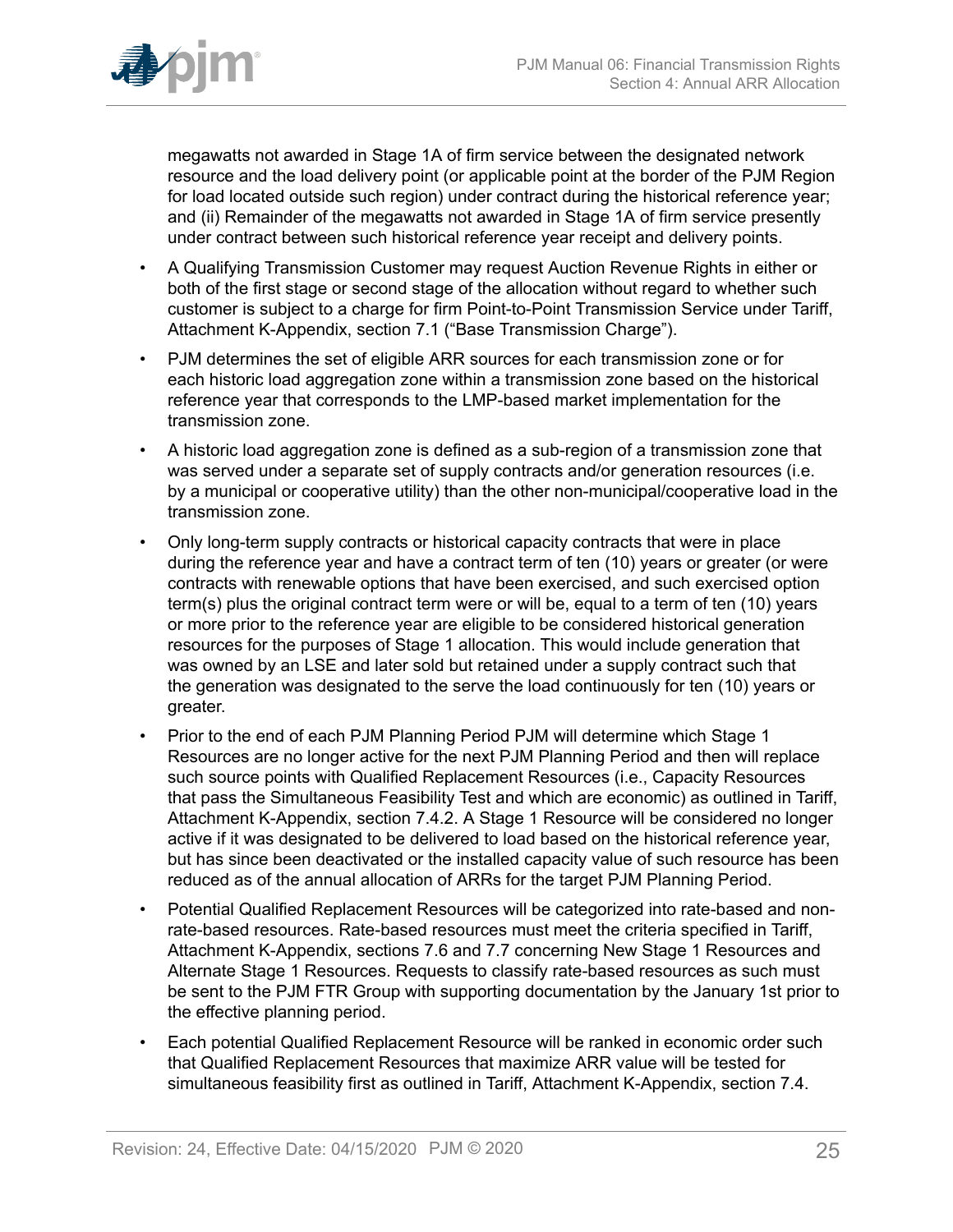

• A potential Qualified Replacement Resource shall be considered to pass the simultaneous feasibility test if that resource does not cause an appreciable increase in the flow across any binding constraint as determined from the previous year's Stage 1 ARR flow, utilizing a model derived from the 10 year allocation model.

PJM will assign to each LSE a pro-rata amount of the MW capability from each generator that is designated to the transmission zone or load aggregation zone based on the LSE's percentage of the total peak load in the transmission zone or in the load aggregation zone. LSE is notified of the generation resource assignments. Each LSE chooses the set of ARRs that it wants to request based on the generator sources it was assigned. The requested ARRs must source at the designated generator and must sink at the LSEs aggregate load in the transmission zone or in the load aggregation zone. The ARR request is limited to an amount not greater than the designated MW amount.

PJM performs a Simultaneous Feasibility test to determine the set of ARRs that can be awarded to each Network customer. PJM notifies each LSE of the ARR awards resulting from the Stage 1B allocation process.

A participant may surrender any portion of the ARR awards resulting from Stage 1B of the Annual ARR Allocation process prior to the commencement of Stage 2 of the Annual ARR Allocation process provided that all remaining outstanding ARRs are simultaneously feasible following the return of such ARRs.

ARRs may be traded but trades must be made no later than the opening of the first round of the Annual FTR Auction and all trades are effective for the entire planning period. An LSE wishing to trade its ARRs must trade all of its ARRs associated with a particular zone. The LSE's zonal network service peak load is also automatically transferred to the new ARR owner for purposes of ARR allocation and reassignment. The new ARR owner is then subject to ARR reassignment associated with shifts in the original owners zonal network service peak load.

Within the planning period, as load changes from one LSE to another within a transmission zone, a proportionate share of the ARRs defined to sink into the zone are reassigned from the old LSE to the new LSE. The reassignment of ARRs must be initiated by a request made by the LSE gaining load as described in the "Reassignment of ARRs for Shifts in Load Responsibility" section.

## <span id="page-25-0"></span>**4.4 Stage 1 Participation for External Load Serving Entities**

Long-Term Firm Point-to-Point Transmission Service customers that are not Qualifying Transmission Customers and Network Service Users serving Non-Zone Network Load may participate in stage 1 of the Annual Allocation of Auction Revenue Rights pursuant to Tariff, Attachment K-Appendix, section 7.4.2(a)-(c), subject to the following conditions:

- The relevant transmission service shall be used to deliver energy from a designated network resource located either outside or within the PJM region to load located outside the PJM Region.
- To be eligible to participate in stage 1A of the annual Auction Revenue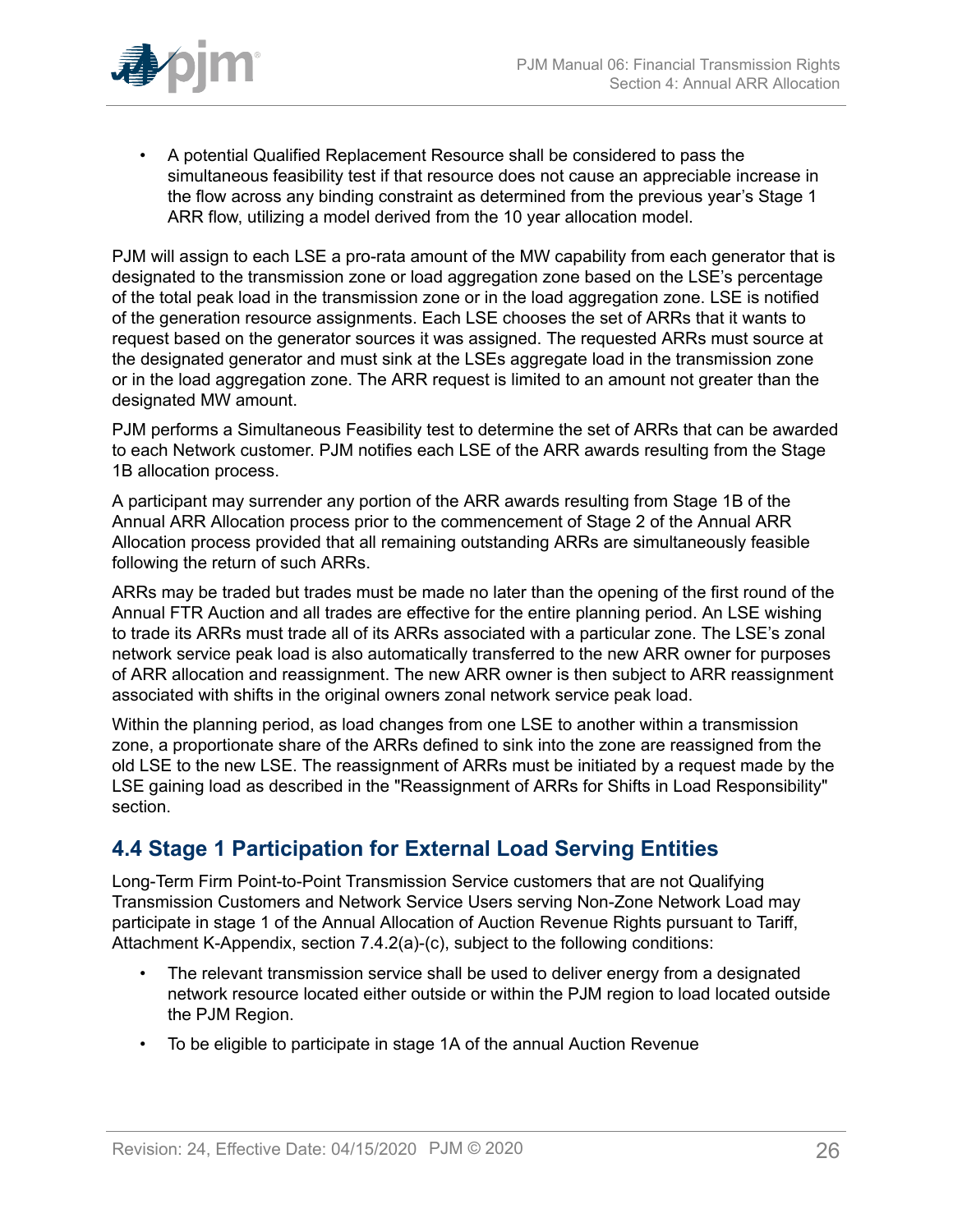

- Rights allocation: 1) the relevant transmission service shall remain in effect for the stage 1A period addressed by the allocation; and 2) the control area in which the external load is located has similar rules for load external to the relevant control area.
- Source points for stage 1 requests shall be limited to: 1) generation resources owned by the LSE serving the load located outside the PJM Region; or 2) generation resources subject to a bona fide firm energy and capacity supply contract executed by the LSE to meet its load obligations, provided that such contract remains in force and effect for a minimum term of ten (10) years from the first effective Planning Period that follows the initial stage 1 request.
- For Long-Term Firm Point-to-Point Transmission customers requesting Stage 1 Auction Revenue Rights, the generation resource(s) designated as source points may not include any portion of the generating capacity of such resource(s) that, at the time of the request, is identified as a Capacity Resources.
- For Network Service Users requesting stage 1 Auction Revenue Rights, the generation resource(s) designated as source points must either be committed into PJM's RPM market or be designated as part of the entity's FRR Capacity Plan for the purpose of serving the capacity requirement of the external load.
- All stage 1 source point requests made shall not increase the MW flow on facilities binding in the relevant annual Auction Revenue Rights allocation or in future stage 1A allocations and shall not cause MW flow to exceed applicable ratings on any other facilities in either set of conditions in the simultaneous feasibility test.
- To ensure the conditions are met, a simultaneous feasibility test shall be conducted: 1) based on next allocation year with all existing stage 1 and stage 2 Auction Revenue Rights modeled as fixed injection-withdrawal pairs; and 2) based on 10 year allocation model with all eligible stage 1A Auction Revenue Rights for each year including base load growth for each year.
- Requests for stage 1 Auction Revenue Rights that are received by PJM by November 1st of a Planning Period shall be processed for the next annual Auction Revenue Rights allocation. Requests received after November 1st shall not be considered for the upcoming annual Auction Revenue Rights allocation. If all requests are not simultaneously feasible then requests will be awarded on a pro-rata basis.
- Requests for new or alternate stage 1 resources made by Network Service Users and External LSEs that are received by November 1st shall be evaluated at the same time. If all requests are not simultaneously feasible then requests will be awarded on a pro-rata basis.
- Stage 1 Auction Revenue Rights source points that qualify shall be eligible as stage 1 Auction Revenue Rights source points in subsequent annual Auction Revenue Rights allocations.
- Long-Term Firm Point-to-Point Transmission customers requesting stage 1 Auction Revenue Rights may request Auction Revenue Rights MWs up to the lesser of: 1) the customer's Long-Term Firm Point-to-Point Transmission service contract MW amount; or 2) the customer's Firm Transmission Withdrawal Rights.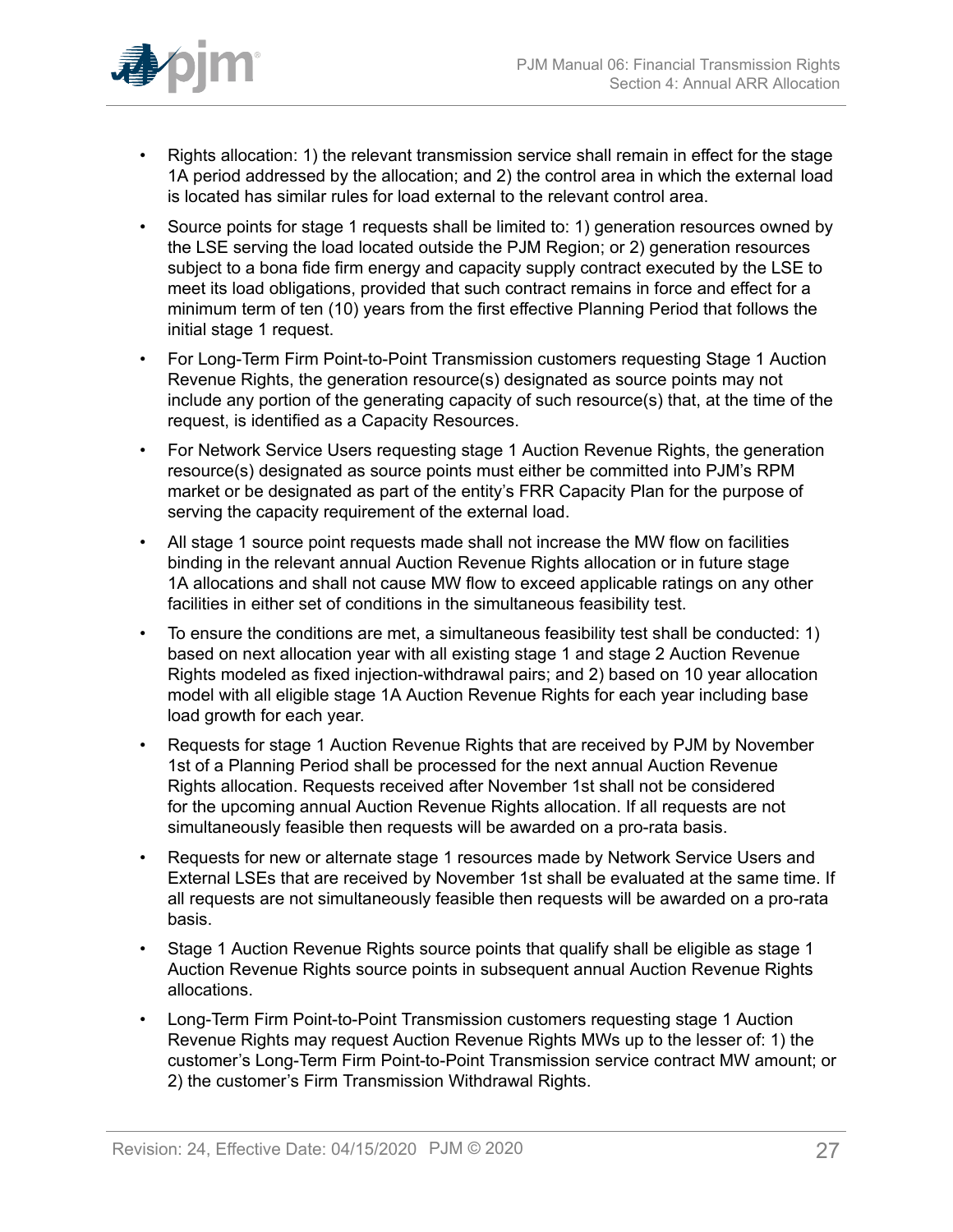

- Network Service Users requesting stage 1 Auction Revenue Rights may request Auction Revenue Rights MWs up to the lesser of: 1) the customer's network service peak load; or 2) the customer's Firm Transmission Withdrawal Rights.
- Stage 1A Auction Revenue Rights requests shall not exceed 50% of the maximum allowed MWs. Stage 1B Auction Revenue Rights requests shall not exceed the difference between the maximum allowed MWs authorized and the Auction Revenue Rights MWs granted in stage 1A.
- In each round of Stage 2 of an annual allocation of Auction Revenue Rights MW requests shall be equal to or less than one third of the difference between the maximum allowed MWs authorized and the Auction Revenue Rights MW amount allocated in stage 1.
- Stage 1 Auction Revenue Rights sources established and the associated Auction Revenue Rights MW amount may be replaced with an alternate resource pursuant to the process established in the Alternate Stage 1 Resources section of this manual.

## <span id="page-27-0"></span>**4.5 Annual Allocation of Auction Revenue Rights (ARRs) – Stage 2**

The second stage, Stage 2, of the allocation is a three-round allocation procedure. In Stage 2 of the Annual ARR Allocation, participants submit ARR requests for the planning period based on the following business rules:

- All Network Service ARR requests must pass a Simultaneous Feasibility Test before being given PJM approval.
- PJM can approve all, part, or none of the ARR request based on the results of the Simultaneous Feasibility Test.
- The path for each Network Integration Service ARR is defined from a generator bus, hub, zone or interface to aggregate Energy Settlement Area or other designated Load Aggregation Zone. If the path of the ARR is to the Residual Metered Load aggregation zone, the participant can elect to have its ARRs allocated to the aggregate load buses in the Transmission Zone.
- A participant's total ARR amount to a transmission zone or load aggregation zone cannot exceed the participant's total network load in that zone or load aggregation zone.
- The source point of each ARR request may be any available generator bus, Hub or external interface or load zone for which PJM calculates and posts a Day-ahead Congestion Price value.
- The sink point of each ARR request must be the Network LSEs aggregate load in the Energy Settlement Area in the transmission zone or load aggregation zone if the path of the ARR is to the Residual Metered Load aggregation zone, the participant can elect to have its ARRs allocated to the aggregate load buses in the Transmission Zone.
- ARRs are specified to the nearest 0.1 MW.

PJM will perform an iterative allocation process that consists of three sequential rounds, with one third of the remaining system ARR capability allocated in each round. Network Service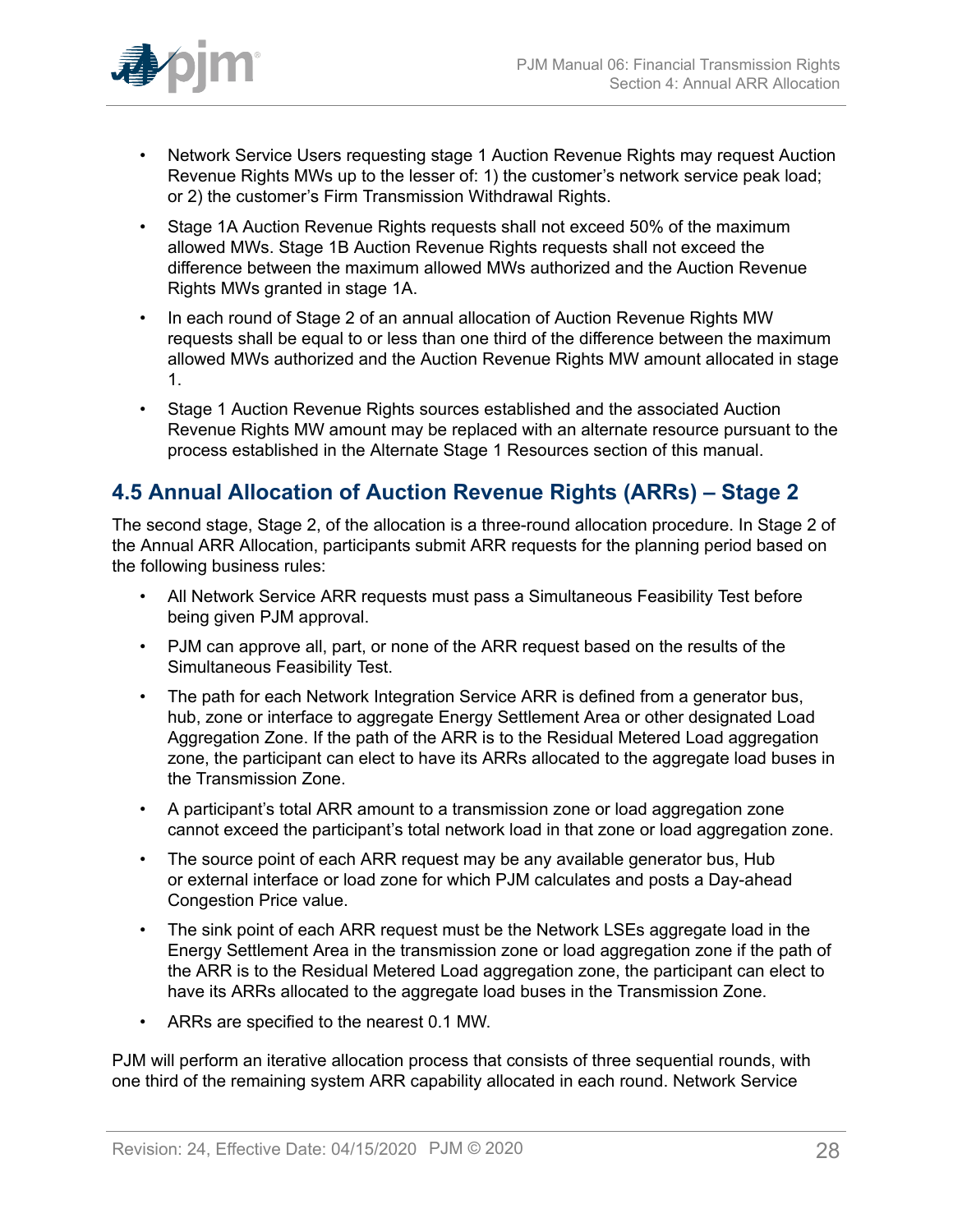

customers and Firm Transmission customers can view the results of each allocation round before submitting their ARR requests for a subsequent round.

In every round of the three-round allocation process, the Network Customer's ARR requests are limited to one third of the Network customer's peak load remaining unallocated after the Stage 1 allocation process.

For example, if the Network customer's peak load is 100 MW and they had received 70 MW of ARRs in Stage 1, then the ARR requests in each round of Stage 2 are limited to (100-70)/3 = 10 MW.

A Firm Transmission Customer, that is deemed a Qualifying Transmission Customer, may request Auction Revenue Rights in each round of the second stage of the allocation process in a number of megawatts equal to or less than one third of the difference between the number of megawatts of firm service being provided between the receipt and delivery points as to which the Transmission Customer currently has firm Point-to-Point Transmission Service and its Auction Revenue Right Allocation from the first stage of the allocation process.

A Firm Transmission Customer, that is not deemed a Qualifying Transmission Customer, may request Auction Revenue Rights in the second stage of the allocation process, but only if it is subject to a Base Transmission Charge, or if it is expressly identified on a grandfathering schedule approved by FERC in connection with the elimination of such Base Transmission Charge. PJM transmission customers that serve load in MISO using service from non-historic sources may participate in Stage 2 but in no event can they receive an allocation of ARRs/FTRs from PJM greater than their firm service to loads in MISO. Requests for firm point-to-point ARRs must be associated with firm point-to-point service that spans the entire next planning period, either by its term or by renewal, and is confirmed by the opening of the Annual ARR Nomination period. Firm point-to-point requests are separated into thirds and each third is assigned to each round of Stage 2.

In each round, PJM staff performs the Simultaneous Feasibility test to determine the feasible set of ARRs that can be awarded. If all ARR requests are not simultaneously feasible, then proration is required. If ARR proration is required due to infeasibility then ARRs are allocated in proportion to the MW value requested and in inverse proportion to the effect on the binding constraint as illustrated in the following example:

Line A to B Capacity is 50 MW

Two ARR requests are submitted exceeding 50 MW capability of Line A-B:

<span id="page-28-0"></span>

|    | ARR #   RequiredARRs | <b>Path</b> | Effect per MW on Line AB | <b>Resulting Line</b><br><b>AB Flow Impact</b> |
|----|----------------------|-------------|--------------------------|------------------------------------------------|
| #1 | 200 MW               | A to B      | .50                      | 100 MW                                         |
| #2 | 200 MW               | $C$ to $D$  | .25                      | 50 MW                                          |

### *Exhibit 1: ARR Proration Example*

Because the total flow impact on Line A-B resulting from the two ARR requests is 150 MW, proration is required because the capability of Line A-B is only 50 MW.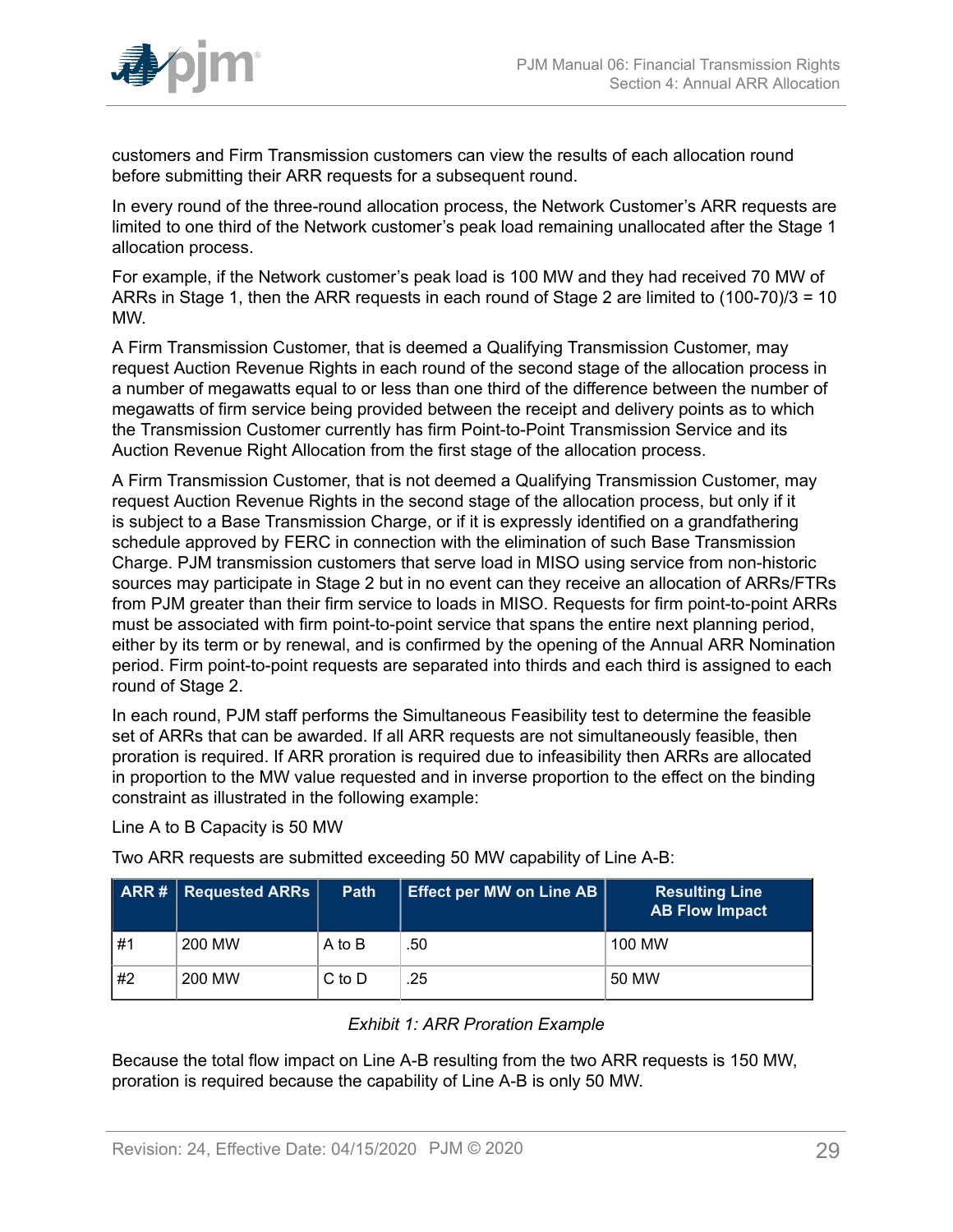

Proration Calculation:

Prorated ARR Amount Awarded = (Line Capability MW) x (Requested MW/Total Requested ARR MW) x (1/ARR Effect per MW on Line A-B)

ARR #1 Prorated MW Awarded = (50 MW) x (200 MW / 400 MW) x (1/.50) = 50 MW

ARR #2 Prorated MW Awarded = (50 MW) x (200 MW / 400 MW) x (1/.25) = 100 MW

At the end of each round PJM notifies each Network Customer or Firm Transmission Customer of the ARRs that they were awarded as a result of Round 1. After viewing the results, Network Customers or Firm Transmission Customer submit ARR requests for next round. The allocation process continues in an iterative manner for three rounds.

ARRs may be traded but trades must be made no later than the opening of the first round of the Annual FTR Auction and all trades are effective for the entire planning period. An LSE wishing to trade its ARRs must trade all of its ARRs associated with a particular zone. The LSE's zonal network service peak load is also automatically transferred to the new ARR owner for purposes of ARR allocation and reassignment. The new ARR owner is then subject to ARR reassignment associated with shifts in the original owners zonal network service peak load.

Within the planning period, as load changes from one LSE to another within a transmission zone, a proportionate share of the ARRs defined to sink into the zone are reassigned from the old LSE to the new LSE. The reassignment of ARRs must be initiated by a request made by the LSE gaining load as described in the "Reassignment of ARRs for Shifts in Load Responsibility" section.

## <span id="page-29-0"></span>**4.6 Reassignment of Auction Revenue Rights (ARRs)**

ARRs allocated for the planning period will be reassigned on a proportional basis within a zone as load switches between within the planning period. As load shifts from one LSE to another within a transmission zone, a proportionate share of the ARRs defined to sink into the zone are reassigned from the old LSE to the new LSE. The reassignment of ARRs is an automatic process that is conducted on a daily basis.

ARRs are only reassigned from those LSEs that have lost load in a zone and have a net positive economic ARR position to that zone. An LSE that loses load will lose ARR MWs in proportion to the amount of load lost and this same proportion will reduce each individual ARR assigned to the LSE. ARRs are initially allocated to the nearest 0.1 MW but reassigned to the nearest .001 MW. The total set of ARRs to be forfeited by LSEs losing load in a zone will be reallocated to LSEs gaining load in the zone in proportion to each LSE's MW load gain relative to the total load shifted in the zone.

On a daily basis, Auction Revenue Rights are reassigned using the following procedure:

• PJM compares each LSE's Network Service Peak Load in a zone to the Network Service Peak Load of the previous day.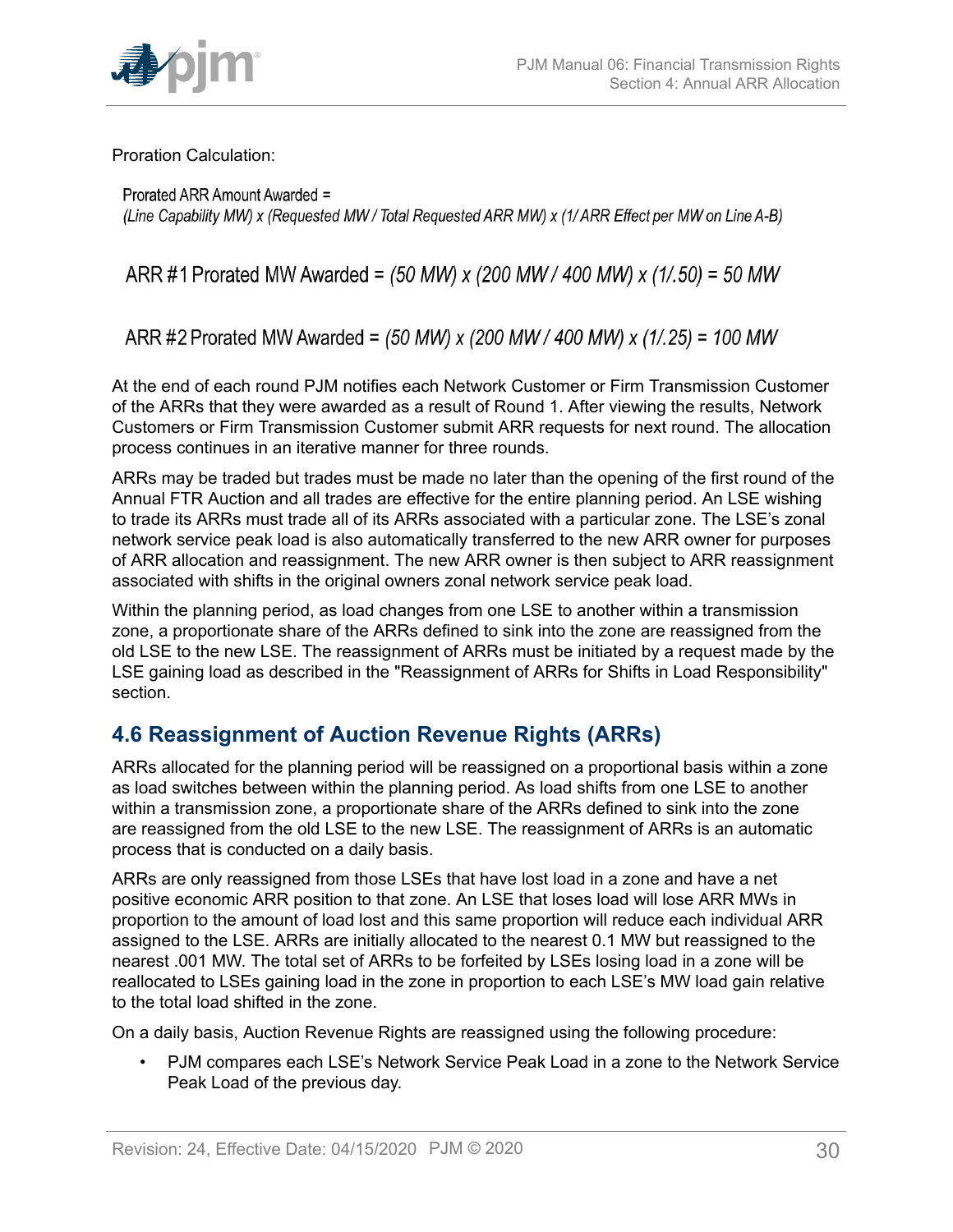

- PJM analyzes each LSE's net economic ARR position. For each LSE losing load and having a net positive economic ARR position for that zone:
- The percentage of load lost for each LSE is determined,
- Each ARR owned by each LSE losing load is reduced by this same percentage
- PJM assigns the total set of forfeited ARRs to LSEs gaining load in the zone:
- The percentage of ARRs to be assigned to each LSE gaining load is determined. The percentage will be equal to the MW load gain by the LSE divided by the total MWs of load shifting in the zone.
- Each LSE gaining load is assigned a percentage of each ARR in this set of forfeited ARRs.

### <span id="page-30-0"></span>**4.7 New Stage 1 Resources**

A Network Service User may request the addition of new stage 1 resources to the stage 1 resource list if the capacity of the historical resources for a zone is less than the zonal base load. Such requests are subject to the simultaneous feasibility tests described below and are limited to generation resources either owned by the requesting party or subject to ten-year or longer firm energy and capacity contracts that have been executed to serve load eligible for stage 1A ARRs and remains in effect for a minimum term of ten years.

Simultaneous feasibility tests for new stage 1 resource requests shall ensure that the requests for a new base resource does not increase the MW flow on facilities binding in the current ARR allocation or in future stage 1a allocations and does not cause MW flow to exceed applicable ratings in either set of conditions. The most limiting set of conditions will be used as the limiting condition. A simultaneous feasibility test of new stage 1 resource requests will assess the feasibility of the requests under the following conditions:

- Based on the next allocation year with all existing stage 1 and stage 2 ARRs modeled as fixed injection-withdrawal pairs.
- Based on the 10 year allocation model with all eligible stage 1 ARRs for each year including base load growth for each year.

The amount of MWs that can be nominated from the new base resource will be the lower of the contract MW or 1.15 times the Network Service User's NSPL value minus the Network Service User's share of the existing Stage 1 MW capability for the zone. Requests for new stage 1 resource that are received by PJM by November 1 will be processed for the next Annual ARR Allocation. Requests received after this date will not be considered for the upcoming Annual ARR Allocation. All requests for new or alternate stage 1 resources that are received by November 1 will be deemed to have been submitted simultaneously and will be evaluated at the same time.

### <span id="page-30-1"></span>**4.8 Alternate Stage 1 Resources**

A Network Service User may replace one or more of its existing stage 1 resources and its associated MW amount of ARRs with an alternate resource. Such requests are subject to the simultaneous feasibility tests described below and are limited to generation resources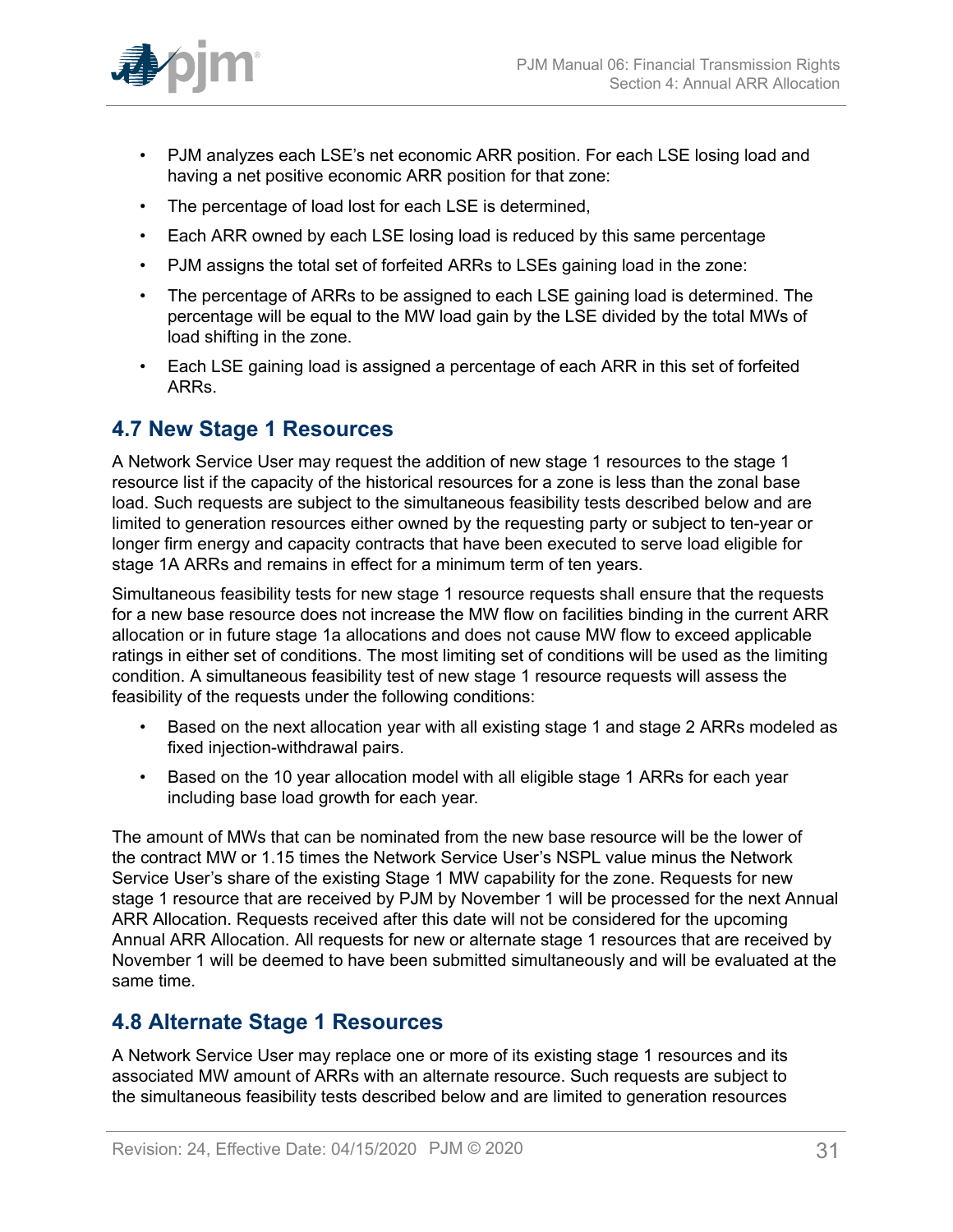

either owned by the requesting party or subject to ten-year or longer firm energy and capacity contracts that have been executed to serve load eligible for stage 1A ARRs and remains in effect for a minimum term of ten years.

Simultaneous feasibility tests for alternate stage 1 resource requests shall ensure that relative to the existing resource, the alternate base resource does not consume a greater amount of transmission capability on facilities binding in the current ARR allocation or future stage 1A allocations, and does not allow MW flow(s) to exceed applicable ratings on any other facilities. A simultaneous feasibility test of alternate stage 1 resource requests will assess the feasibility of the requests under the following conditions:

- Based on the next allocation year with all existing stage 1 and stage 2 ARRs modeled as fixed injection-withdrawal pairs.
- Based on the 10 year allocation model with all eligible stage 1 ARRs for each year including base load growth for each year.

The amount of MWs that can be nominated from the alternate resource cannot exceed the original awarded stage 1 MW amount of ARRs associated with the original stage 1 resource. Requests for new stage 1 resource that are received by PJM by November 1 will be processed for the next Annual ARR Allocation. Requests received after this date will not be considered for the next Annual ARR Allocation. All requests for new or alternate stage 1 resources that are received by November 1 will be deemed to have been submitted simultaneously and will be evaluated at the same time.

If the Network Service User accepts the MW amount of ARRs associated with the alternate resource as established by the simultaneous feasibility test, the alternate resource will replace the relevant existing stage 1 resource beginning with the next Annual ARR Allocation. If the Network Service User rejects the MW amount of ARRs associated with the alternate resource as established by the simultaneous feasibility test, the original stage 1 resource will remain in effect.

## <span id="page-31-0"></span>**4.9 Allocation of Incremental Auction Revenue Rights (IARRs)**

### <span id="page-31-1"></span>**4.9.1 Merchant and Generation Interconnection IARRs**

Transmission expansion projects associated with new generation interconnection and Merchant Transmission Expansion projects will be allocated incremental ARRs in a three-round allocation process in which the customer requests incremental ARRs for three pairs of point-to-point combinations (one point-to-point combination is requested per round).

In each round, one-third of the Incremental ARRs made available by the expansion project will be assigned to the requester. After each of rounds one and two, the requester may accept the assigned Incremental ARRs or refuse them. Acceptance of the assignment will remove the assigned Incremental ARRs from availability in the next rounds. Refusal of the assignment will result in the Incremental ARR being available for the next round. The Incremental ARR assignment made in round three will be final and binding. The final and binding Incremental Auction Revenue Right assignment for a requested point-to-point combination in each round shall in no event be less than one third of 80% and no greater than one-third of 100% of the non-binding estimate of Incremental Auction Revenue Rights for that point-to-point combination that was provided to the New Service Customer.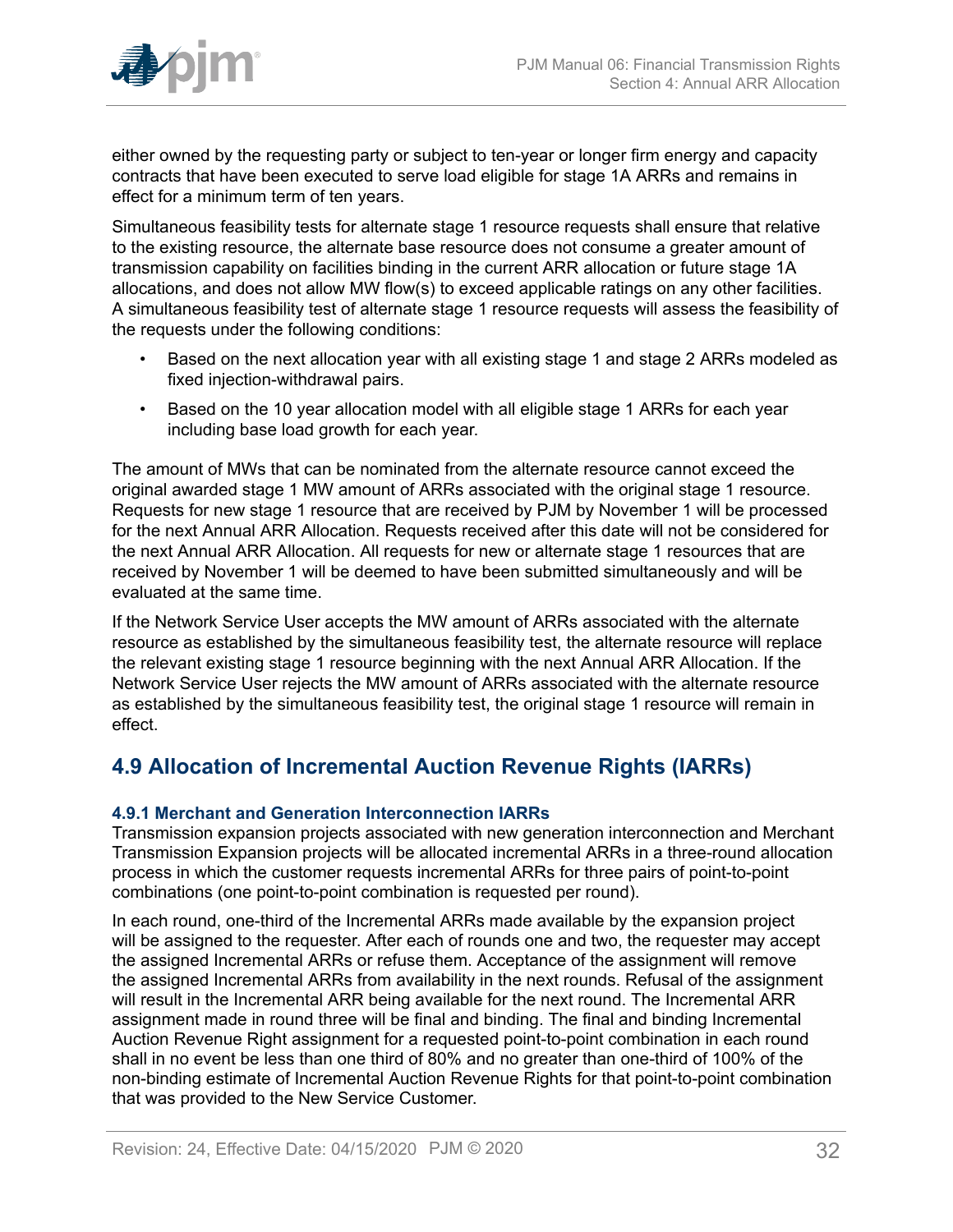

Incremental ARRs will be effective for thirty years or the life of the facility or upgrade, whichever is less.

At any time during this thirty-year period, in lieu of continuing this thirty-year ARR, the Interconnection Customer shall have a one-time choice to switch to an optional mechanism, whereby, on an annual basis, the customer has the choice to request an ARR during the Annual ARR Allocation process between the same source and sink, subject to simultaneous feasibility. Once this option is chosen, the Interconnection Customer must request the Incremental ARR during each annual ARR enrollment window for the upcoming planning period. If no request is made, the Incremental ARR is forfeited for that planning period.

At any time during this thirty-year period, an Interconnection Customer may return Incremental ARRs that it no longer desires at any time, provided that all remaining outstanding ARRs can be simultaneously accommodated following the return of such ARRs. In the event an Interconnection Customer returns Incremental ARRs, the Interconnection Customer shall have no further rights regarding such Incremental ARRs.

#### <span id="page-32-0"></span>**4.9.2 Regional Transmission Expansion Plan (RTEP) IARRs**

RTEP Projects Eligible for Allocation of IARRs will be calculated for any RTEP upgrade the costs of which will be allocated on a regional basis. IARRs created by a project will be allocated to Responsible Customers in proportion to each Responsible Customers' share of the project cost. Responsible Customers as defined in Schedule 12 of the Tariff that are Network Customers, Transmission Customers with an agreement for Firm Point-To-Point Service, or Merchant Transmission Providers that are assigned cost responsibility for a Regional Facility or a Necessary Lower Voltage Facility ("Regionally Assigned Facility").

### **RTEP IARR Calculation Method**

The source point of the IARR will be a new aggregate pricing point comprised of up to ten (10) generator buses having the largest positive distribution factor (DFAX) on the constraint being relieved by upgrade (i.e. – where increased generation increases the flow on the constraint being relieved).

The sink point of the IARR will be a new aggregate pricing point comprised of the load-weighted average of the transmission zone for which the aggregate DFAX on the constraint being relieved by upgrade is negative (i.e. – where increased load increases the flow on the constraint being relieved).

IARRs associated with an upgrade are calculated by determining the incremental ARR capability between the source and sink points created by the project.

- Using the base network topology, ARR capability between the specified source-sink combination is measured by increasing MW transfers from the specified source to the specified sink until a transmission limit is encountered.
- Using a network topology which includes the expansion project, the ARR capability between the specified source-sink combination is measured by increasing MW transfers from the specified source to the specified sink until a transmission limit is encountered.
- The incremental ARR (IARR) capability between the source-sink combination created by the expansion project is the difference between the ARR capability in the base system and the ARR capability in the system which include the project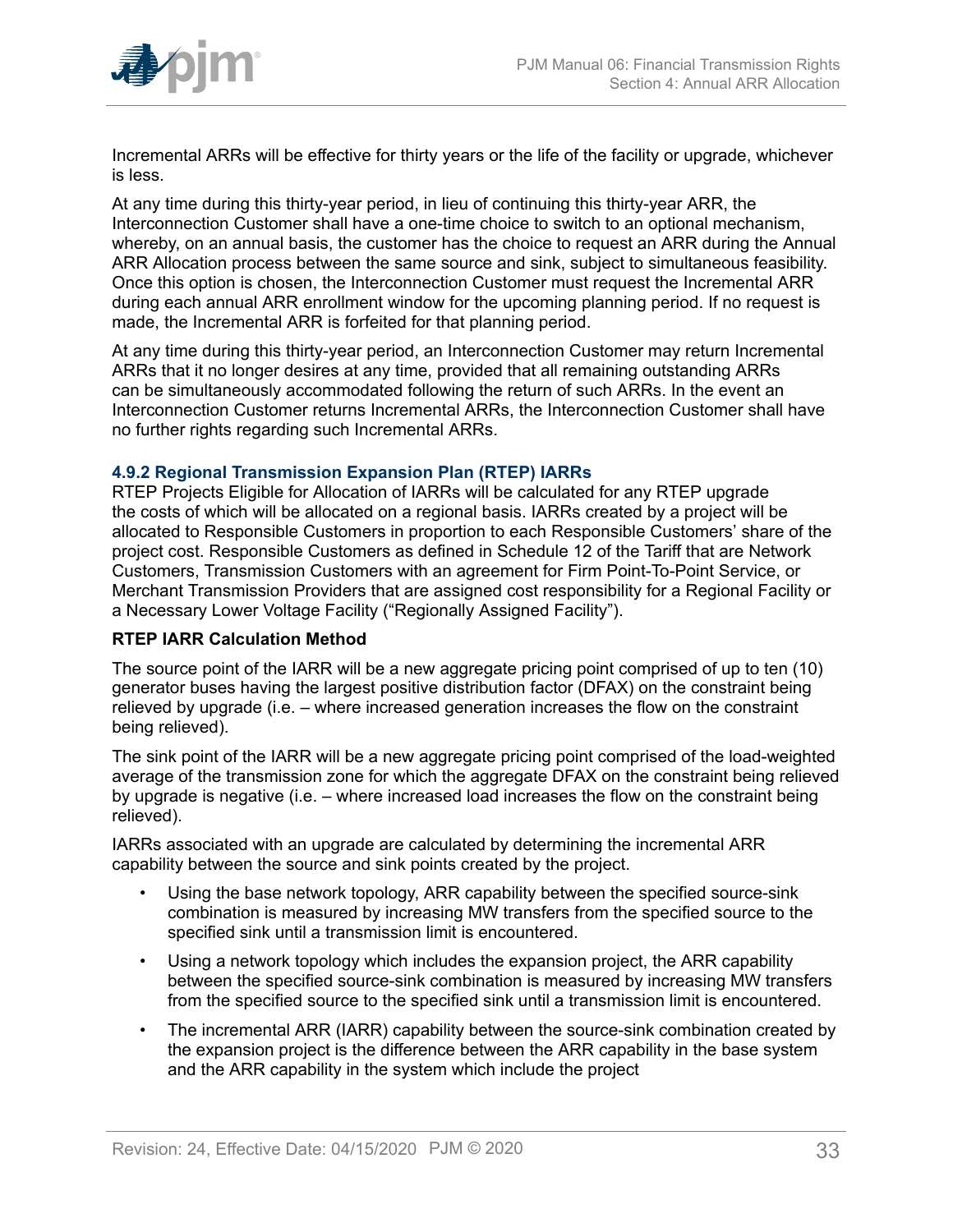

PJM will determine the quantity of IARRs to be allocated within three months prior to the actual in-service date of the upgrade.

### **RTEP IARR Allocation Method**

Each Responsible Customer will be allocated IARR MWs in proportion to the Responsible Customers' share of the project cost.

Within each zone, each network customer will be allocated a share of the zone's IARRs in proportion to the customer's share of the zonal NSPL.

Allocation of the IARRs will occur for each identified RTEP upgrade for each of the 30-years following implementation of the upgrade. Potential recipients of the rights will be determined on an annual basis according to shares of the zonal NSPL for the upcoming Planning Year. Identified recipients will then have the opportunity to turn down the allocated rights prior to the initiation of the annual ARR allocation process.

#### <span id="page-33-0"></span>**4.9.3 Elective Upgrade IARRs**

Section 7.8 of Schedule 1 of the Operating Agreement sets forth provisions to permit any party to request and obtain Incremental ARRs by agreeing to fund upgrades necessary to support the requested rights. Attachment EE to the PJM Tariff is the form of the Upgrade request. Requests must specify a source, sink and MW amount.

PJM will assess the simultaneous feasibility of the requested Incremental ARRs and all outstanding ARRs against the base system ARR capability and stage 1A ARR capability for the future 10 year period. Based on this preliminary assessment, PJM will conduct studies to determine the upgrades required to accommodate the requested Incremental ARRs and ensure that all outstanding ARRs are simultaneously feasible. If a party elects to fund the upgrades PJM will notify the party of the actual amount of Incremental ARRs that will be awarded based on the allocation process established pursuant to Section 231 of Part VI of the Tariff.

#### <span id="page-33-1"></span>**4.9.4 Duration and Value of IARRs**

IARRs will become effective on the first day of the first month that the upgrade is included in the transmission system model for the monthly FTR auction.

Incremental ARRs will be effective for thirty years or the life of the facility or upgrade, whichever is less.

For IARRs that become effective at the beginning of a planning year, their value will be determined identically to that of annually allocated ARRs, based on the nodal prices resulting from the annual FTR auction. If IARRs become effective during a planning year, then their value for each month remaining in that planning year will be based on the results of the promptmonth FTR auctions. For each planning year thereafter, the value of IARRs will be determined identically to that of annually allocated ARRs, based on the nodal prices resulting from the annual FTR auction.

### <span id="page-33-2"></span>**4.10 Residual Auction Revenue Rights**

Residual Auction Revenue rights (ARRs) are defined as Network Service or Firm Point-to-Point Auction Revenue rights that were made available as a result of transmission upgrades that occur after the Annual ARR Allocation. Residual ARRs are defined for transmission upgrades or other increased transmission system capability that was not modeled in the Annual ARR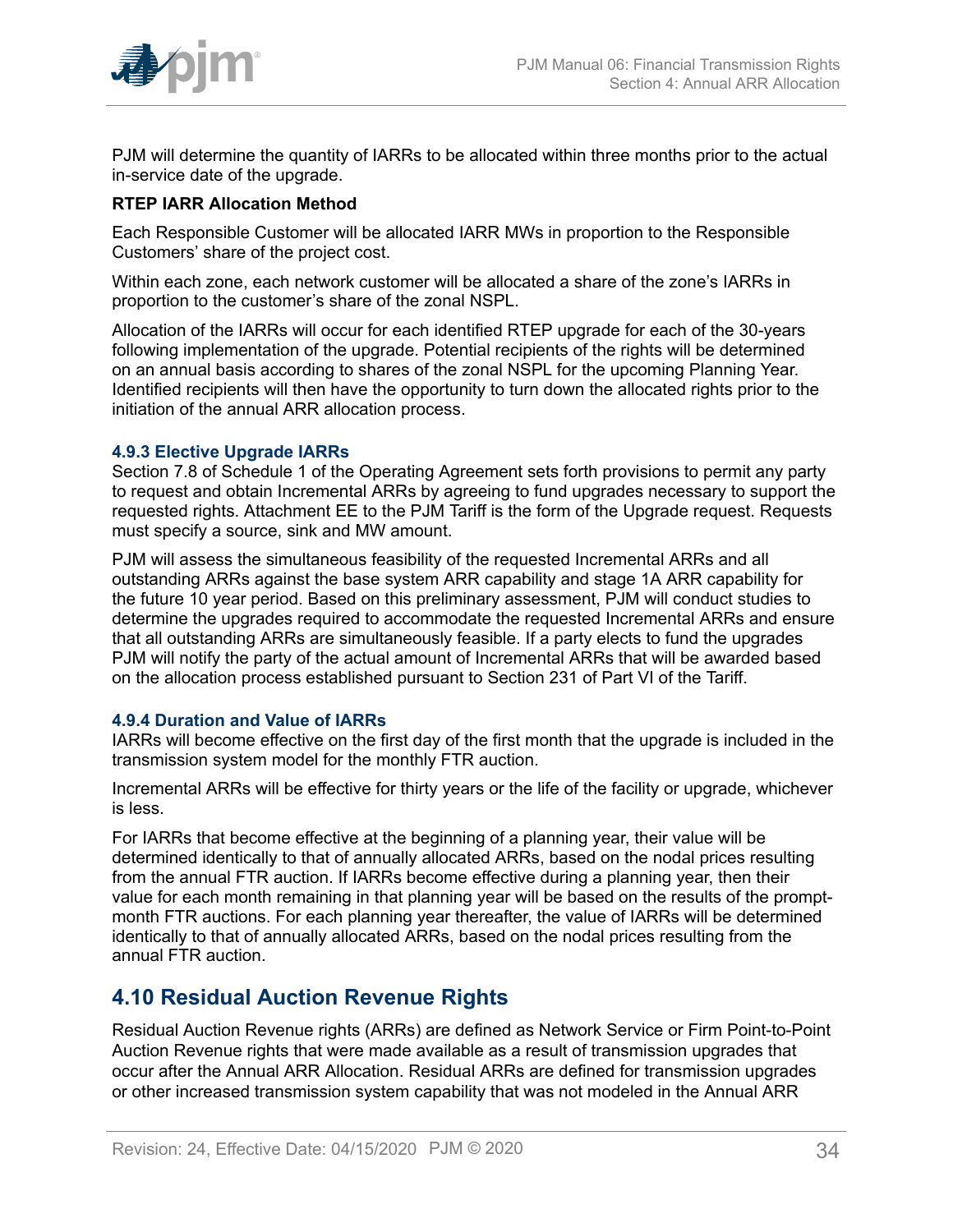

Allocation, and if such increased capability had been modeled, a greater amount of ARRs would have been allocated in Stage 1. Residual ARRs available for allocation will be only those rights in excess of rights allocated directly to entities to whom cost responsibility for the same upgrades has been assigned. PJM will calculate the Residual ARRs made available by the increased transmission capability for paths which were pro-rated in Stage 1 of the Annual ARR Allocation. This calculation will be made prior to when the increase in the transmission capability occurs. Firm Transmission Customers that had ARRs pro-rated in Stage 1 of the Annual ARR Allocation would be eligible for Residual ARRs. Residual ARR MWs plus previously awarded Stage 1 and Stage 2 MWs cannot exceed the Network Service Peak Load value for a particular participant. Residual ARRs become effective the first month that the increased transmission capability is included in the SFT of the Monthly FTR Auction and terminate at the end of the current Planning Period. Residual ARRs values will be determined for participants whose Stage 1 requests were prorated and then shifted to reflect load shifts occurring between June 1st of the current planning year and the effective month. The economic value of each Residual ARR is a monthly quantity based on the MW amount and on the nodal clearing price difference between the source and sink nodes for FTR Obligations resulting from each Monthly FTR Auction of the effective period of the Residual ARR. (For example the economic value of a Residual ARR that becomes effective in April, is based on April clearing prices from April FTR Auction). Prior to the effective month, PJM will remove all negatively valued Residual ARRs resulting from the corresponding Monthly FTR Auction and recalculate the Residual ARRs made available by the increased transmission capability for paths which were pro-rated in Stage 1 of the Annual ARR Allocation. PJM will allocate positively valued Residual ARRs only.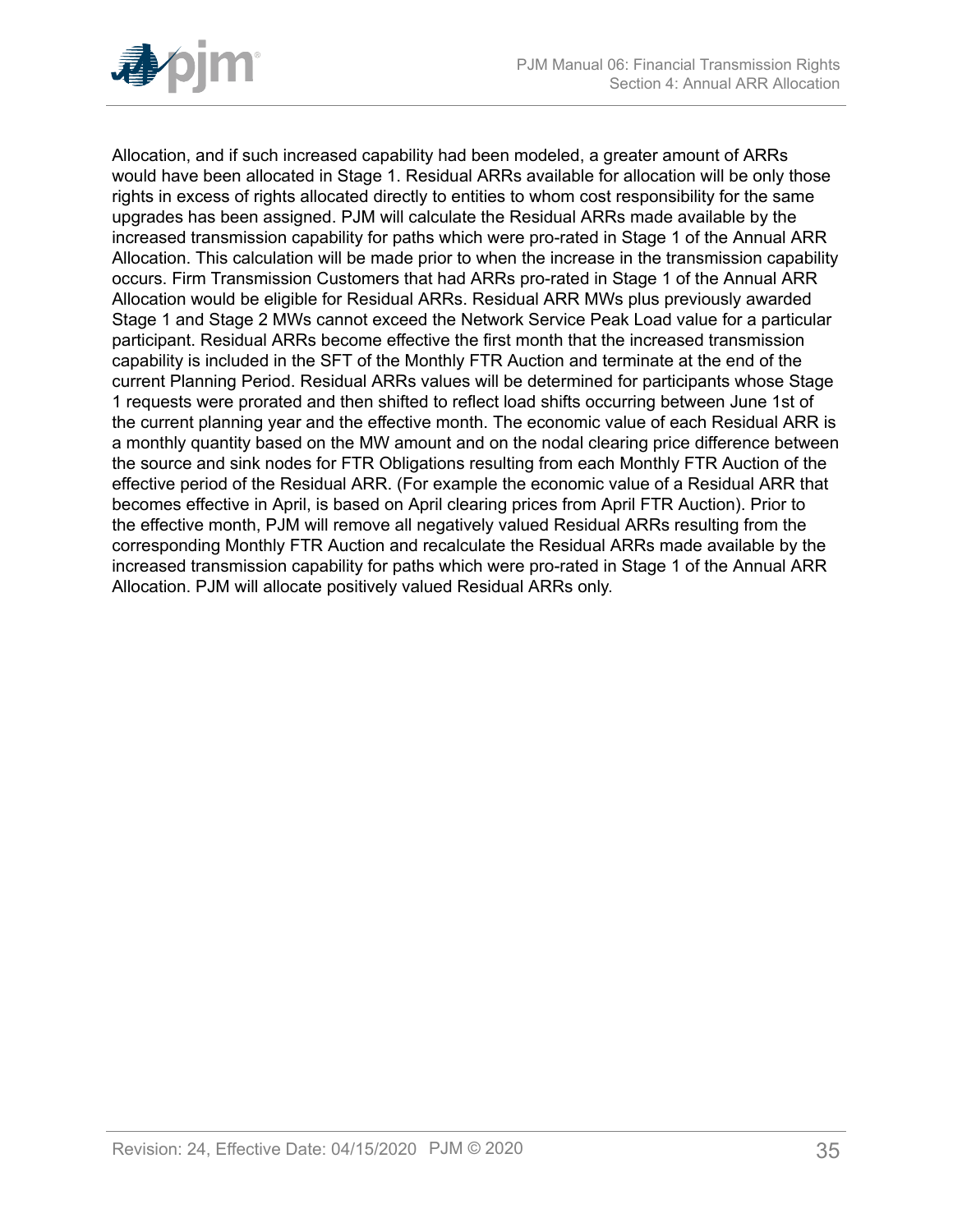

### <span id="page-35-0"></span>**Section 5: Financial Transmission Rights (FTRs) for New Load in Zones Associated with Market Growth**

Welcome to the Financial Transmission Rights (FTRs) for New Load in Zones Associated with Market Growth section of the **PJM Manual for Financial Transmission Rights**. In this section, you will find the following information:

- An overview of the FTR Allocation Process for New Load in Zones Associated with Market Growth (see "FTR Allocation Process for New Load in Zones Associated with Market Growth").
- How participants request Network Integration Service FTRs for New Load in Zones Associated with Market Growth and how PJM processes those requests (see "Network Integration Service Financial Transmission Rights (FTRs) for New Load in Zones Associated with Market Growth").
- How FTRs for Firm Point-to-Point Service are awarded by PJM (see "Firm Point-to-Point Transmission Financial Transmission Rights (FTRs)").
- How FTRs are reassigned for Shifts in Load Responsibility (see "Reassignment of FTRs")

### <span id="page-35-1"></span>**5.1 FTR Allocation Process for New Load in Zones Associated with Market Growth**

A transitional FTR Allocation will be conducted for a new zone load being added as a result of market growth. This transitional allocation of FTRs will cover the period of time between the implementation of the new zone added as a result of market growth and the next Annual ARR Allocation.

For a transitional period, Network Service Users and those Firm Transmission Customers that receive, and pay for, that take service that sinks or sources, in new PJM zones, at their election, may receive a direct allocation of Financial Transmission Rights instead of an allocation of Auction Revenue Rights. This transitional period covers the succeeding two Annual FTR Auctions after the integration of the new zone into the PJM interchange energy market. The election of a direct FTR Allocation shall be made prior to the commencement of each Annual FTR Auction.

- 1. Network Service Users and Firm Transmission Customers in new PJM zones that elect not to receive direct allocations of Financial Transmission Rights, may receive allocations of Auction Revenue Rights. Network Service Users and Firm Transmission Customers in new PJM zones must choose to receive either an FTR Allocation or an ARR Allocation. A Network Service User or Firm Transmission Customer cannot choose to receive both an FTR Allocation and an ARR Allocation.
- 2. All FTR requests in new zones made during these transition periods will be subject to the same allocation procedures as those set forth in the Annual ARR Allocation process as described in the "Annual ARR Allocation" section (Section 4). As part of the integration of new zones into the PJM Market, PJM will identify the set of eligible FTR sources for the Stage 1 allocation process based on historic and contractual delivery patterns.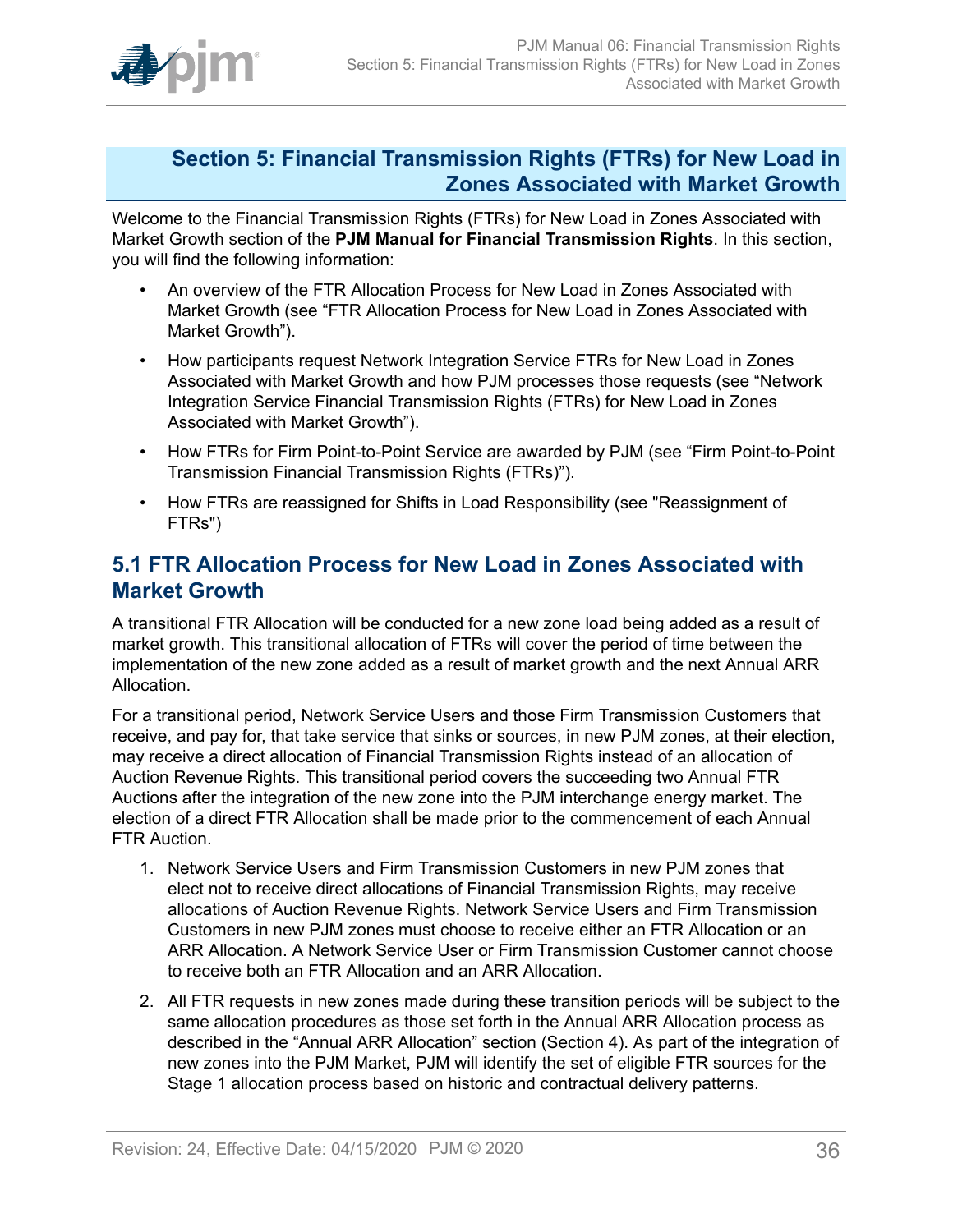

3. These FTR requests must satisfy the same requirements as mentioned above for Annual ARR requests. The Annual FTR Allocation process for new zones will be conducted simultaneously with the Annual ARR Allocation process for the other zones to ensure Simultaneous Feasibility of all rights.

## <span id="page-36-0"></span>**5.2 Network Integration Service Financial Transmission Rights (FTRs)**

The following procedure is used in requesting and processing Network Integration Service FTRs:

- The Network Service Customer submits requests to Network Integration Service FTRs using FTR Center.
- PJM enters accepted FTRs into the PJM FTR database.

### <span id="page-36-1"></span>**5.2.1 Rules and Guidelines**

The following is a list of business rules and guidelines to follow when requesting Network Integration Service FTRs:

- All Network Integration Service FTR requests must pass a Simultaneous Feasibility Test before being given PJM approval.
- PJM can approve all, part, or none of the FTR request based on the results of the Simultaneous Feasibility Test.
- The path for each Network Integration Service FTR is defined from specific historical generation resources to aggregate Network Customer Load in the Transmission Zone or other designated Load Aggregation Zone.
- The total FTRs for a historical generation resource to the LSE load cannot be greater than the MW amount of the resource that was assigned to the LSEs on a pro-rata basis.
- A participant's total FTR amount to a transmission zone or load aggregation zone cannot exceed the participant's total network load in that zone or load aggregation zone.
- FTRs are specified to the nearest 0.1 MW.
- FTR requests are time-stamped and processed in the order in which they are received.

## <span id="page-36-2"></span>**5.3 Firm Point-to-Point Transmission Financial Transmission Rights (FTRs)**

To qualify for an allocation of FTRs, firm point-to-point FTR requests must be associated with firm point-to-point service that spans the entire next planning period and is confirmed by the opening of the Annual FTR Allocation window.

The following procedure is used in processing Firm Point-to-Point FTRs outside of the Annual FTR Allocation window:

• The Firm Point-to-Point Transmission Customer submits Transmission Service Requests (TSRs) via OASIS according to the procedure outlined in the PJM Manual for Transmission Service Request (M-02) and the PJM OASIS Users Guide.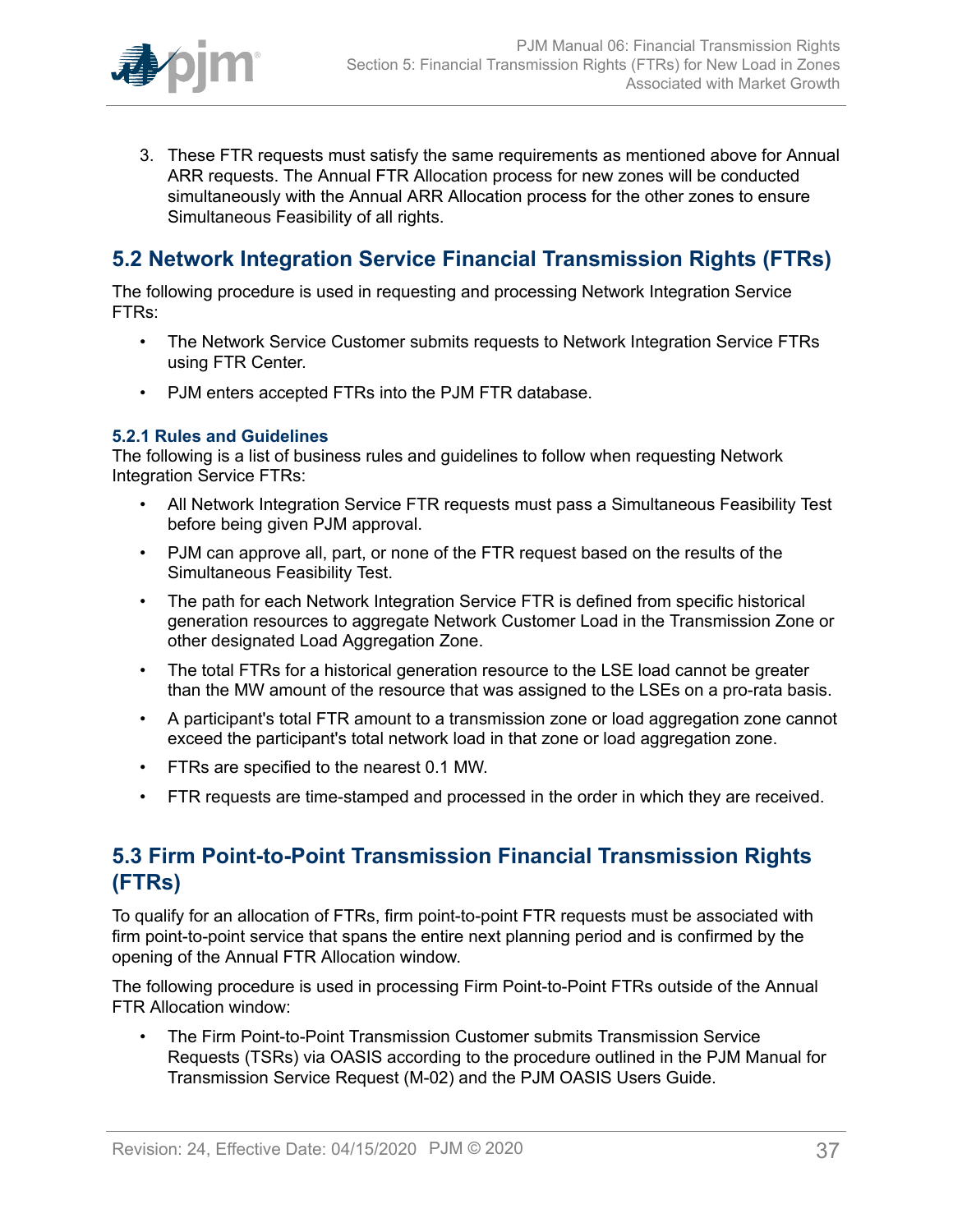

- If the FTR associated with the Transmission Service Request is desired, the Firm Pointto-Point Transmission Customer notifies PJM of the FTR request.
- PJM conducts a Simultaneous Feasibility Study of the FTR request and notifies the Transmission Customer of TSR and FTR status via email.
- Firm Point-to-Point Transmission Customers notify PJM of acceptance or rejection of TSRs and their associated FTRs via email.

### <span id="page-37-0"></span>**5.3.1 Rules and Guidelines**

The following is a list of business rules and guidelines concerning Firm Point-to-Point FTRs:

- All Point-to-Point FTR requests must pass a Simultaneous Feasibility Test before being given PJM approval.
- PJM can approve all, part, or none of the FTR request based on the results of the Simultaneous Feasibility Test.
- The path for each Point-to-Point FTR is defined from the source to the sink, as specified in the TSR.
- The MW value of each Firm Point-to-Point FTR may be up to the megawatts of the Firm Transmission Service being provided.
- Firm Point-to-Point Transmission Service Customers must notify PJM of the amount of FTRs they desire. This value is considered an "up to" amount. Therefore, a Transmission Customer should request the maximum amount of the FTRs that they desire, not to exceed the capacity value of the transaction.
- Communication should be sent to FTRGroup@pjm.com.
- For Firm Point-to-Point Transmission Service out of or through the PJM RTO, the Source is either the generation resource within the PJM RTO or the interconnection with the sending Control Area; and the sink of delivery is the point of interconnection with the receiving Control Area.
- The duration of each Firm Point-to-Point FTR is the same as the associated Firm Transmission Service, which may be one year (starting at the beginning of any month), one month (starting the first day of the month), one week (Monday through Sunday), or one day (hours 1 through 24).
- If an approved FTR spans multiple planning periods, the FTR is technically only approved until the end of the first Planning Period. Prior to each new Planning Period, PJM re-evaluates all FTRs for feasibility. If FTR reductions are required due to infeasibility, then the FTRs are reduced in proportion to their MW value and level of impact on the binding constraint in the Simultaneous Feasibility Test.
- An FTR associated with long term (1 year or more) Firm Point-to-Point Transmission Service will be allocated on a first come first served basis if the request falls outside the Annual open enrollment window. If the request can be considered within the annual open enrollment window, then the request will be processed on the same priority as Network Integration Service-based requests.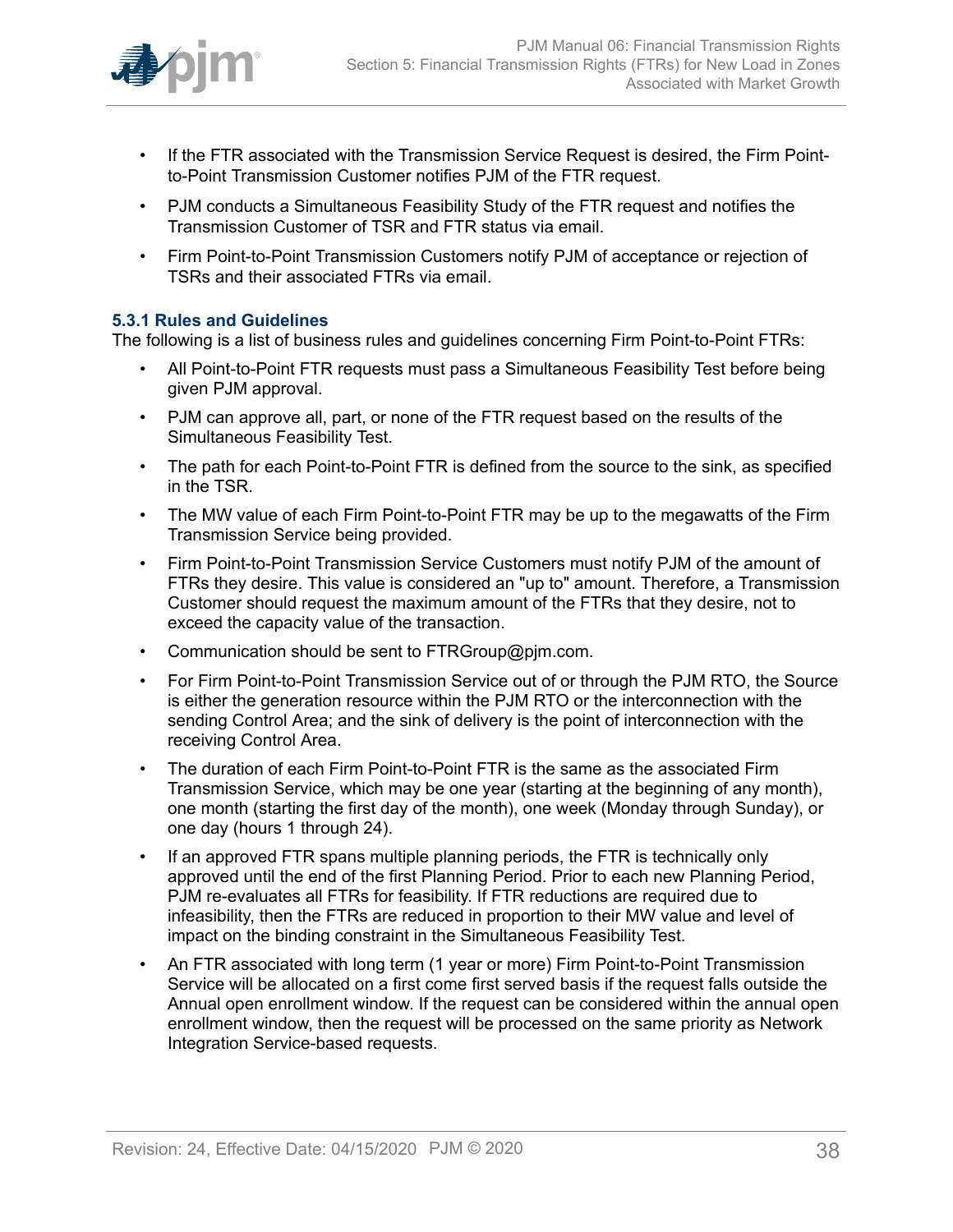

## <span id="page-38-0"></span>**5.4 Reassignment of Financial Transmission Rights (FTRs)**

During this transitional period, if load shifts within the transmission zone, FTRs will be reallocated. As load shifts from one LSE to another within a transmission zone, a proportionate share of the FTRs defined to sink into the zone are forfeited by the LSE that loses load.

FTRs allocated for the transition period will be reassigned on a proportional basis within a transmission zone or load aggregation zone as load switches between LSEs within the transition period. The reassignment of FTRs is an automatic process, which is conducted by PJM as frequently as necessary. An LSE that loses load will lose a pro-rata share of their FTRs in proportion to the amount of load lost.

The total set of FTRs lost by LSEs losing load in a transmission zone or load aggregation zone will be reallocated to LSEs gaining load in the zone or load aggregation zone in proportion to each LSE's MW load gain relative to the total load shifted in the zone or load aggregation zone. The FTRs are awarded to the LSE subject to simultaneous feasibility.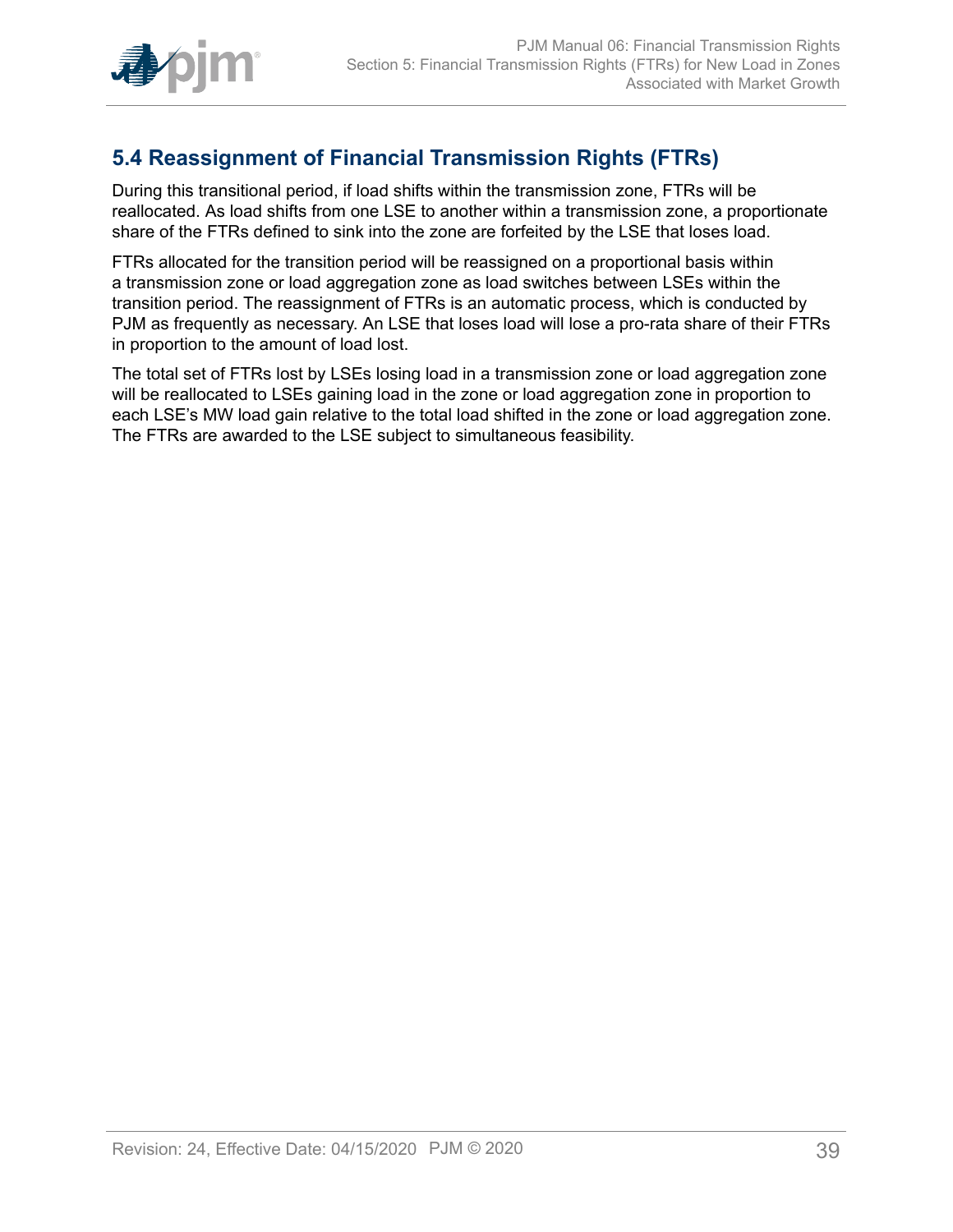

## <span id="page-39-0"></span>**Section 6: FTR Auctions**

Welcome to the *FTR Auctions* section of the *PJM Manual for Financial Transmission Rights*. In this section, you will find the following information:

- A general overview of the PJM FTR Auctions (see "FTR Auctions Overview").
- How the winning quotes are determined (see "Determining the Winning Quotes").
- A description of the Long-term FTR Auction time line (see "Long-term FTR Auction Time Line").
- A description of the Annual FTR Auction time line (see "Annual FTR Auction Time Line").
- A description of the Monthly FTR Auction time line (see "Monthly FTR Auction Time Line").
- A description of the FTR Auctions business rules (see "FTR Auctions Business Rules").
- A description of the credit requirements for PJM's FTR Auctions (see "FTR Auctions Credit Business Rules").
- A description of the process for Terminating and Liquidating FTR Positions for Credit Defaults (see "FTR Termination and Liquidation").

## <span id="page-39-1"></span>**6.1 FTR Auctions Overview**

Throughout the year, PJM oversees the process of selling and buying FTRs through FTR Auctions. Market Participants purchase FTRs by participating in Long-term, Annual and Monthly FTR Auctions.

• Long-term FTR Auction – PJM conducts a Long-term FTR process of selling and buying FTRs through a multi-round process for FTRs for three consecutive Planning periods immediately subsequent to the Planning Period during which the Long-term FTR Auction is conducted. The capacity offered for sale in Long-term FTR Auctions shall be the residual system capability after the assumption that all Auction Revenue Rights allocated in the immediately prior Annual Auction Revenue Rights allocation process, including additional Auction Revenue Rights that become available through an offline annual allocation without the modeling of transmission outages, are self-scheduled into FTRs, which shall be modeled as fixed injections and withdrawals in the Long-term FTR Auction. The Long-term FTR Auction is a multi-round auction consisting of five rounds. In each round 20 percent of the feasible FTR available capability is awarded. FTRs that are purchased in one round may be offered for sale in later rounds. Auction Revenue Rights that become available through the offline annual allocation are determined only for modeling purposes and will not be allocated to market participants. Additionally, residual Stage 1 and Stage 2 Annual Auction Revenue Rights that become available through incremental capability created by future transmission upgrades shall be modeled as fixed injections and withdrawals in the long-term Financial Transmission Rights auction. The long-term Financial Transmission Rights auction model shall include all upgrades planned to be placed into service on or before June 30th of the first Planning Period within the three year period covered by the auction. The transmission upgrades to be modeled for this purpose shall only include those upgrades that, individually, or together,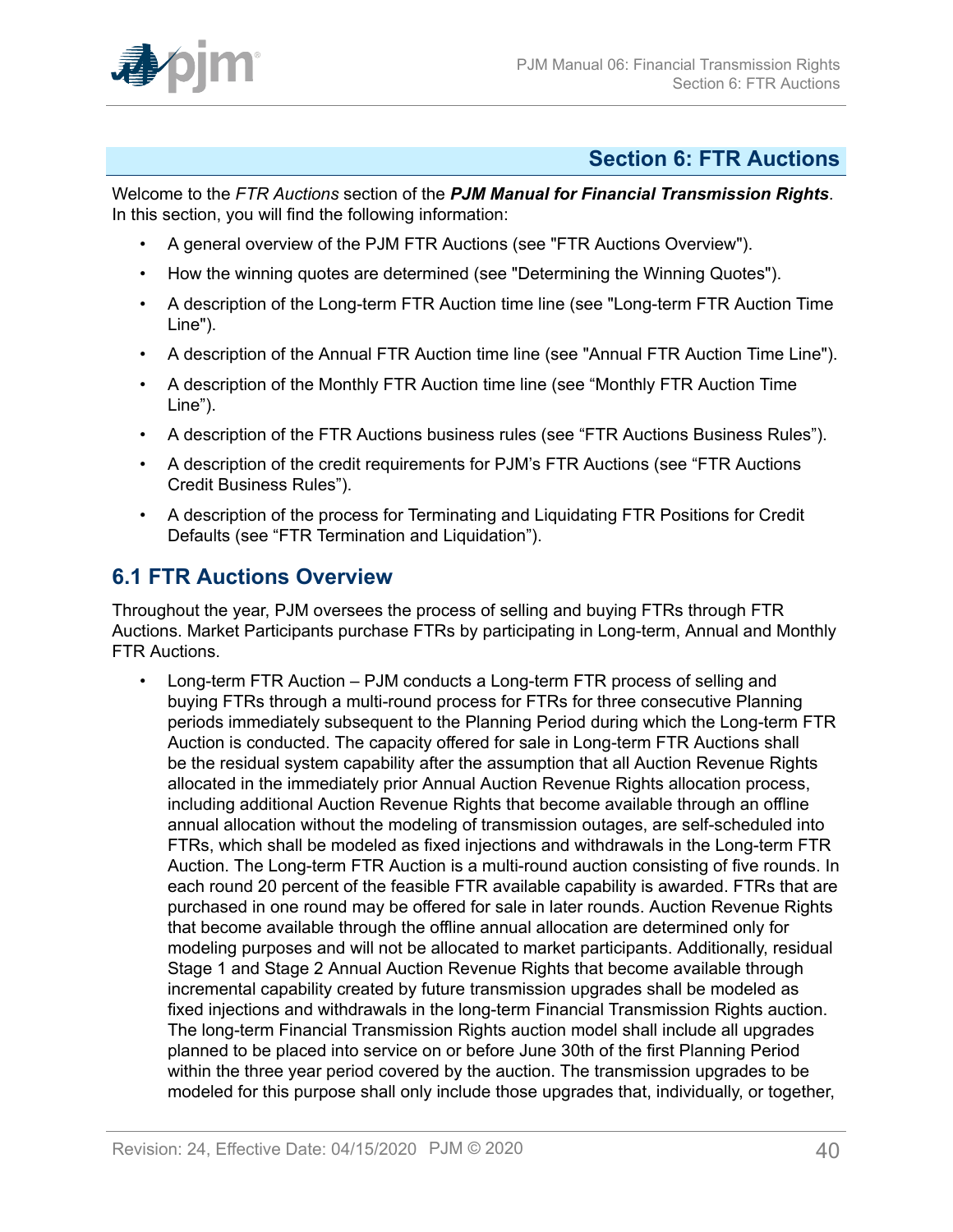

have 10% or more impact on the transmission congestion on an individual constraint or constraints with congestion of \$5 million or more affecting a common congestion path. Transmission upgrades modeled for this purpose also will be modeled in the subsequent long-term Financial Transmission Rights auction. Residual Auction Revenue Rights created by an increase in transmission capability due to future transmission upgrades, as specified above, are determined only for modeling purposes and will not be allocated to market participants.

- Annual FTR Auction The Annual FTR Auction offers for sale the entire transmission entitlement that is available on the PJM system on an annual basis. The Annual FTR Auction is a multi-round auction consisting of four rounds. In each of the four rounds, 25% of the feasible FTR capability of the entire PJM system is awarded. FTRs that are purchased in one round may be offered for sale in subsequent rounds.
- Monthly FTR Auctions In each calendar month, Monthly FTR Auctions provide a method of auctioning the residual FTR capability that remains on the PJM Transmission System after the Long-term and Annual FTR Auction is conducted. The Monthly FTR Auctions are single-round auctions, where the residual FTR capability is awarded. The Monthly FTR Auctions also allow Market Participants an opportunity to offer for sale any FTRs that they currently hold. An auction participant must own any FTR that is offered for sale. In the Monthly FTR Auctions, Market Participants may bid to buy or offer to sell FTRs that have the following terms:
	- o Any single calendar month remaining in the Planning Period.
	- o

The clearing mechanism of the FTR Auctions will maximize the quote-based value of FTRs awarded in each auction. Auction Revenue Rights (ARRs) are the mechanism by which the proceeds from the FTR Auctions are allocated. The proceeds from the Annual FTR Auction are distributed to ARR holders. All Long-term and monthly auction revenues are first allocated among ARR holders in proportion to the holder's deficiencies from the Annual FTR Auction. Any monthly auction revenues remaining after this allocation are treated as excess congestion charges and are distributed starting with Stage Two as described in the "Market Settlements" section.

FTRs are awarded in the FTR Auctions for the following products:

- FTRs can be either options or obligations for the Annual and monthly FTR Auctions and obligations only for the Long-term FTR Auctions.
- An on-peak FTR product valid for hours ending 0800 to 2300 weekdays, except NERC holidays.
- An off-peak FTR product valid for hours ending 2400 to 0700 on weekdays and for hours ending 0100 to 2400 on weekends and NERC holidays.
- A 24-hour FTR product valid for hours ending 0100 to 2400 on all days.

FTRs that are awarded in FTR Auctions have the following characteristics:

• FTRs hedge the FTR holder against congestion payments to PJM when energy delivery is consistent with the FTR's definition.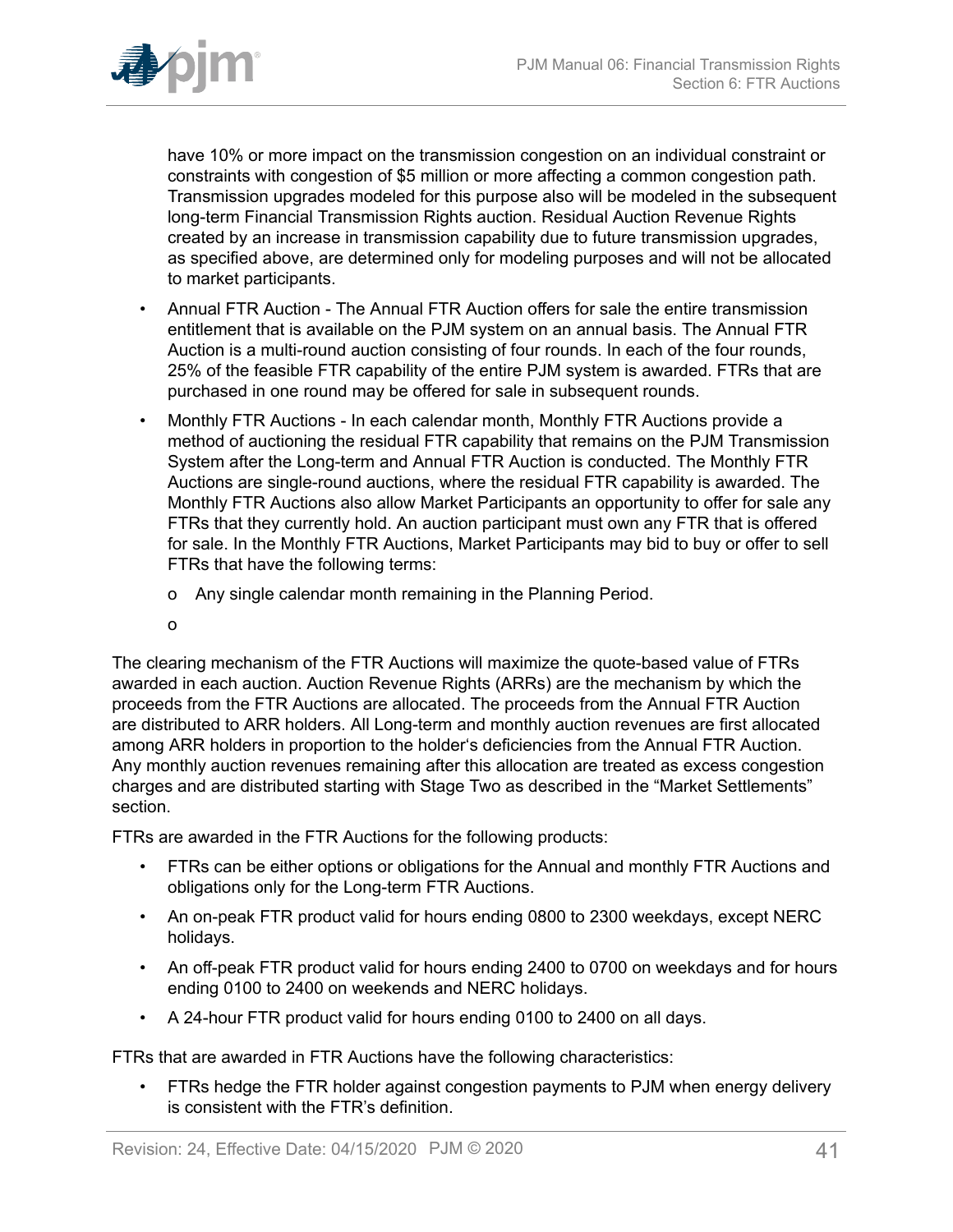

- FTRs do not hedge the FTR owner against payment for losses.
- FTRs acquired in the Long-term FTR Auctions have a term of one year.
- FTRs acquired in the Annual FTR Auction have a term of one year.
- FTRs acquired in the Monthly FTR Auctions have a term of one month for any of individual months remaining in the Planning Period.
- FTRs acquired in the FTR Auctions entitle the holder to credits for transmission congestion charges for the term of the purchased FTR.
- Valid FTR sources and sinks in the Long-term and Annual FTR Auctions are limited to available hubs, zones, aggregates, generators, and interface buses (subject to simultaneous feasibility).
- Valid FTR sources and sinks in the Monthly FTR Auction are limited to available hubs, zones, aggregates, generators, and interface buses for bids that cover any month beyond the next month. Valid FTR sources and sinks in the Monthly FTR Auctions for bids that cover the single calendar month period immediately following the month in which the monthly auction is conducted are any available single bus or combination of buses for which an LMP is calculated and posted(subject to simultaneous feasibility). The list of buses includes available hubs, zones, aggregates, interface buses and single generator and load buses. The list of available sources and sinks for each auction will be posted before the start of the bidding window.
- Only a subset of paths will be eligible for FTR Option bids in the Annual and Monthly FTR Auctions in order to prevent potential auction clearing performance issues. FTR Option bids are not available in the Long-term FTR Auctions.
- FTRs in all FTR Auctions may be designated from injection buses outside PJM and withdrawal locations outside PJM OR buses with injections and withdrawals within PJM.
- In the Annual FTR Auction, an ARR holder may self-schedule an FTR Obligation (up to the ARR MW reservation amount) into the Annual FTR auction as a "price-taker" auction buy bid. The self-scheduled FTR must have exactly the same source and sink points as the ARR. This feature can only be used in Round 1 and must be for a 24-hour FTR Obligation product. 25% of the MW amount self-scheduled in Round 1 will clear in each round.
- In all FTR Auctions, FTRs can be reconfigured, meaning that the FTR auction not only allows Market Participants to purchase the FTRs offered into the auction by sellers, but also enables buyers to purchase FTRs that are different from any of the FTRs offered into the auction by sellers.
- Quotes in the Auctions with a \$0 bid price are allowed in the auctions. However, because such bids can cause serious performance degradation to the FTR software and have no impact on the algorithm's objective function, the following rule will be applied: \$0 bids will not be awarded on paths with a clearing price of \$0.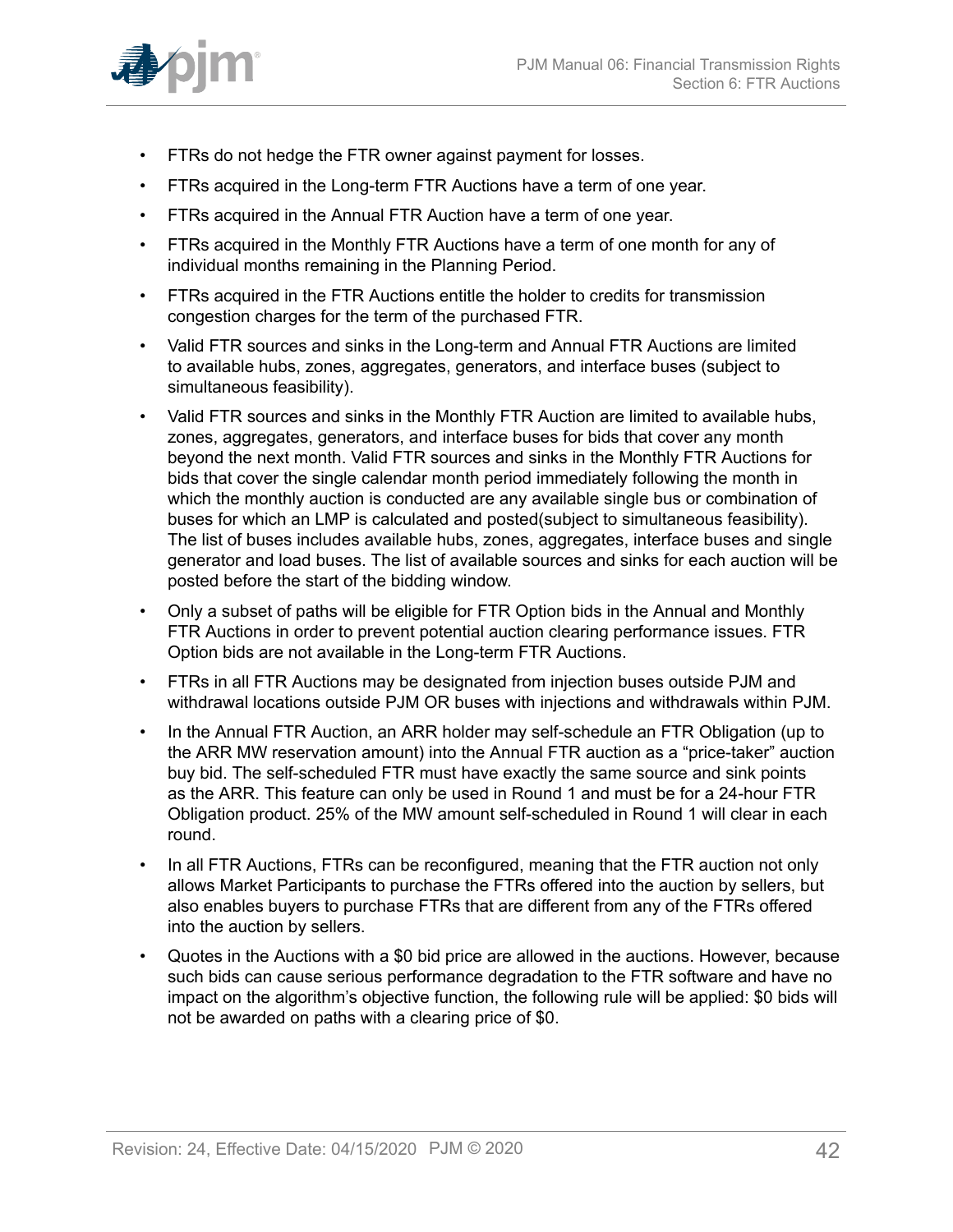

## <span id="page-42-0"></span>**6.2 Determining the Winning Quotes**

The winning quotes are determined by the set of simultaneously feasible FTRs with the highest total auction value, as determine by the bids of the buyers and taking into account the reservation prices of the sellers.

- The valuation of the awarded FTRs during the auction is based on the quotes submitted into each FTR Auction. Therefore, the set of quotes that maximizes the quote-based value of the awarded FTRs to the Market Participants that would receive them is the winning set.
- This ensures that PJM awards the set of FTRs and allocates them among auction participants in such a way that the value-based transmission utilization is maximized.

The FTR Auctions will calculate the clearing prices for all FTR Obligations at all buses, regardless of whether they are bought or sold in the auction. The FTR Auctions will calculate the clearing prices of FTR Options for all valid FTR Option paths, regardless of whether they are bought or sold in the auction.

- The clearing price of any FTR Obligation can be computed directly from the nodal prices.
- The clearing price of an A-to-B FTR Obligation is equal to the negative of the clearing price of a B-to-A FTR Obligation. This is not true for the FTR Options since the clearing prices of FTR Options are never negative.
- The clearing price of an FTR Option Buy Bid will never be less than zero.
- The clearing price of an FTR Option will always be greater than or equal to the clearing price of an FTR Obligation for the same path.
- The clearing price of an FTR Option is a function of the shadow price of each binding constraint and cannot be computed directly from the nodal prices.
- To ensure feasibility, each constraint is monitored for limit violation by the worst case combination of awarded FTR Options. Counterflow created by an FTR Option is ignored.

The major steps performed to determine the winning quotes include:

- *Step One* Downloading data for the FTR market user database.
- *Step Two -* Solving the linear program problem.
- *Step Three* Checking the simultaneous feasibility of the FTR auction solution.
- *Step Four* Repeating Steps 2 and 3.
- *Step Five* Uploading the results to the FTR MUI. After determining the winning quotes, settlements occur. Winning bidders pay market price for FTRs acquired in the auction; FTR sellers are paid market price for the FTRs they surrender to PJM. This settlement is separate from the transmission congestion settlements.

### <span id="page-42-1"></span>**6.3 Long-term FTR Auction Time Line**

• PJM initiates, directs, and oversees the following process for the Long-term FTR Auction. The Long-term FTR Auction consists of five rounds. The first round shall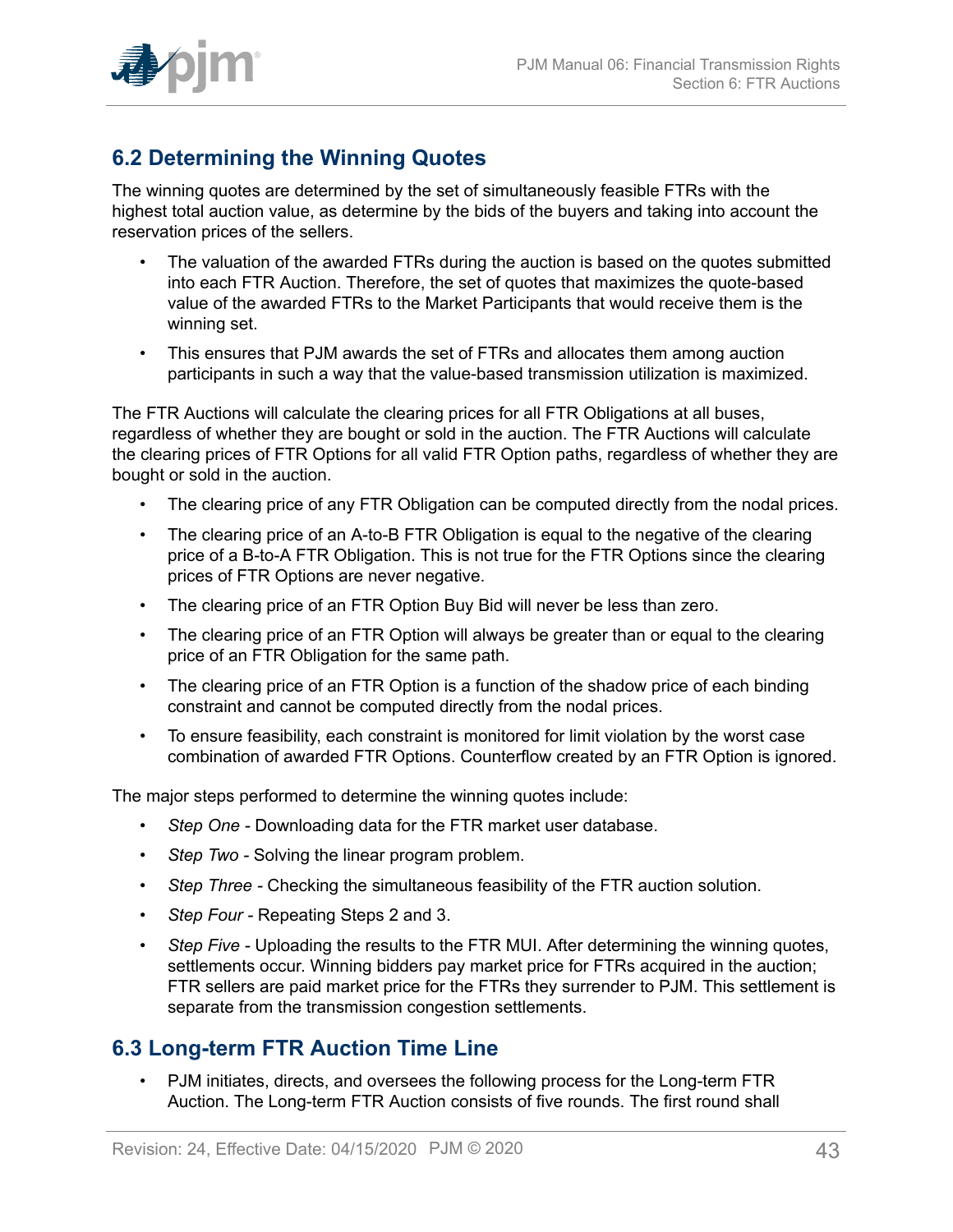

be conducted approximately 11 months prior to the start of the three planning period term covered by the relevant Long-term FTR Auction. The second round shall be conducted approximately 2 months after the first round. The third round shall be conducted approximately 2 months after the second round. The fourth round shall be conducted approximately 2 months after the third round, and the fifth round shall be conducted approximately 3 months after the fourth round. In each round 20 percent of total capability available in the Long-term FTR Auction shall be offered for sale.

- o Prior to the opening of each round, PJM will conduct an additional offline residual Annual Auction Right allocation consisting of Stage1B through Stage 2 Round 3 to determine additional ARR capability created by transmission upgrades modeled in the corresponding Long Term FTR Auction, as outlined in section 9.1. Specific to these allocations, ARR capability will not be awarded. The sole purpose of these allocations is to preserve additional ARR capability as fixed injections and withdrawals in the Long Term FTR model, but will not be allocated to ARR holders. Additionally, specific to these allocations, each ARR holder's NSPL will be increased by the corresponding load growth rate.
- o Once a year, coincident with the timing of the annual Auction Revenue Rights allocation, PJM will conduct an additional offline Annual Auction Right allocation consisting of Stage 1B through Stage 2 Round 3, utilizing the same topology as the normal allocation with the exception that all transmission outages will be removed. In each round, the FTR group will perform the Simultaneous Feasibility test to determine the feasible set of ARRs. If all ARR requests are not simultaneously feasible then proration will be required. The resulting, additional ARRs that are created by this change in topology will be carved out of the long-term auction model.
- PJM opens the Bidding Period for each round and Market Participants may submit bids to purchase and offers to sell FTRs.
- The Bidding Period for each round of the Long-term FTR Auction will be open for three business days, closing at 1700 (Eastern Prevailing Time) on the last day.
- PJM performs the FTR auction clearing analysis.
- Within five business days of the Bidding Period closing, PJM posts FTR auction results on the MUI, unless circumstances beyond PJM's control prevent PJM from meeting the applicable deadline. Under such circumstances, PJM will post the auction results at the earliest possible opportunity

### <span id="page-43-0"></span>**6.4 Annual FTR Auction Time Line**

- PJM initiates, directs, and oversees the following process for the Annual FTR Auction. The Annual FTR Auction must be conducted prior to the June Monthly FTR Auction. Annually, PJM conducts a multi-round auction that consists of four (4) rounds:
- PJM opens the Bidding Period for each round and Market Participants may submit bids to purchase and offers to sell FTRs.
- The Bidding Period for each round of the Annual FTR Auction will be open for three business days, closing at 1700 (Eastern Prevailing Time) on the last day.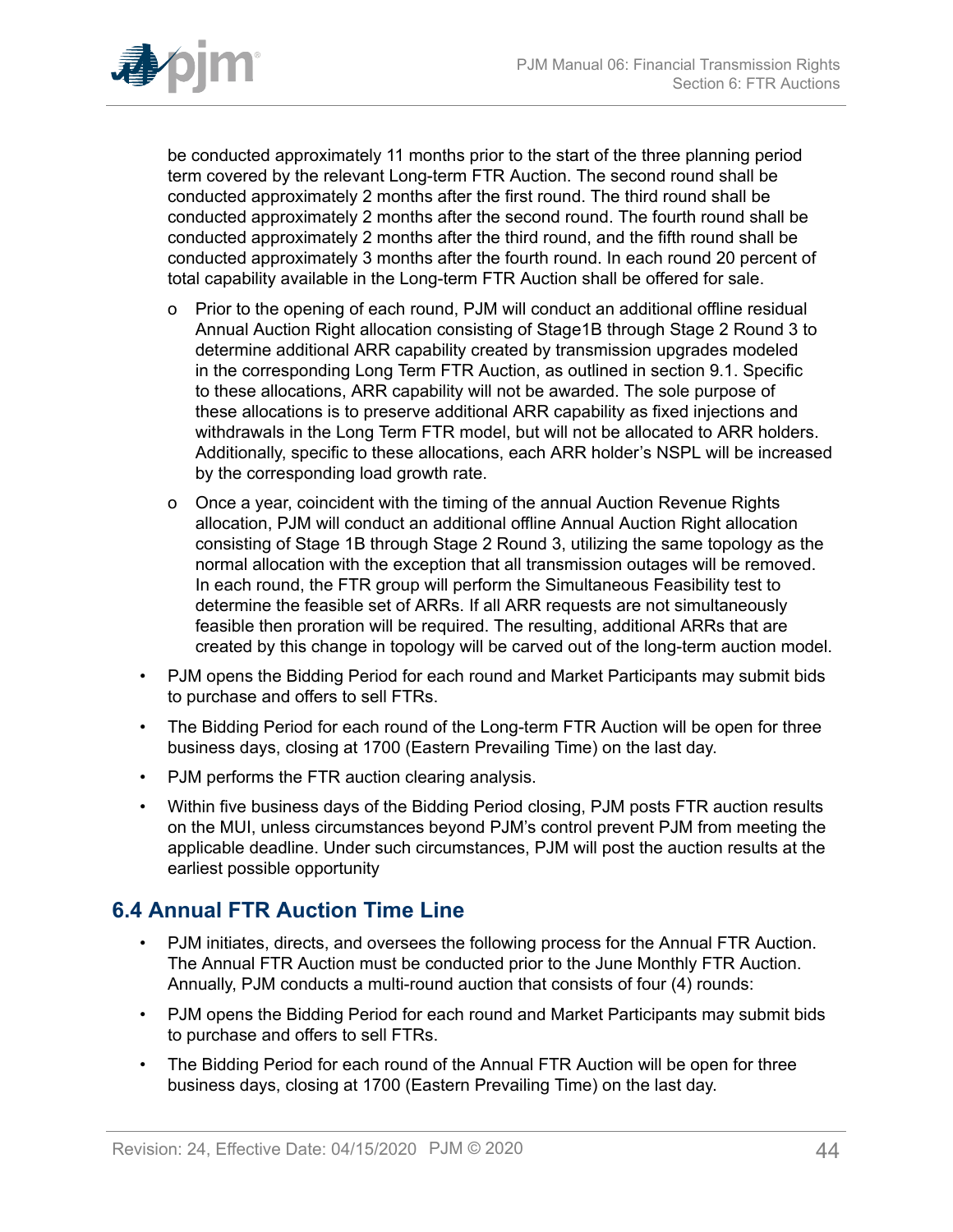

- PJM performs the FTR auction clearing analysis.
- Within two business days after the close of the Bidding Period for each round PJM posts FTR auction results on the MUI, unless circumstances beyond PJM's control prevent PJM from meeting the applicable deadline. Under such circumstances, PJM will post the auction results at the earliest possible opportunity

## <span id="page-44-0"></span>**6.5 Monthly FTR Auction Time Line**

PJM initiates, directs, and oversees the Monthly FTR Auctions. In each calendar month, PJM conducts a single round auction. The following timeline defines open, close and clearing dates for all Monthly FTR Auctions.

- The bid and offer period for monthly FTR auctions shall be open for three consecutive business days in the month preceding the first month for which FTRs are being auctioned, closing the third day at 1700 (Eastern Prevailing Time).
- PJM performs the FTR auction clearing analysis.
- Within five business days of the Bidding Period closing, PJM posts FTR auction results on the MUI, unless circumstances beyond PJM's control prevent PJM from meeting the applicable deadline. Under such circumstances, PJM will post the auction results at the earliest possible opportunity

### <span id="page-44-1"></span>**6.6 FTR Auctions Business Rules**

The following information summarizes the business rules for PJM's FTR Auctions:

- Market Participants must be a PJM Member to be eligible to submit bids or offers into FTR Auctions.
- Market Participants cannot submit offers to sell FTRs that they do not own at the time of the submittal.
- Invalid quotes into the auction are rejected. These quotes may be resubmitted and if time stamped as received by PJM before the close of the Bidding Period are included in the auction.

### <span id="page-44-2"></span>**6.7 FTR Auctions Credit Business Rules**

The business rules for credit requirements for PJM's FTR Auctions are provided in PJM Tariff, Attachment Q and Credit Overview and Supplement to the PJM Credit Policy. A copy of Credit Overview and Supplement to the PJM Credit Policy is available at PJM.com under the Billing, Settlements & Credit section.

### <span id="page-44-3"></span>**6.8 FTR Termination**

In the event a member fails to meet creditworthiness requirements or make timely payments when due pursuant to the PJM Operating Agreement or PJM Tariff, PJM shall, as soon as practicable after such default is declared, initiate the following procedures to close out and settle the FTRs of the defaulting Member.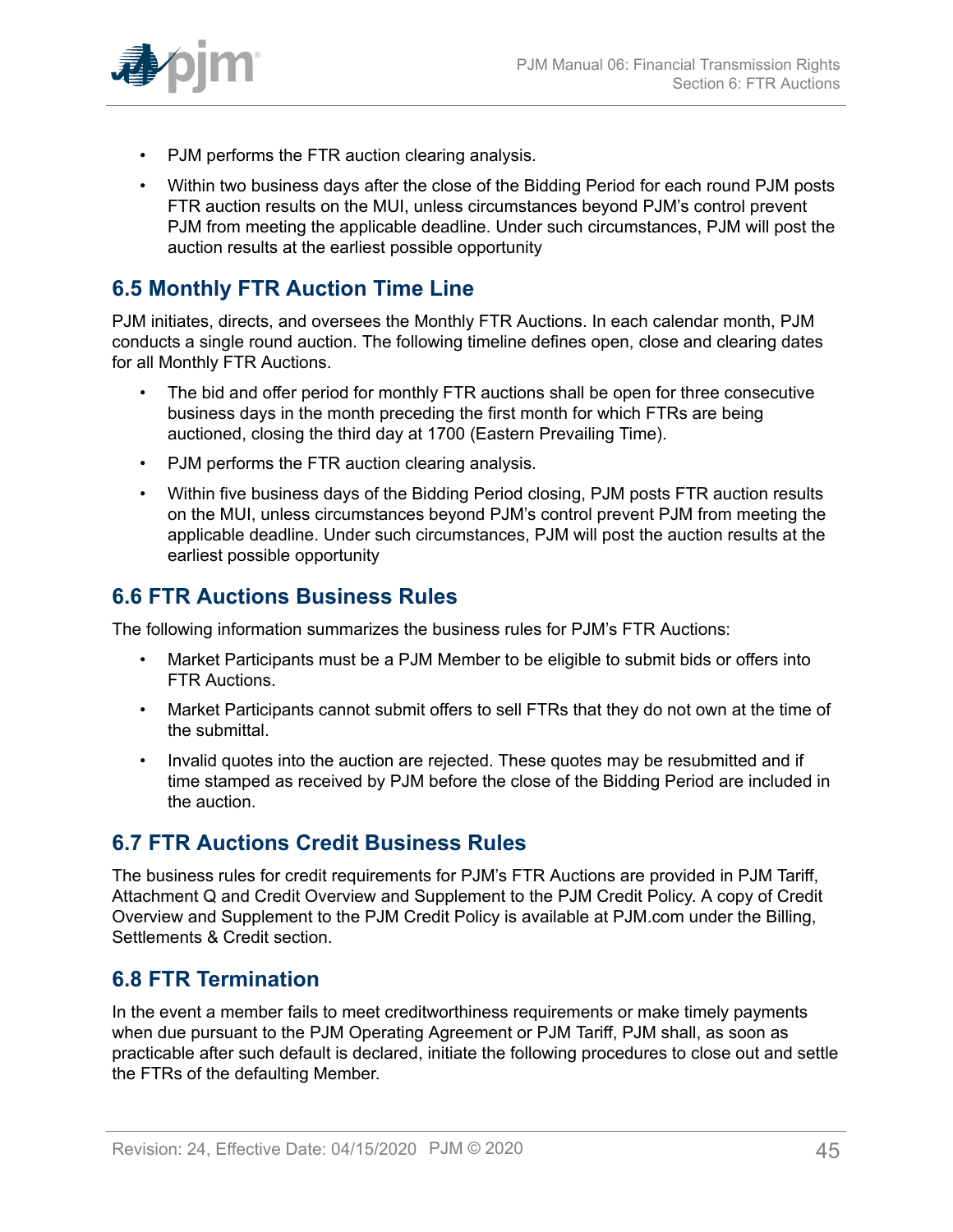

- PJM shall close out the defaulting member's positions as of the date of its default, by unilaterally terminating all of the defaulting Member's rights with respect to forward FTR positions.
- Notwithstanding section 7.3.9(a) of the PJM Tariff Attachment K-Appendix, the actual net charges or credits resulting from the defaulting Member's FTR positions for which PJM acted as counterparty as calculated through the normal settlement processes shall be included in calculating the Default Allocation Assessment charges as described in Operating Agreement, section 15.2.2.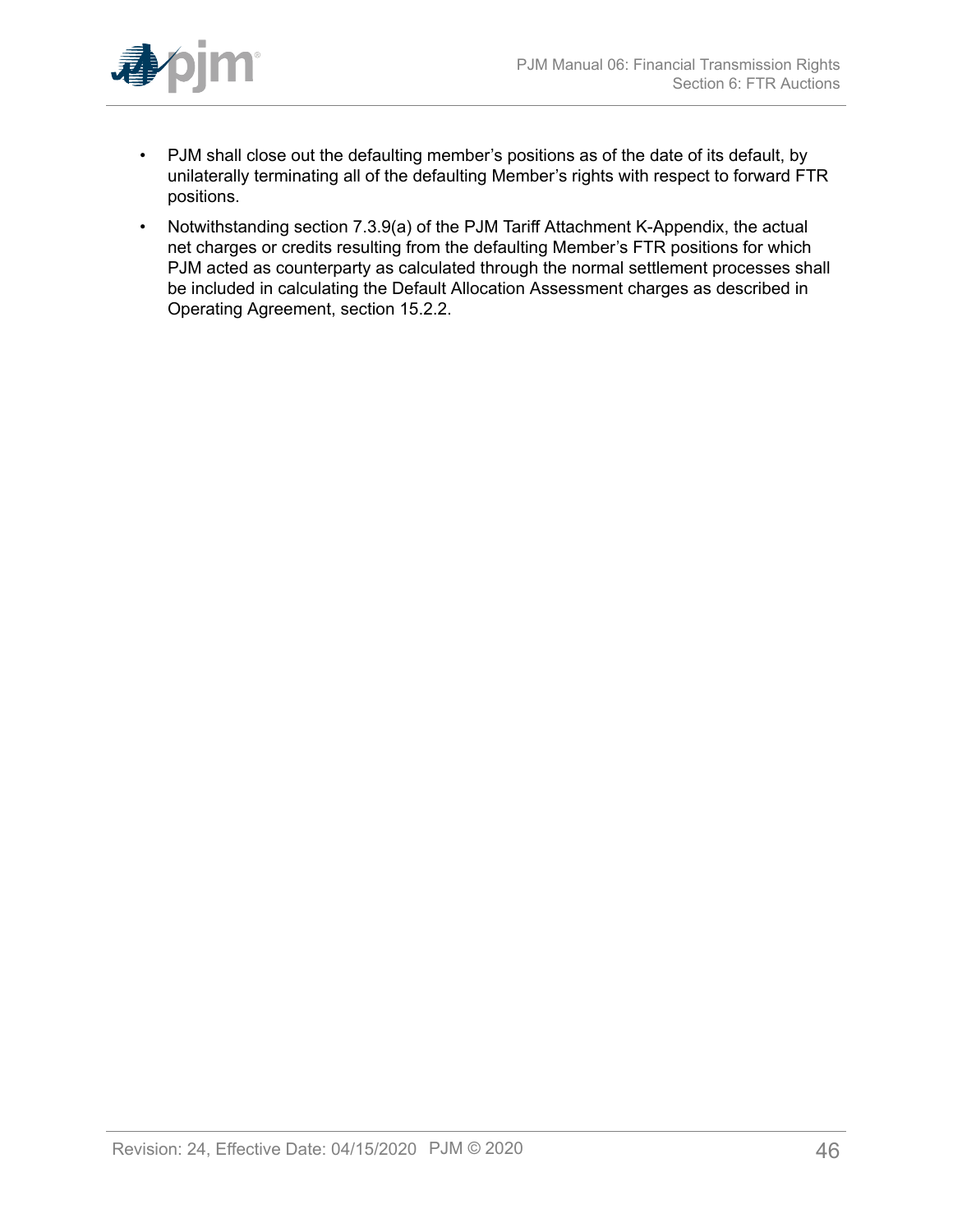

### <span id="page-46-0"></span>**Section 7: FTR Secondary Market**

Welcome to the *FTR Secondary Market* section of the *PJM Manual for Financial Transmission Rights*. In this section, you will find the following information:

- An overview of the secondary markets for FTRs (see "FTR Secondary Markets Overview").
- A description of PJM's computer application for trading FTRs (see "The PJM FTR Center's Secondary Trading Center").
- A description of the secondary trading business rules (see "FTR Secondary Trading Business Rules").

### <span id="page-46-1"></span>**7.1 FTR Secondary Markets Overview**

The PJM FTR secondary trading market is a bilateral trading system that facilitates the trading existing FTRs between PJM Members, using a bulletin board system in PJM *FTR Center*. The FTR secondary market allows trading of existing FTRs only. FTRs cannot be reconfigured in the secondary market.

- For FTR trades made through FTR Center, PJM automatically transfers ownership and adjusts the PJM Members' monthly billing statements accordingly.
- You can also trade FTRs independently of FTR Center. However, PJM has no knowledge of such trades and, therefore, is not able to adjust PJM Members' monthly billing statements appropriately. In fact, it is possible that parties involved in such trades might not be PJM Members.

## <span id="page-46-2"></span>**7.2 The PJM FTR Center's Secondary Trading Center**

Using PJM's *FTR Center*, Market Participants can buy and sell FTRs directly with other Market Participants. Market Participants specify trades by transmission paths. An FTR can be split into multiple FTRs on the same path with different MW amounts and different start and ends dates.

The *FTR Center* allows you to:

- *View FTR Postings* You view FTRs that are posted using the Secondary Trading Center web page.
- *Post FTRs For Resale* When FTRs are initially awarded by PJM, PJM enters the data into the FTR database and posts the FTRs on *FTR Center*. Subsequently, the owner of the FTR is able to post the FTR for resale via *FTR Center*.
- *Buy and Sell FTRs FTR Center* provides a web page called the Secondary Trading Center that allows traders to post a secondary trade and confirm or deny the quotes.

You can find detailed instructions for participating in the secondary market in the FTR Auction User's Guide (available on the PJM Web Site).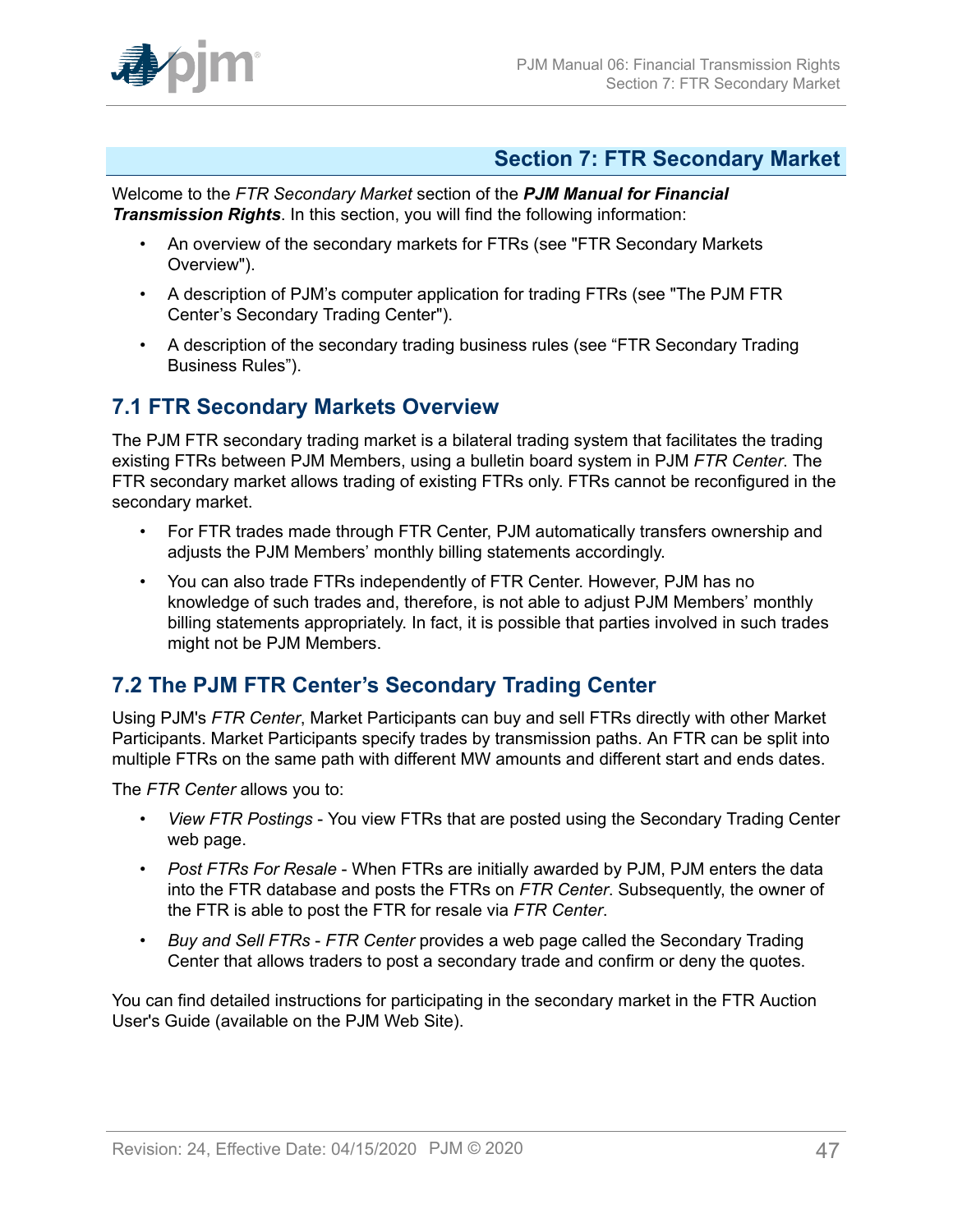

## <span id="page-47-0"></span>**7.3 FTR Secondary Trading Business Rules**

To buy and sell FTRs through *FTR Center*, you must be a PJM Member. To register, use the *FTR Center* User Registration Page, which is available on the PJM Web Site.

- When an FTR is traded, the associated firm transmission capacity is not reassigned, just the financial entitlements.
- Credit requirements for traded FTRs will be calculated within the FTR Center system.
- On the secondary market, an FTR can be split into multiple FTRs with different MW amounts and different start and end times than the original FTR. However, an FTR cannot be reconfigured into FTRs with a larger total MW value, earlier start time, later end time, or different path.
- On the FTR secondary market, an FTR Obligation can only be traded as an FTR Obligation and an FTR Option can only be traded as an FTR Option. An FTR Obligation cannot be reconfigured as an FTR Option and an FTR Option cannot be reconfigured as an FTR Obligation.
- FTR MW values can be split in 0.1 MW increments.
- All FTR trades for a given day are locked out at midnight of the current day.
- Once per day, FTR Center database sends updated FTR information reflecting the previous day's trades to the PJM Market Settlements system for use in preparing reports and monthly billing statements.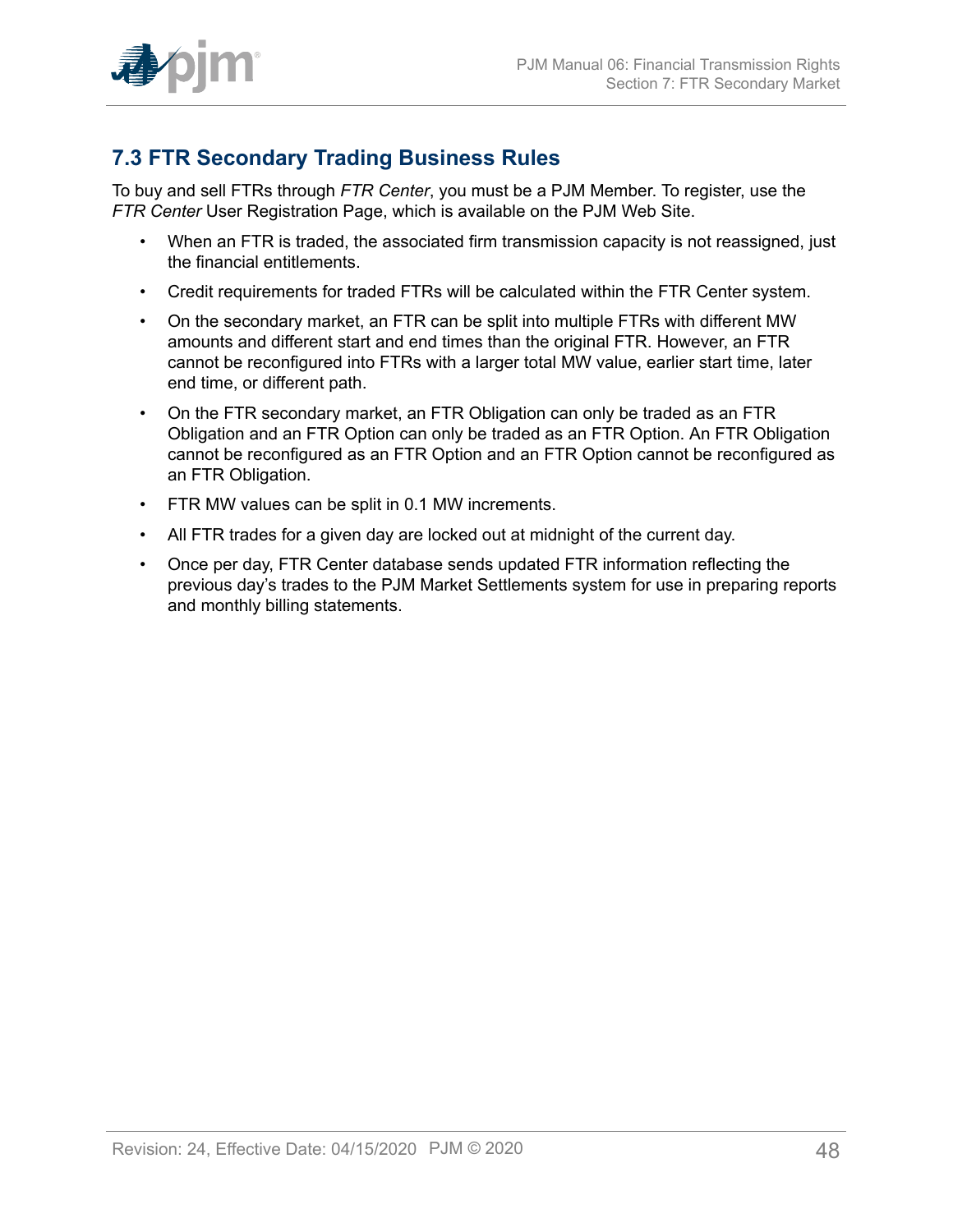

### <span id="page-48-0"></span>**Section 8: Market Settlements**

Welcome to the *Market Settlements* section of the *PJM Manual for Financial Transmission Rights*. In this section, you will find the following information:

- How the proceeds from the Annual FTR Auction are distributed to Auction Revenue Rights holders *(see "Distribution of Annual FTR Auction Revenues").*
- How PJM calculates the settlement of Auction Revenue Rights *(see "Auction Revenue Rights (ARR) Settlement").*
- How PJM calculates Transmission Congestion Credit target allocations for FTR holders *(see "FTR Settlement - Calculating Transmission Congestion Credit Target Allocations").*
- How PJM calculates Transmission Congestion Credits *(see "FTR Settlement - Calculating Transmission Congestion Credits").*
- How excess Transmission Congestion Charges are distributed to FTR holders at the end of each month *(see "Distributing Excess Transmission Congestion Charges").*

## <span id="page-48-1"></span>**8.1 Distribution of FTR Auction Revenues**

Long-term, Annual and Monthly FTR Auction revenues are distributed to Auction Revenue Rights holders in proportion to (but not to exceed) the economic value of the ARRs when compared to the Annual FTR Auction clearing prices for FTR Obligations from each round proportionately.

Long-term FTR auction revenues associated with FTRs that cover multiple Planning Years shall be distributed equally across each planning period in the effective term of the FTR.

Excess revenues after distribution to ARR holders will be used to fund any shortfall in FTR Target Allocations over the Planning Period.

These funds are accounted for on a monthly basis as Excess Congestion Charges and they are distributed with other Excess Congestion Charges as described in the Section entitled "Distributing Excess Transmission Congestion Charges".

For additional information, refer to the PJM Manual for *[Billing \(M-29\)](http://www.pjm.com/~/media/documents/manuals/m29.ashx)* and the PJM Manual for *[Operating Agreement Accounting \(M-28\)](http://www.pjm.com/~/media/documents/manuals/m28.ashx)*.

## <span id="page-48-2"></span>**8.2 Auction Revenue Rights (ARR) Settlement**

The settlements for Auction Revenue Rights will be based on the clearing prices from each round of the Annual FTR Auction. The amount of the credit that the ARR holder should receive for each round is equal to the MW amount of the ARR (divided by the number of rounds) times the price difference from the ARR delivery point to the ARR source point as shown in the

ARR Target Allocation = ARR MWs / # of Rounds \* (LMP<sub>Delivery</sub> – LMP<sub>Source</sub>)

following formula:

### **Note:**

The LMP values in the above equation are results for FTR Obligations from the appropriate round of the Annual FTR Auction.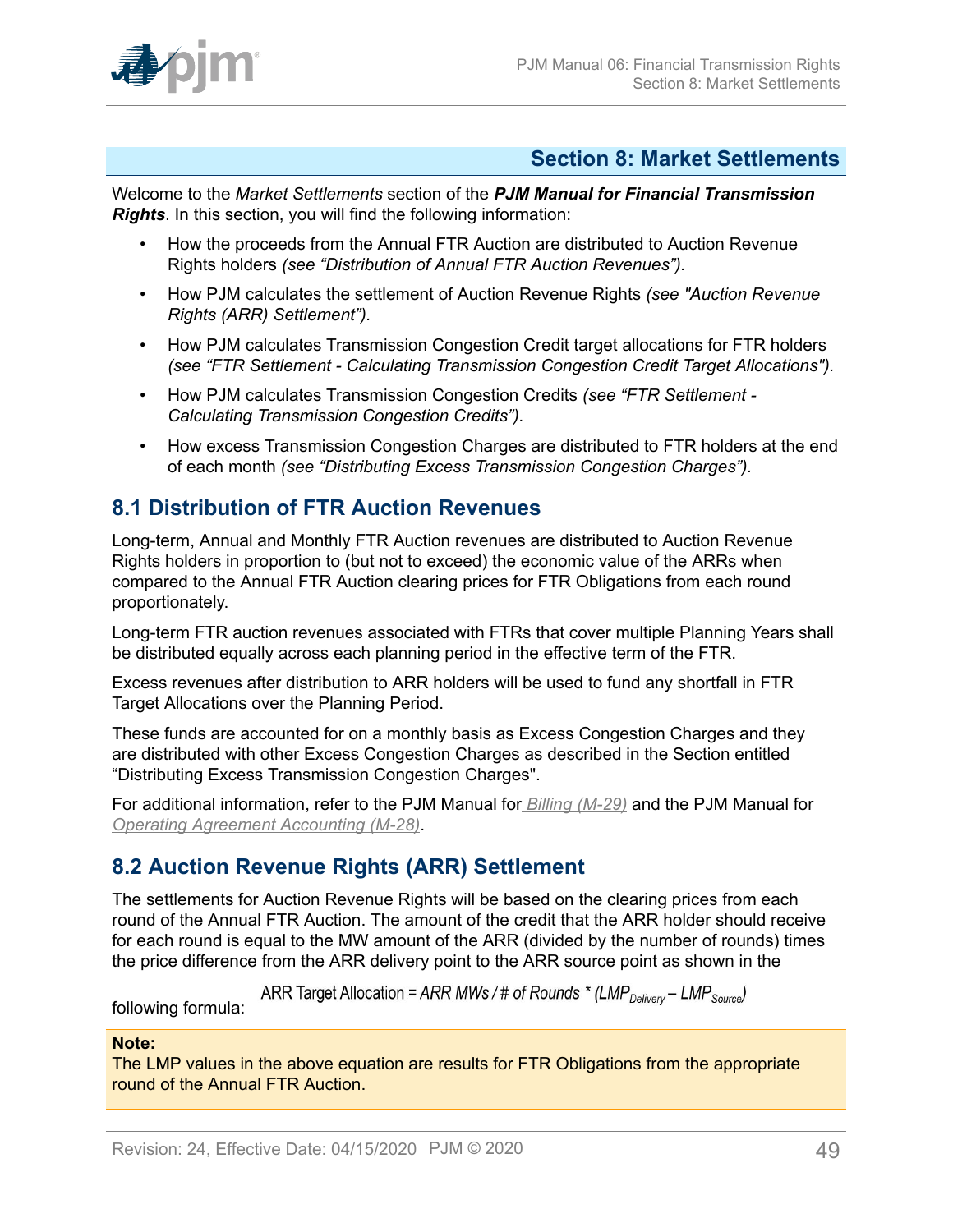

The ARR Target Allocation can be positive or negative. An ARR can be either a benefit or liability to the holder depending on the direction of transmission congestion in the annual auction analysis.

- If sufficient funds are collected in the Annual and Monthly FTR Auctions to satisfy all ARR Target Allocations then the ARR Credits = ARR Target Allocations for all ARR holders.
- The ARR Credits may be prorated proportionately if there are insufficient Annual and Monthly FTR auction revenues collected to cover all of the ARR credits.
- If the ARR Credits are prorated, the difference between ARR Target Allocations and ARR Credits are called ARR Deficiencies. The ARR Deficiencies may be funded by Annual Excess Congestion Charges as explained in the "FTR Settlements" Section.

The settlements for the Annual FTR Auction and the corresponding ARR settlements will be performed on a daily basis.

For additional information, refer to the PJM Manual for *[Billing \(M-29\)](http://www.pjm.com/~/media/documents/manuals/m29.ashx)* and the PJM Manual for *[Operating Agreement Accounting \(M-28\)](http://www.pjm.com/~/media/documents/manuals/m28.ashx)*.

## <span id="page-49-0"></span>**8.3 FTR Settlement – Calculating Transmission Congestion Credit Target Allocations**

The Transmission Congestion Credit Target Allocation is the amount of credit the FTR holder should receive in each constrained hour due to the value of an FTR.

The PJM OI determines a target allocation of Transmission Congestion Credits for each hour for each FTR by using the following formula:

Target Allocation=FTR\*(DALMP<sub>Deliverv</sub> - DALMP<sub>Receipt</sub>)

**where:**

| <b>FTR</b>                 | Financial Transmission Rights between the designated load bus and the<br>designated generation bus, in megawatts |
|----------------------------|------------------------------------------------------------------------------------------------------------------|
| DA LMP <sub>Delivery</sub> | The Day-ahead Congestion LMP during the hour at the Point of Delivery<br>designated in the FTR                   |
| DA LMP <sub>Receipt</sub>  | The Day-ahead Congestion LMP during the hour at the Point of Receipt<br>designated in the FTR                    |

The total target allocation for a Market Participant for each hour is then the sum of the target allocations for all of the Market Participant's FTRs.

Note, if the *DA LMPDelivery* or the *DA LMPReceipt* is an aggregate zone, the following formula is used:

Target=FTR\*ΣLoad Percentage<sub>;</sub> \*(DALMP<sub>Delivery-i</sub> - DALMP<sub>Receipt)</sub>

**where**: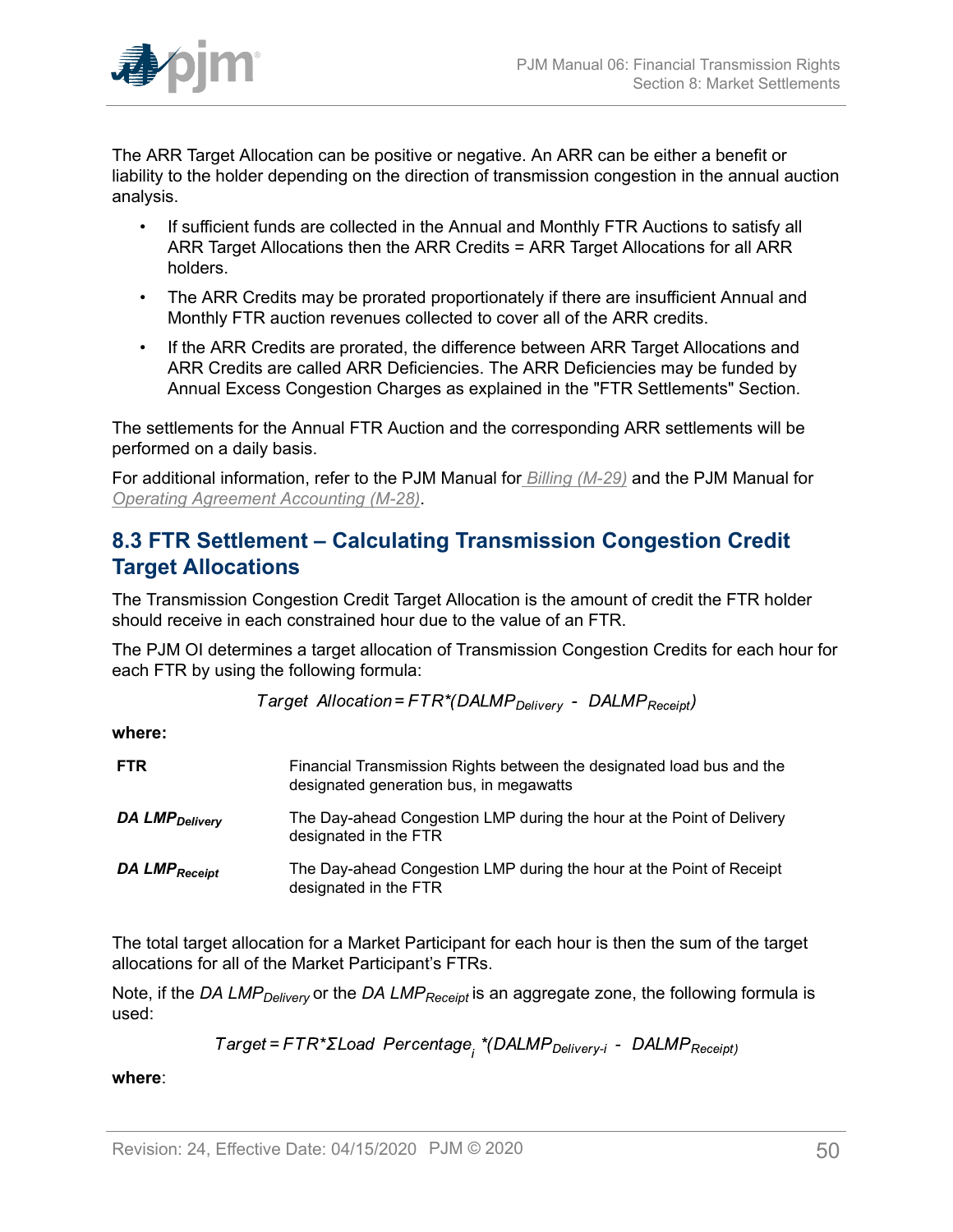

**FTR** Financial Transmission Rights between the designated Load Aggregation Zone and the designated bus, in megawatts *Load Percentage* The percentage of the load at time of annual peak associated with each

individual load bus in the Load Aggregation Zone designated in the FTR

For additional information, refer to the PJM Manual for *[Billing \(M-29\)](http://www.pjm.com/~/media/documents/manuals/m29.ashx)* and the PJM Manual for

*[Operating Agreement Accounting \(M-28\)](http://www.pjm.com/~/media/documents/manuals/m28.ashx)*.

## <span id="page-50-0"></span>**8.4 FTR Settlement - Calculating Day-Ahead Transmission Congestion Credits**

The PJM OI compares the total of all Transmission Congestion Credit target allocations to the total Transmission Congestion Charges for the PJM Control Area in each hour resulting from the Day-ahead Market.

- If the total of the target allocations is less than the total Day-Ahead Transmission Congestion Charges, the Day-Ahead Transmission Congestion Credit for each FTR is equal to its *target* allocation. All excess Day-Ahead Transmission Congestion Charges are distributed at the end of the month as described later in this section.
- If the total of the target allocations is equal to the total Day-Ahead Transmission Congestion Charges, the Day-Ahead Transmission Congestion Credit for each FTR is equal to its target allocation.
- If the total of the target allocations is greater than the total Day-Ahead Transmission Congestion Charges, the Day-Ahead Transmission Congestion Credit for each FTR is equal to its target allocation only for those customer accounts whose total target allocation position for their FTR portfolio is net negative for the hour. Customer accounts whose total target allocation position for their FTR portfolio is net positive for the hour will receive a share of the total Day-Ahead Transmission Congestion Charges (including revenues resulting from the collection of the net negative target allocation positions) in proportion to its target allocation. The shortfalls in hourly Day-Ahead Transmission Congestion Credits compared to target allocations may be offset by excess charges from other hours in the end of the month accounting, as described in the next section.
- If the total Day-Ahead Transmission Congestion Charges is negative, the Day-Ahead Transmission Congestion Credit for each FTR is equal to its target allocation only for those customer accounts whose total target allocation position for their FTR portfolio is net negative for the hour. If the revenues resulting from the collection of the net negative target allocation positions is more than enough to cover the negative Day-Ahead Transmission Congestion Charge, then any remaining revenues will be distributed as Day-Ahead Transmission Congestion Credits to customer accounts whose total target allocation position for their FTR portfolio is net positive for the hour, in proportion to their target allocations. If the revenues resulting from the collection of the net negative target allocation positions is not enough to cover the negative Day-Ahead Transmission Congestion Charge, then no Day-Ahead Transmission Congestion Credits will be awarded to customer accounts whose total target allocation position for their FTR portfolio is net positive, and the remaining Day-Ahead Transmission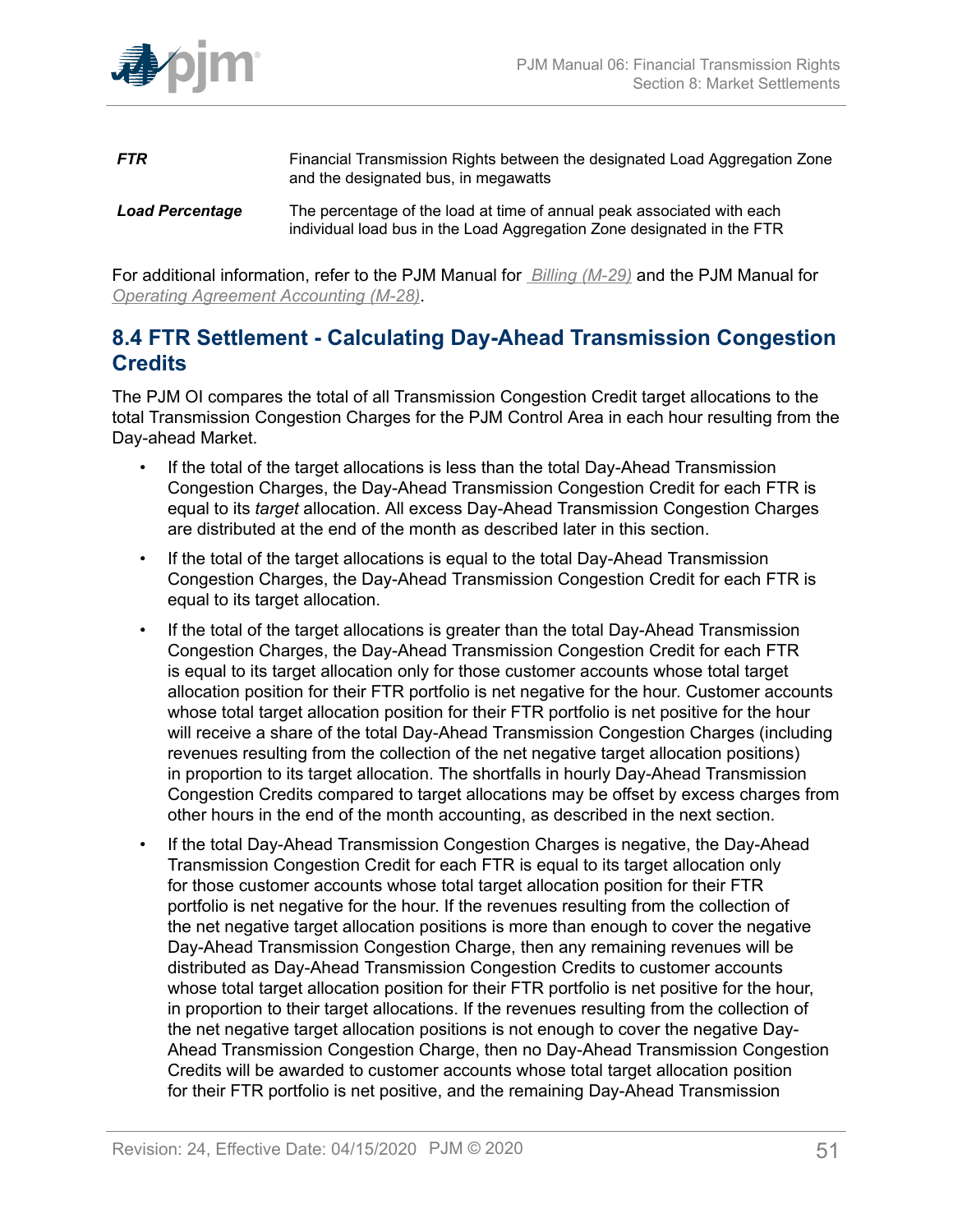

Congestion Charge liability will be subtracted from the total monthly excess prior to the month-end distribution described in the next section. The shortfalls in hourly Day-Ahead Transmission Congestion Credits compared to target allocations may be offset by excess charges from other hours in the end of the month accounting, as described in the next section.

For additional information, refer to the PJM Manual for *[Billing \(M-29\)](http://www.pjm.com/~/media/documents/manuals/m29.ashx)* and the PJM Manual for *[Operating Agreement Accounting \(M-28\)](http://www.pjm.com/~/media/documents/manuals/m28.ashx)*.

## <span id="page-51-0"></span>**8.5 Distributing Excess Transmission Congestion Charges**

The objective of the monthly excess Transmission Congestion Charge distribution is to cover any deficiency in the share of Day-Ahead Transmission Congestion Credits received by each FTR holder during the month as compared to their target allocations for the month.

- Stage One The PJM OI distributes excess Transmission Congestion Charges accumulated during the month to each holder of FTRs in proportion to, but not greater than, any deficiency in the share of Transmission Congestion Charges received by the holder during that month as compared to its total target allocations for the month.
- Stage Two Any remaining excess after the stage one distribution will be used to satisfy any FTR deficiency from previous months within the Planning Period on a pro-rata basis up to the full FTR Target Allocation value.
- Stage Three Any remaining excess after the stage Two distribution will be carried forward to the next month as excess congestion charges.
- Stage Four At the end of the Planning Period, any remaining Excess Congestion Charges will first be used to satisfy any ARR deficiency that may exist. If insufficient funds exist to honor all ARR revenue shortfalls then the funds would be distributed by ratio of the ARR deficiency.
- Stage Five The PJM OI distributes any excess Transmission Congestion Charges remaining after the Stage Four distribution to all ARR holders on a pro-rata basis according to their net ARR target allocation position for all ARRs held at any time during the relevant Planning Period. An entity with a net negative ARR target allocation position is not subject to this excess distribution.

Any revenue deficient transmission rights (ARRs or FTRs) remaining at the end of the Planning Period are satisfied through a transmission rights uplift credit, the costs of which are allocated as charges to FTR holders on a pro-rata basis according to their net FTR target allocation position, relative to the total net FTR target allocation positions of all FTR holders in the PJM Interchange Energy Market. An entity with a net negative FTR target allocation position is not subject to transmission rights uplift allocation charges and are excluded from the uplift charge calculations.

For additional information, refer to the PJM Manual for *[Billing \(M-29\)](http://www.pjm.com/~/media/documents/manuals/m29.ashx)* and the PJM Manual for *[Operating Agreement Accounting \(M-28\)](http://www.pjm.com/~/media/documents/manuals/m28.ashx)*.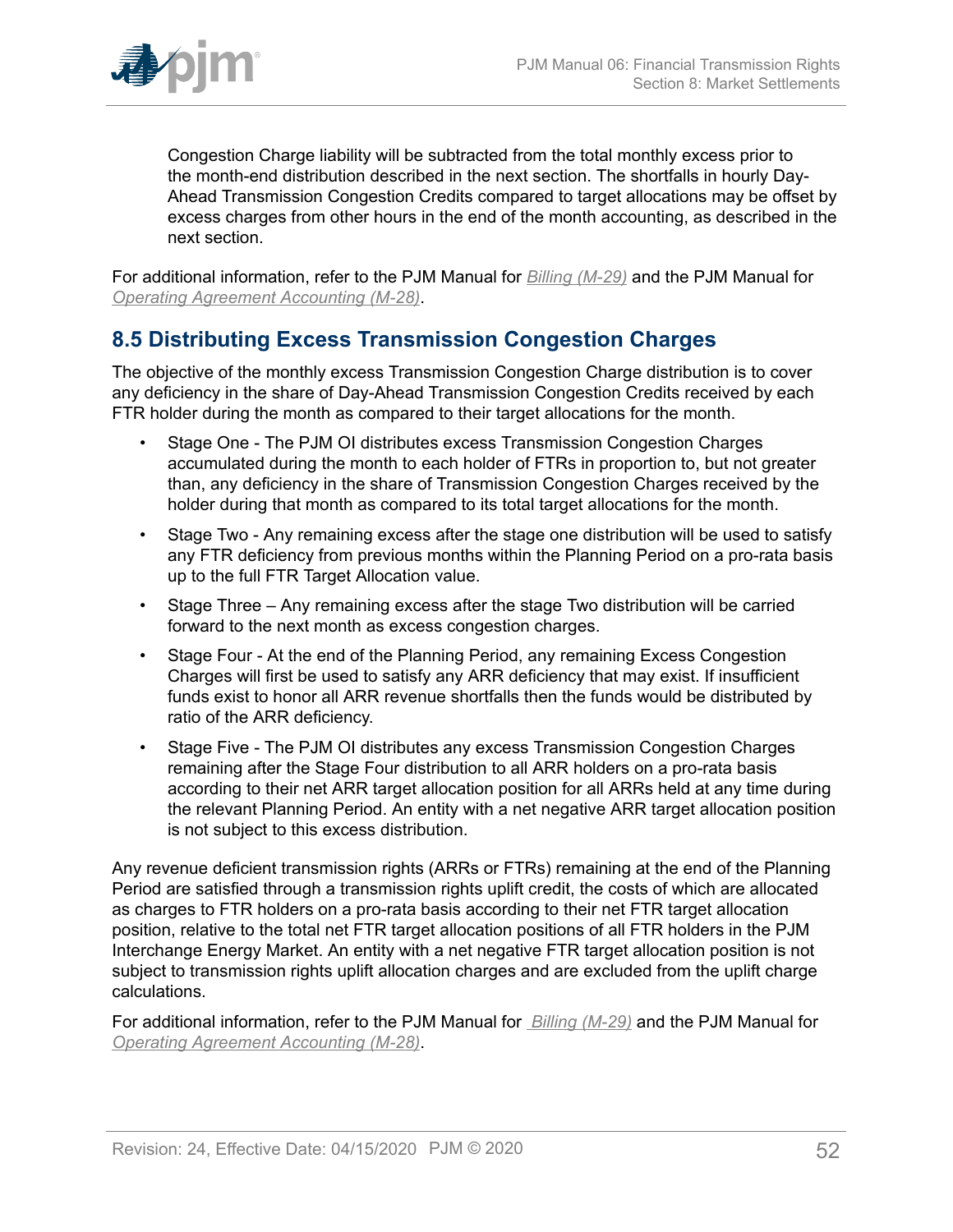

## <span id="page-52-0"></span>**8.6 FTR Forfeiture Rule**

Section 5.2.1 (b) of Schedule 1 of the PJM Operating Agreement requires that if an Effective FTR Holder of a Financial Transmission Right between specified delivery and receipt buses increases the value of their FTR positions through a portfolio of virtual transactions, including Increment Offers and/or Decrement Bids and/or Up-to Congestion Transactions that was accepted by the Office of the Interconnection for an applicable hour in the Day-ahead Energy Market, then the Market Participant shall not receive any Transmission Congestion Credit, associated with such Financial Transmission Right in such hour, in excess of one divided by the number of hours in the applicable period multiplied by the amount that the Market Participant paid for the Financial Transmission Right in the Financial Transmission Rights Auction.

Section 5.2.1 (c) of Schedule 1 of the PJM Operating Agreement defines the criteria used to determine if an Effective FTR Holder's virtual transaction portfolio increases the value of their FTR positions.

The FTR Forfeiture rule is implemented as follows in hours where the difference in Locational Marginal Prices in the Day-ahead Energy Market between such delivery and receipt buses is greater than the difference in Locational Marginal Prices between such delivery and receipt buses in the Real-time Energy Market and where the Effective FTR Holder's net MW position between such delivery and receipt buses is positive:

- An Effective FTR Holder's virtual transaction portfolio net flow is greater of 10% or 0.1MW, or such other threshold as determined by PJM, as described below; and
- The Day-ahead binding constraint has a \$0.01 or greater effect (i.e. the product of the constraint's shadow price times the shift factor) on the absolute value of the difference between the Financial Transmission Right delivery and receipt buses.

In general, the threshold noted above will be set at the greater of 10% or 0.1MW. However, the Office of the Interconnection may utilize different percentage thresholds under certain circumstances. Some of these circumstances may include but are not limited to the Dayahead binding constraint voltage level (i.e. low vs. high voltage) or outage conditions that may isolate an FTR path (i.e. radial path). If a percentage below 10% is utilized, the Office of the Interconnection will notify the membership at the earliest possible opportunity.

When the above conditions exists, the product of the constraint's shadow price times the net shift factor from the FTR sink and source owned by the Effective FTR Holder was greater than zero, and the Effective FTR Holder's virtual transaction portfolio flow on an identified Day-ahead binding constraint is consistent with the flow of congestion, the participant forfeits an amount equal to the hourly FTR Target Allocation minus the hourly FTR Auction clearing price times the FTR MWh for that FTR path.

When the above conditions exists, the product of the constraint's shadow price times the net shift factor from the FTR sink and source owned by the Effective FTR Holder was less than zero, and the Effective FTR Holder's virtual transaction portfolio flow on an identified Day-ahead binding constraint is counter to the flow of congestion, the participant forfeits an amount equal to the hourly FTR Target Allocation minus the hourly FTR Auction clearing price times the FTR MWh for that FTR path.

In no case will the forfeit amount be less than \$0.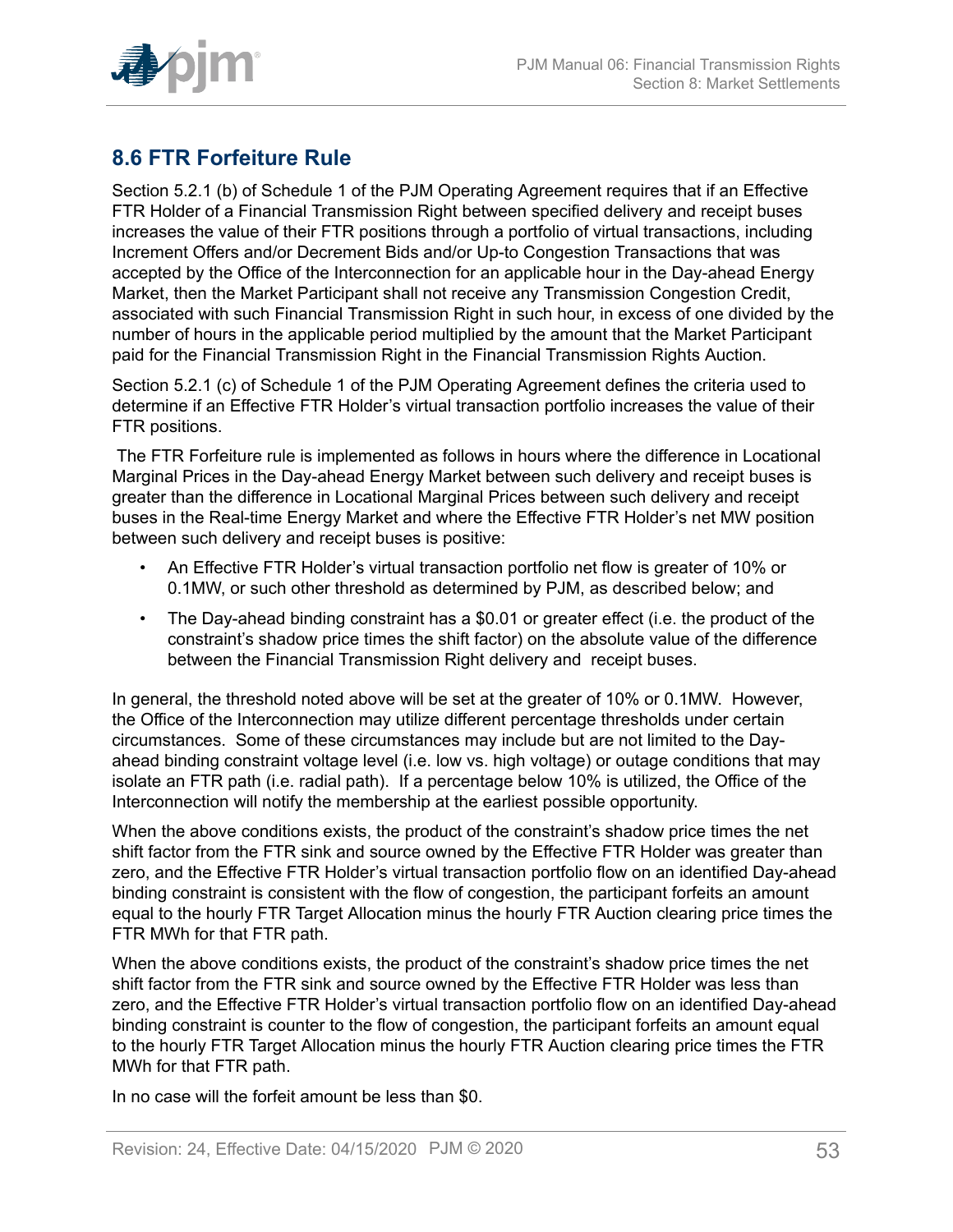

## <span id="page-53-0"></span>**8.7 FTR Nodal Remapping**

As a result of an LMP Bus Model update, effective FTR source or sink points may be deleted or renamed and must be remapped. Prior to each LMP Bus Model effective date, PJM will post a list of impacted FTR pnodes and the corresponding replacement pnode. For deleted pnodes, electrically equivalent replacement pnodes will be determined using engineering judgement through analysis of geographic proximity and historical Day-ahead congestion pricing. If a reasonable electrically equivalent pnode is not available for remapping, the FTR group will create a dummy pnode purely for FTR pricing. For purposes of this new dummy pnode, only sell offers for these pnodes would be allowed in the FTR auctions. When all outstanding FTRs at a dummy pnode expired (or were sold) the pnode would be terminated. Note in cases where effective Incremental Auction Revenue Rights (IARRs) pnodes are deleted, a dummy pnode will always be created following the same logic as above. For renamed pnodes, the replacement pnode will be the new name in the LMP Bus Model update. Affected FTR source or sink points will be changed to the replacement pnode on the effective day of the LMP Bus Model update.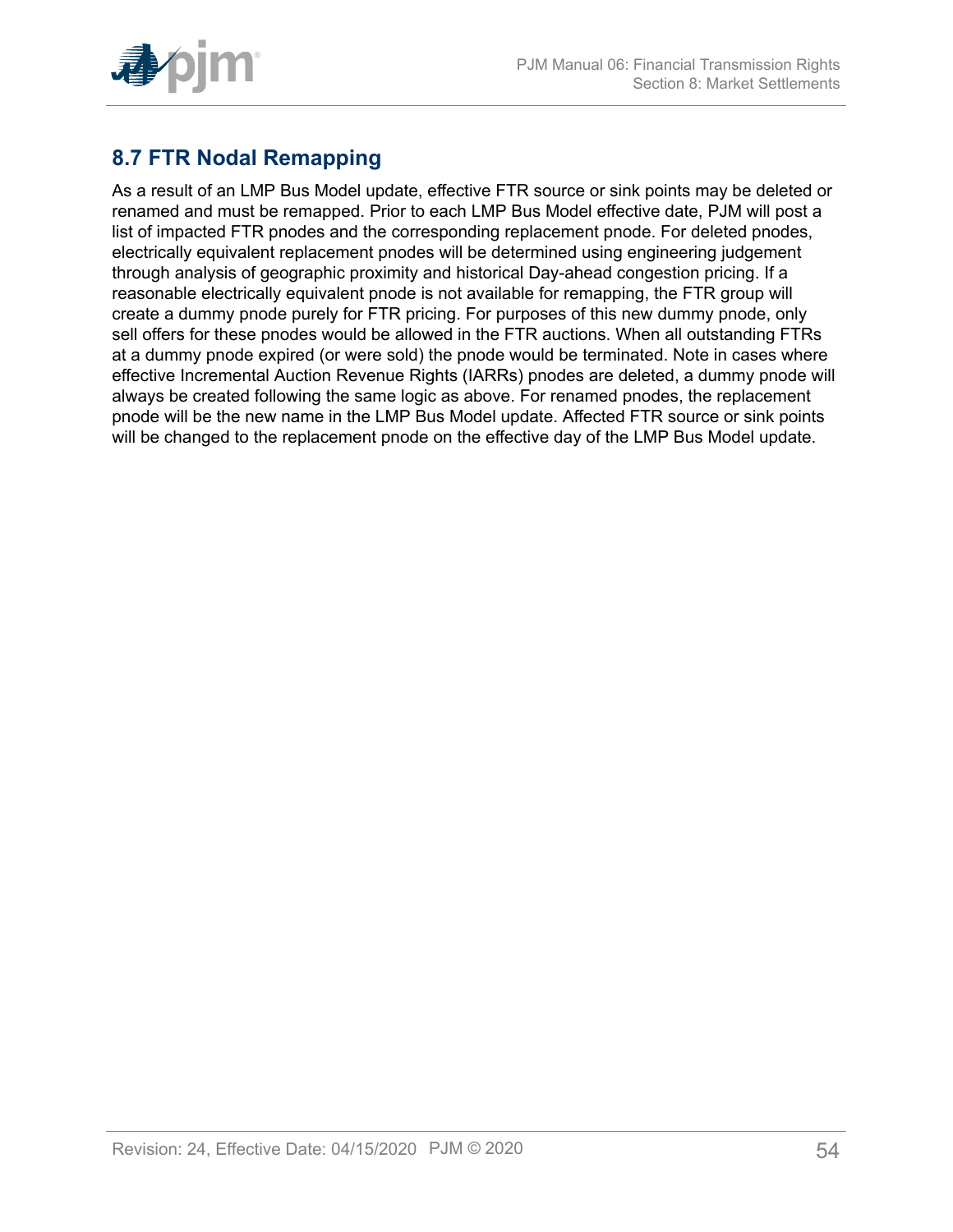

### <span id="page-54-0"></span>**Section 9: Simultaneous Feasibility Test**

Welcome to the *Simultaneous Feasibility Test* section of the *PJM Manual for Financial Transmission Rights*. In this section, you will find the following information:

• A description of the Simultaneous Feasibility Test (SFT) and how it is performed by the PJM OI (see "Simultaneous Feasibility Test Overview").

## <span id="page-54-1"></span>**9.1 Simultaneous Feasibility Test Overview**

The Simultaneous Feasibility Test (SFT) is a market feasibility test run by PJM that provides revenue adequacy by ensuring that the Transmission System can support the subscribed set of FTRs or ARRs during normal system conditions. If the FTRs or ARRs can be supported under normal system conditions and congestion occurs, PJM will be collecting enough congestion charges to cover the FTRs or ARR credits, thus becoming revenue adequate. The purpose of the SFT is to preserve the economic value of FTRs or ARRs to the holders by ensuring that all FTRs or ARRs awarded can be honored. An SFT is run for each ARR or FTR requested.

The SFT uses a DC power flow model that models the requested firm transmission reservations and expected network topology during the period being analyzed. It is not a system reliability test and is not intended to model actual system operating conditions. FTRs and ARRs for Firm Point-to-Point Service are modeled as generation at the receipt (source) point(s) and load at the delivery (sink) point(s). FTRs and ARRs for Network Integration Service are modeled as a set of generators at the receipt (source) point and a network load at the delivery (sink) point. SFTs are run for yearly, monthly, and weekly analysis periods, when network resource changes are submitted and during the determination of the winning quotes for the Annual FTR Auction and the Monthly FTR auction.

Inputs to the SFT model include:

- all newly-requested FTRs and ARRs for the study period,
- all existing FTRs and ARRs for the study period,
- transmission line outage schedules, thermal operating limits for transmission lines, that are expected to last for 2 months or more will be included in the determination of simultaneous feasibility for the Annual PJM FTR Auction and outages of five days or more shall be included in the determination of simultaneous feasibility for monthly PJM FTR auctions as well as outages of shorter duration that are determined through PJM analysis to be likely to cause FTR revenue inadequacy if not modeled. Simultaneous Feasibility determinations shall take into account outages based on reasonable assumptions about configuration and availability of transmission capability.
- PJM reactive interface limits that are valid for the study period, and
- estimates of uncompensated power flow circulation through the PJM Control Area from other Control Areas.

Specific to residual ARR allocations and long-term FTR auctions pursuant to section 6.3, the model will include any transmission upgrade that meets the following criteria:

• Approved to be in service by June 30 of the following year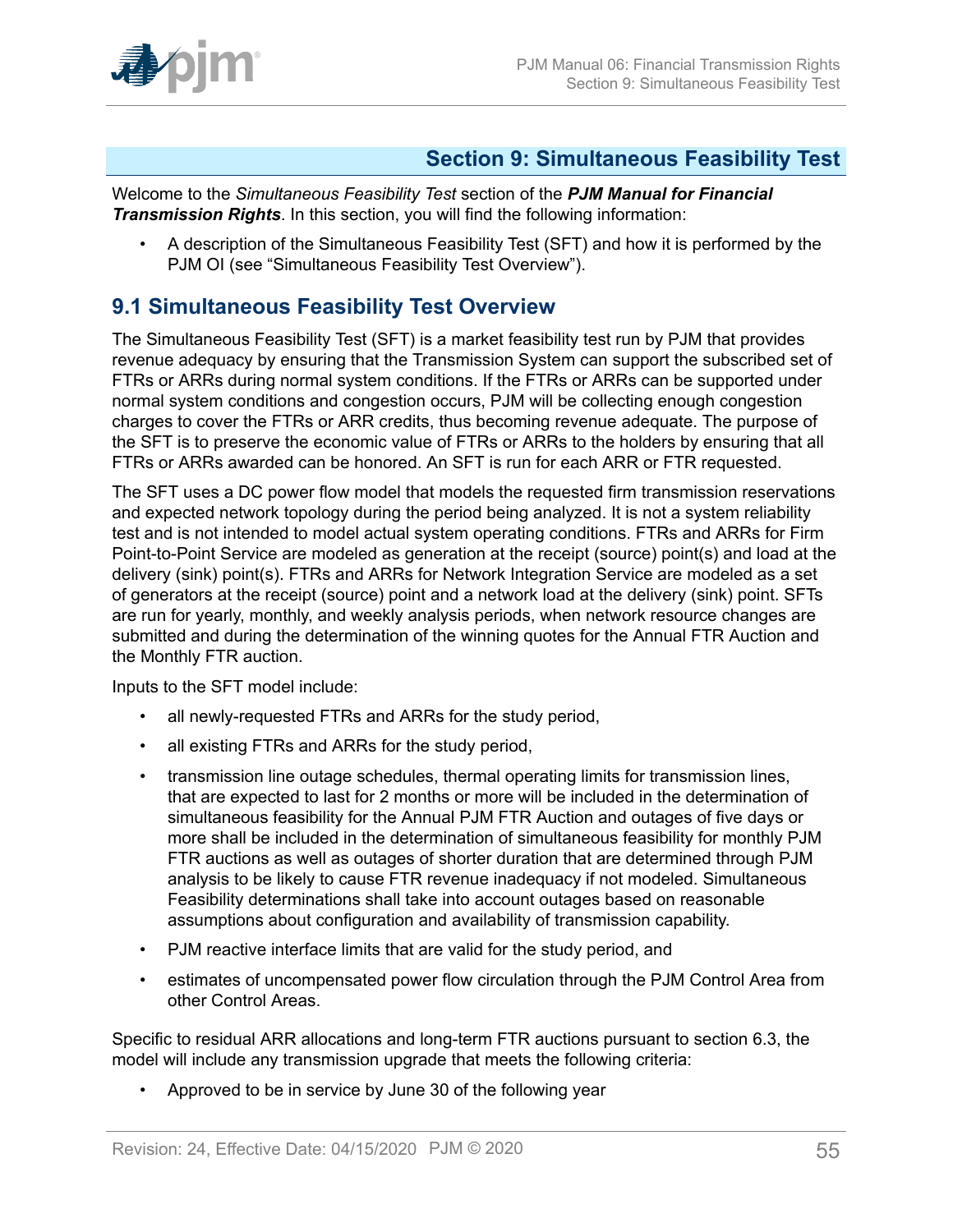

• Determined to individually, or together, have 10% or more impact on the transmission congestion on an individual constraint or constraints with congestion of \$5 million or more affecting a common congestion path.

Consistent with PJM Operating and Planning criteria, the SFT evaluates the ability of all system facilities to remain within normal ratings during normal, extended-period operation, while maintaining an acceptable bulk system voltage profile. The system must also be able to sustain any single contingency event with all system facilities remaining within applicable short-term, emergency ratings while maintaining an acceptable bulk system voltage profile and a maximum bulk system voltage drop of five percent. To ensure feasibility, each constraint is monitored for limit violation by the worse-case scenario combination of awarded FTR options and obligations. Counterflow created by an FTR option is ignored.

PJM may use normal capability limits instead of the increased ARR Stage 1A capability limits in FTR Auctions for all ARR Stage 1A infeasible facilities if ARR funding is not impacted, requested Self Scheduled FTRs are fully cleared, and net FTR Auction revenue is positive. If normal capability limits cannot be achieved then the lowest achievable limit may be used by decreasing capability limits below Stage 1A increased capability limits pro-rata based on the MWs of ARR Stage 1A infeasibility. PJM will only reduce infeasibilities on facilities in which there are auction bids available to reduce infeasibilities.

Before the start of each planning period, PJM will post a list of future transmission outages that are anticipated to cause monthly auction base case infeasibilities. The posted list may include outages that meet the following criteria:

- Transmission outages that have historically caused FTR underfunding.
- Transmission outages on the High Voltage system.
- Transmission outages that create an infeasibility of at least 10%.

PJM may attempt to remove or reduce infeasibilities in FTR Auctions caused by selected modeled transmission outages only if ARR funding is not impacted and net FTR Auction revenues are positive. PJM will only reduce infeasibilities on facilities in which there are auction bids available to reduce infeasibilities. PJM will update the posted list of transmission outages that are anticipated to cause infeasibilities as necessary throughout the Planning Period.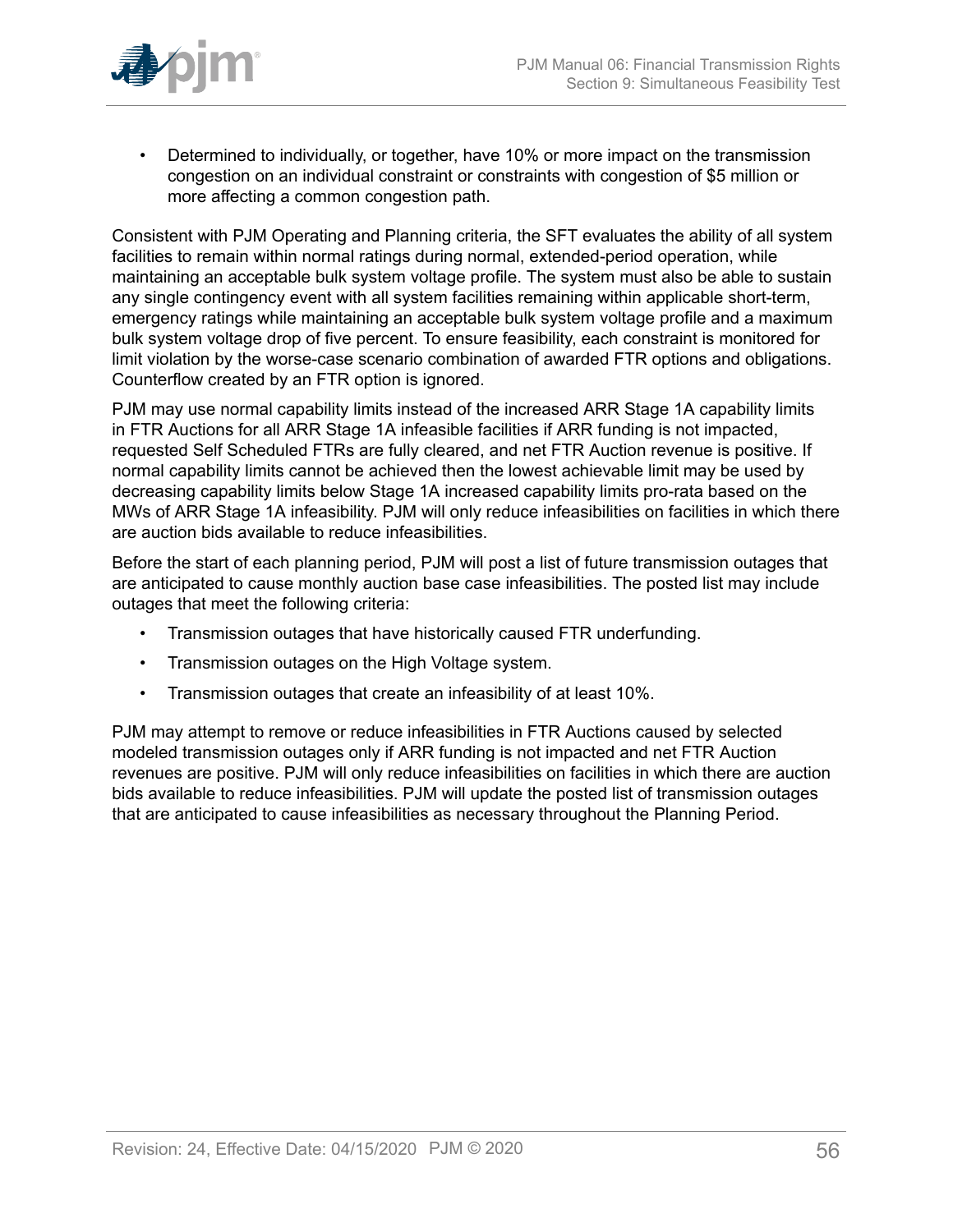

### <span id="page-56-0"></span>**Section 10: PJM FTR Center**

Welcome to the *PJM FTR Center* section of the *PJM Manual for Financial Transmission Rights*. In this section, you will find the following information:

• A description of the PJM FTR Auction system (see "PJM FTR Center Overview").

### <span id="page-56-1"></span>**10.1 PJM FTR Center Overview**

<span id="page-56-2"></span>PJM FTR Center is an Internet application that allows Market Participants to participate in PJM's FTR Auctions and secondary market. Figure 9.1 presents a conceptual view of the FTR auction subsystems.



*Exhibit 2: FTR Auction Subsystems*

Offers to sell or bids to purchase FTRs are submitted by Market Participants through the Market User Interface (MUI). All entered quotes are validated and entered into the FTR auction database by the MUI.

In addition to the quotes, other data that is required by the FTR Auctions is provided by other PJM systems. These items include external grid/flow modeling, outage schedules, and facility ratings.

The FTR auction subsystem consists of the following four components: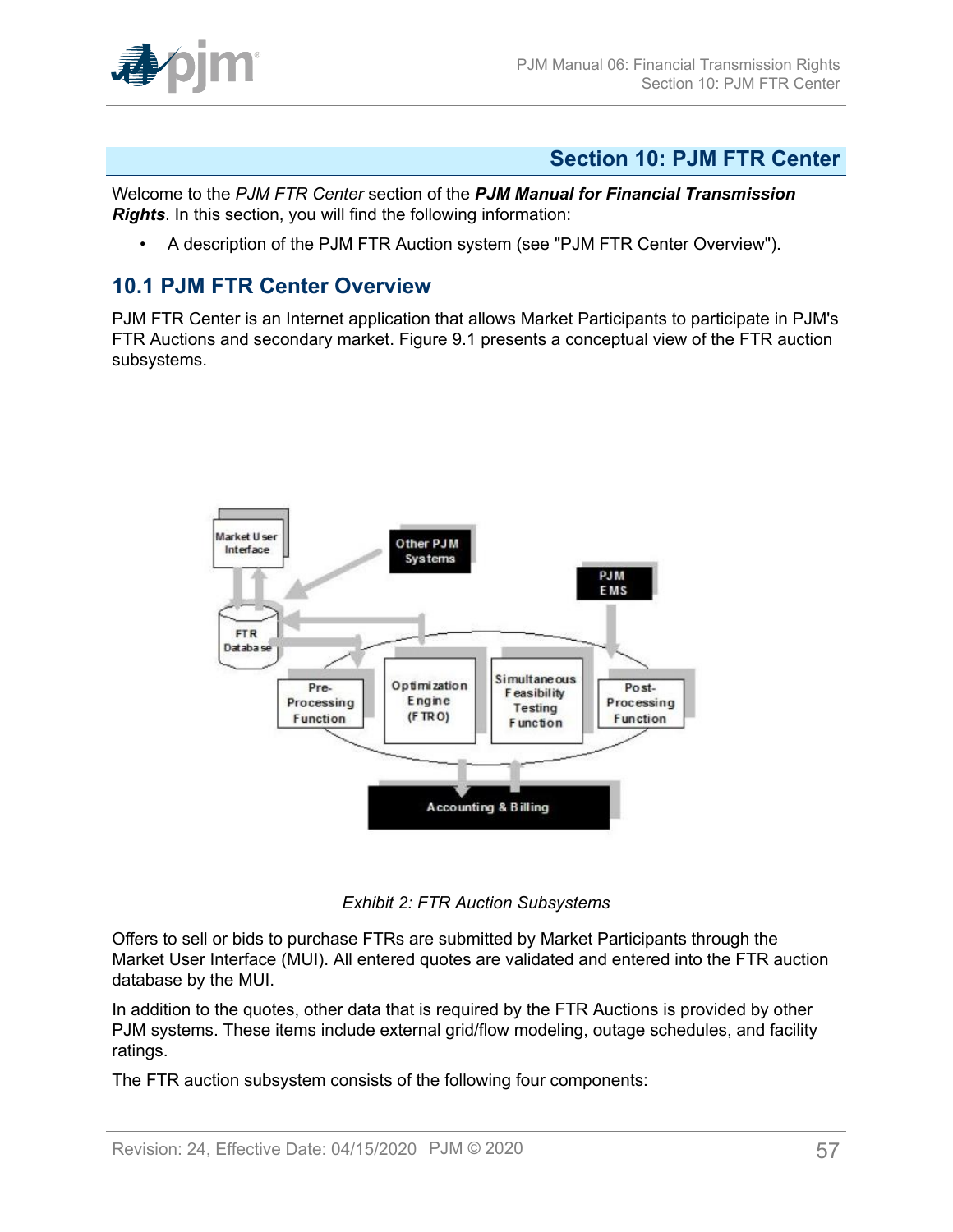

- *Pre-processing Function* performs all activities necessary to setup a base case for the evaluation process, including evaluating the quotes and preparing a set of FTRs to be tested for simultaneous feasibility.
- *Optimization Engine (FTRO)* formulates the Linear Programming (LP) problem including transmission facility limits constraints, generic constraints, and contingencies and solve the LP problem. The objective is to determine the highest valued combination of FTRs to be awarded in the auction that is simultaneously feasible while respecting pre-and post-contingency transmission limits in conjunction with the previously awarded FTRs. FTR offers and bids are cleared based on their comprehensive prices determined by both their bid/offer prices and their relevant impacts on all the binding constraints. This optimization is based on a DC transmission network model.
- *Simultaneous Feasibility Testing Function* checks the feasibility of the FTR auction solution generated by the optimization module under network contingency conditions. This module performs DC power flow based contingency analysis and identifies those contingencies that cause violations of facility limits. To ensure feasibility, each constraint is monitored for limit violation by the worse-case scenario combination of awarded FTR Options and Obligations. Impacts of counterflows from FTRs Options are taken into account, and counterflow created by an FTR option is ignored. Once identified, constraints corresponding to these contingencies are constructed and the optimization module is called again to solve the FTR auction with the newly identified contingencies included.
- *Post-*processing *Function* ensures that the appropriate data items are transferred to the FTR auction database for posting on the MUI and ensures the results are transferred to the accounting and billing subsystems.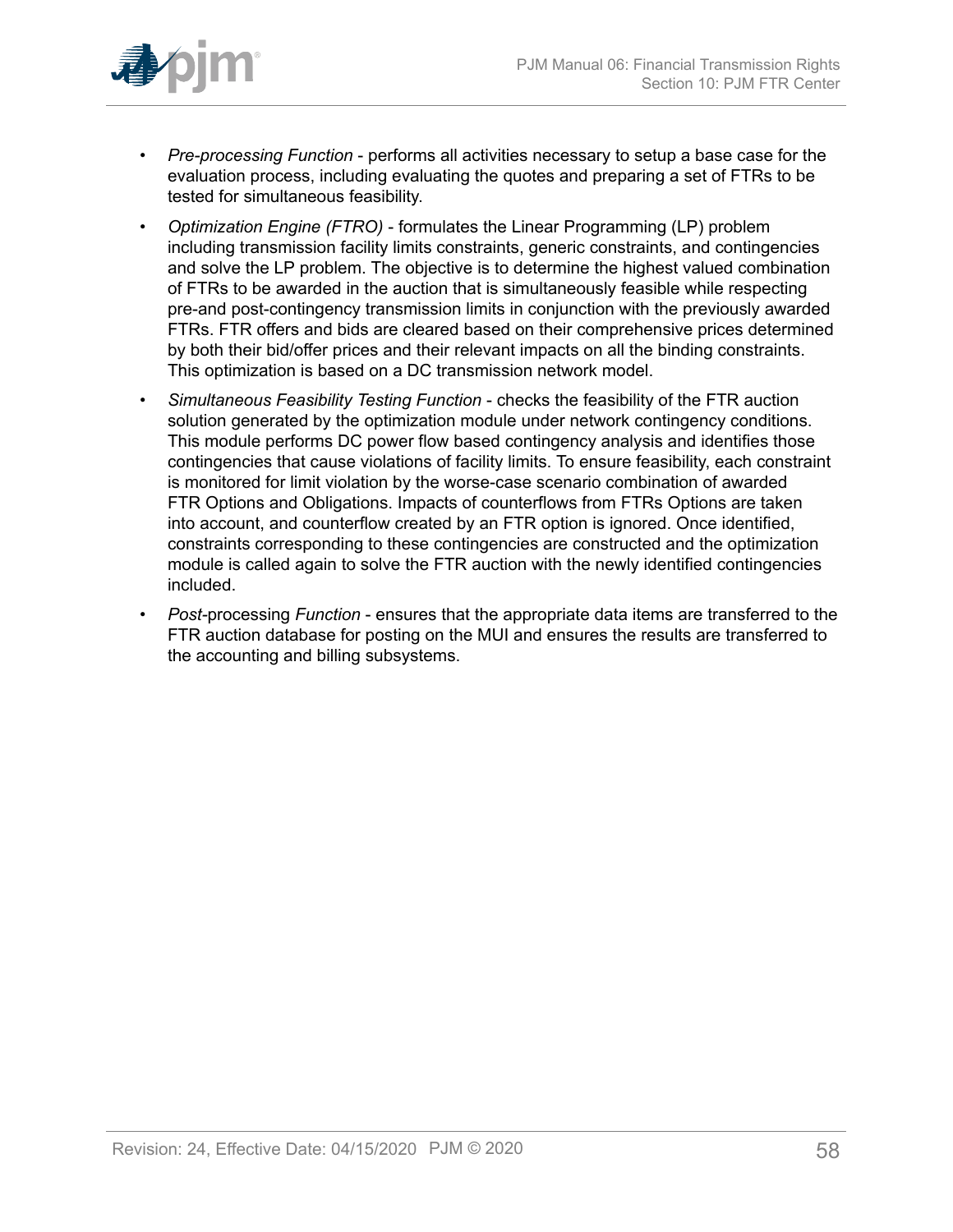

### <span id="page-58-0"></span>**Revision History**

#### **Revision 23 (09/01/2019):**

• Added conforming changes to section 8.6 to account for FTR Forfeiture Rule calculation change from month to period

#### **Revision 22 (06/27/2019):**

- **Cover to Cover Periodic Review**
	- o Replaced section 6.7 with reference to PJM Tariff, Attachment Q and Credit Overview document
	- o Changes to 6.8 to reflect replacement of FTR liquidation process with settlement process
	- o Miscellaneous updates to sections 3.2 and 5.3 to align with OASIS refresh

#### **Revision 21 (12/06/2018):**

- **Cover to Cover Periodic Review**
- Updated Manual owner to Brian Chmielewski

#### **Revision 20 (06/01/2018):**

• Added conforming changes to section 6.1, 6.3, 9.1 to account for long term FTR modeling changes and monthly BOPP biddable period changes.

#### **Revision 19 (09/01/2017):**

• Added conforming changes to section 8.6 to account for FTR Forfeiture rule changes

### **Revision 18 (06/01/2017):**

- Cover to Cover 2017 Periodic Review
- Added conforming changes to section 4.2 and 4.3 to account for Qualified Replacement Resources in Stage 1 of the Annual ARR allocation
- Added conforming changes to section 8.4 to account for exclusion of balancing congestion for FTR Target funding
- Added conforming changes to section 4.10 to account for removal of negatively valued Residual ARRs

#### **Administrative Change (10/26/2016):**

- Revised Revision History to remove incorrect reference
- Revised Manual Owner from Tim Horger to Asanga Perera

#### **Revision 17 (06/01/2016):**

• Periodic Review clarifying changes to better describe existing rules and processes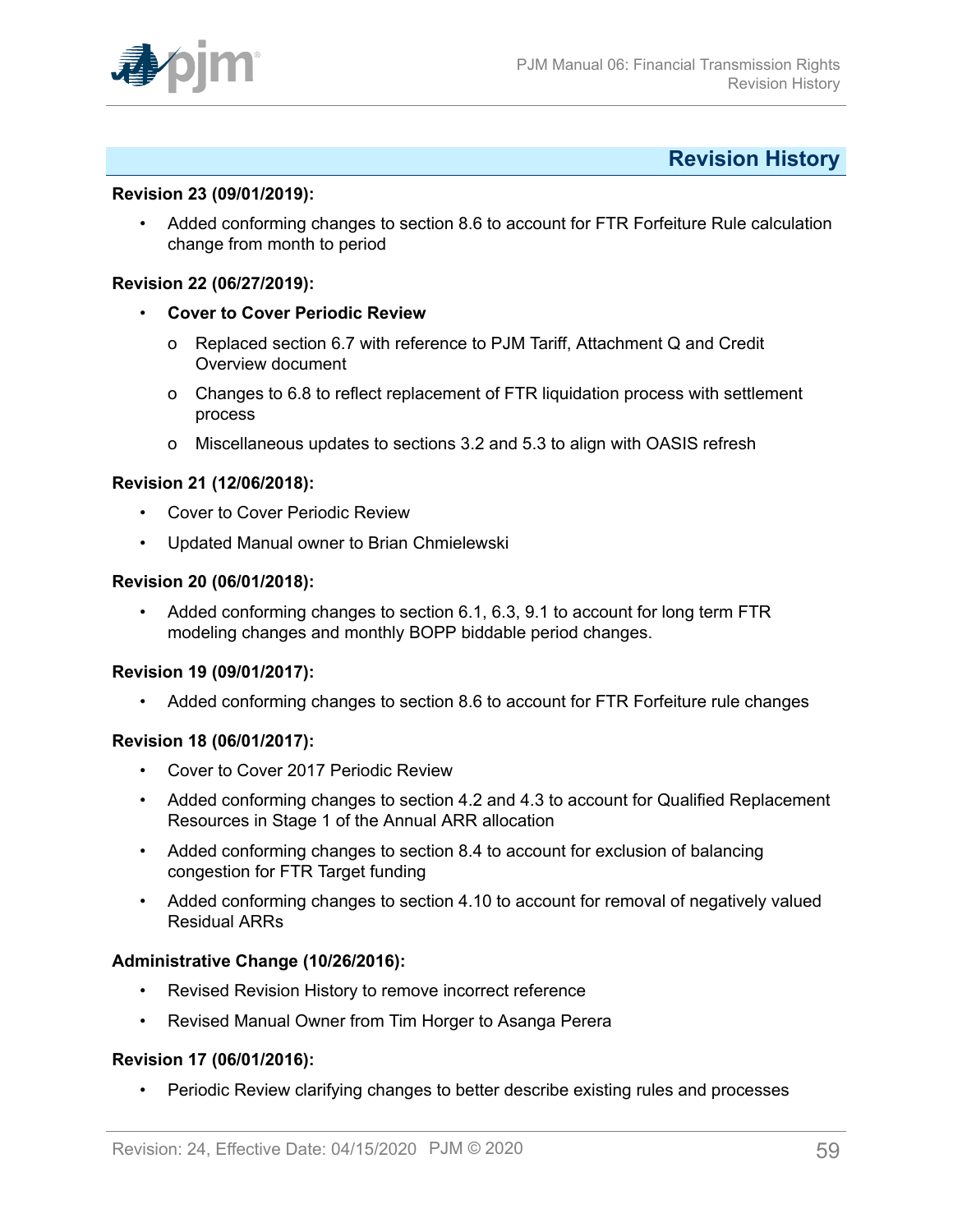

• Administrative Change – updated references for eFTR to FTRCenter

### **Revision 16 (06/01/2014):**

• Added conforming changes to section 4.2 for purposes of determining the Zonal Base Load for use in stage 1A of the annual ARR allocation, a clause has been added to modify the definition such that the negative impacts of extraordinary circumstances are properly taken into account. Added conforming changes to section 4.2 for purposes of residual zone pricing.

### **Revision 15 (10/10/2013):**

• Added conforming changes to section 9.1explaining process PJM utilizes to reduce Stage 1A infeasible facilities.

### **Revision 14 (7/01/2013):**

- Conforming changes to incorporate rules for Residual Zone Pricing as approved by FERC in Docket(s) ER13-347. Residual metered load pricing is effective 6/1/2015. Conforming revisions made to sections 3 and 4.
- Added section 8.6 to include conforming changes to incorporate rules for applying FTR Forfeiture Rule to cleared increment offers, cleared decrement bids, and cleared Up-to transactions
- Added conforming changes to section 9.1explaining process PJM utilizes to reduce infeasibilities associated with modeled transmission outages.

### **Revision 13 (06/28/2012):**

Added Section headers to entire document.

Section 1.1: Definition and Purpose of FTRs

• Deleted Language on valid source and sink designations for the Monthly FTR Auctions and Long Term and Annual FTR Auctions.

Section 3.2: Firm Point-to-Point Transmission Auction Revenue Rights (ARRs)

• Deleted language for the timeline of TSR/ARR request and approval process for Firm Point to Point Transmission Service

Section 4 Introduction: Annual ARR Allocation

• Removed language on inclusionary topics in Section 4

Section 4.5: Annual Allocation of Auction Revenue Rights (ARRs) – Stage 2

• Added the term available to clarify the type of source node of an ARR request

Section 4.9.2: Regional Transmission Expansion Plan (RTEP) IARRs

• Added clarification of RTEP to heading topics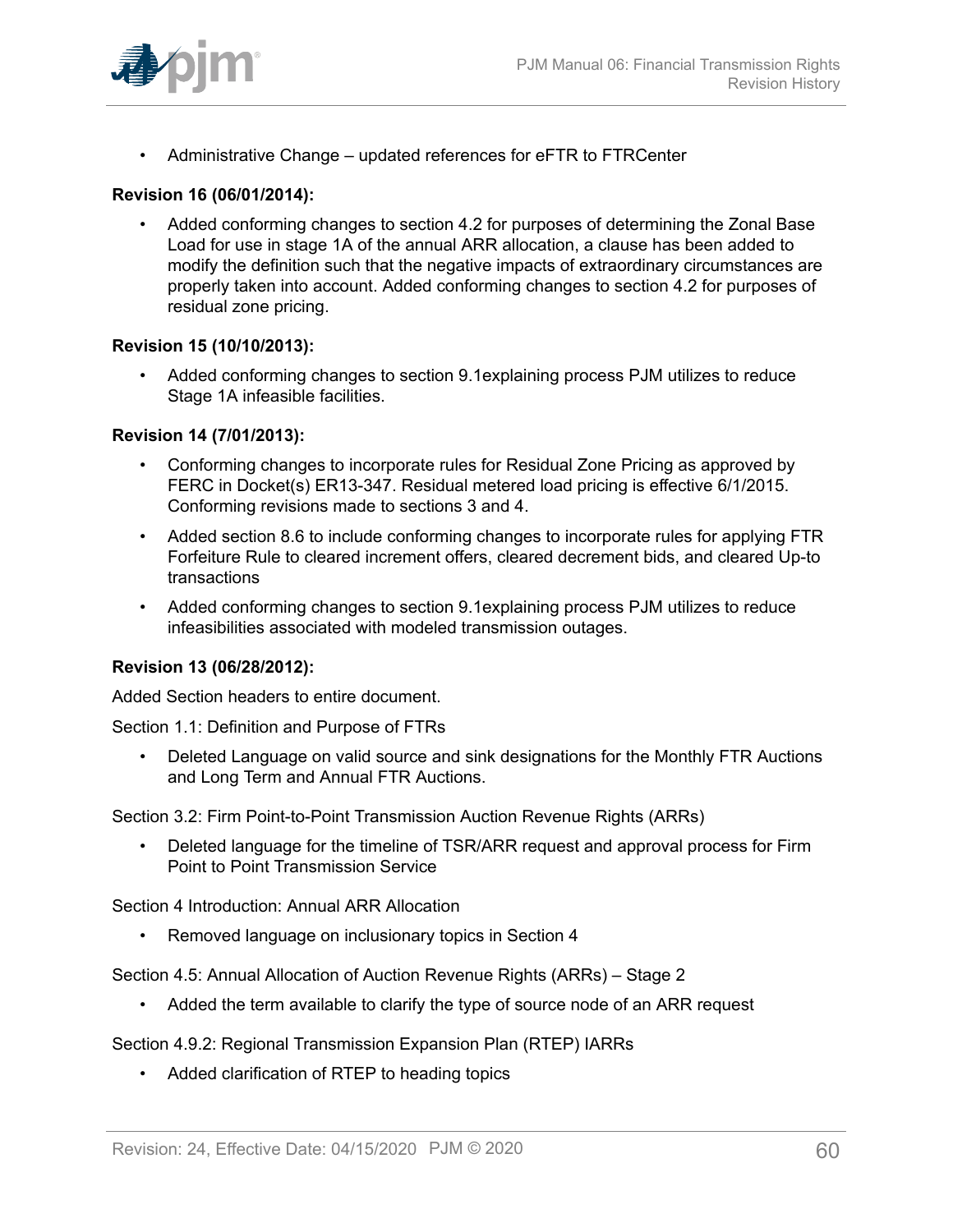

- Clarified language on the allocation of IARRs to state that PJM will determine the quantity of IARRS to be allocated within 3 months prior to the actual in-service date of the upgrade
- Moved language of effective day and Value of IARRs to separate section (now 4.9.4)

Section 4.9.3: Elective Upgrade IARRs

• Modified Heading Name to Elective Upgrade IARRs

Section 4.9.4: Duration and Value of IARRs

• New section formed to encompass duration and value of IARRs

Section 5.1: FTR Allocation Process for New Load in Zones Associated with Market Growth

• Removed language regarding new member elections in FTR Auctions.

Section 5.3: Firm Point-to-Point Transmission Financial Transmission Rights (FTRs)

- Changed 'ARR' to 'FTR'
- Removed timeline for the TSR/FTR request and approval process for Firm Point-to-Point Transmission Service (Exhibit 3)

Section 6.1: FTR Auctions Overview

- Updated language to reflect 3 Long-Term FTR Auction rounds and that each round will award 1/3 of the feasible FTR available capability.
- Added the term available to clarify the type of valid source and sinks for an FTR Auction.
- Added language that the list of available source and sinks for each auction will be posted before the start of the bidding window.
- Removed language that PJM determines and posts the expected non-simultaneous estimates of available FTR capability for each interface, via the MUI

Section 6.3: Long-Term FTR Auction Time Line

Updated Long-term FTR Auction Time Line to reflect 3 rounds being conducted as opposed to 2 rounds.

Section 6.7: FTR Auctions Credit Business Rules

- Removed language regarding self-scheduled FTRs having a zero credit requirement
- Clarified language of the credit responsibility of an FTR that is traded.
- Removed additional language of payment and revenue credits as well as credit requirements of transactions involving a 3rd party
- Removed language that allows credit requirement to be reduced by zonal/base load for LSEs for portfolio diversification calculation as language was rejected by FERC.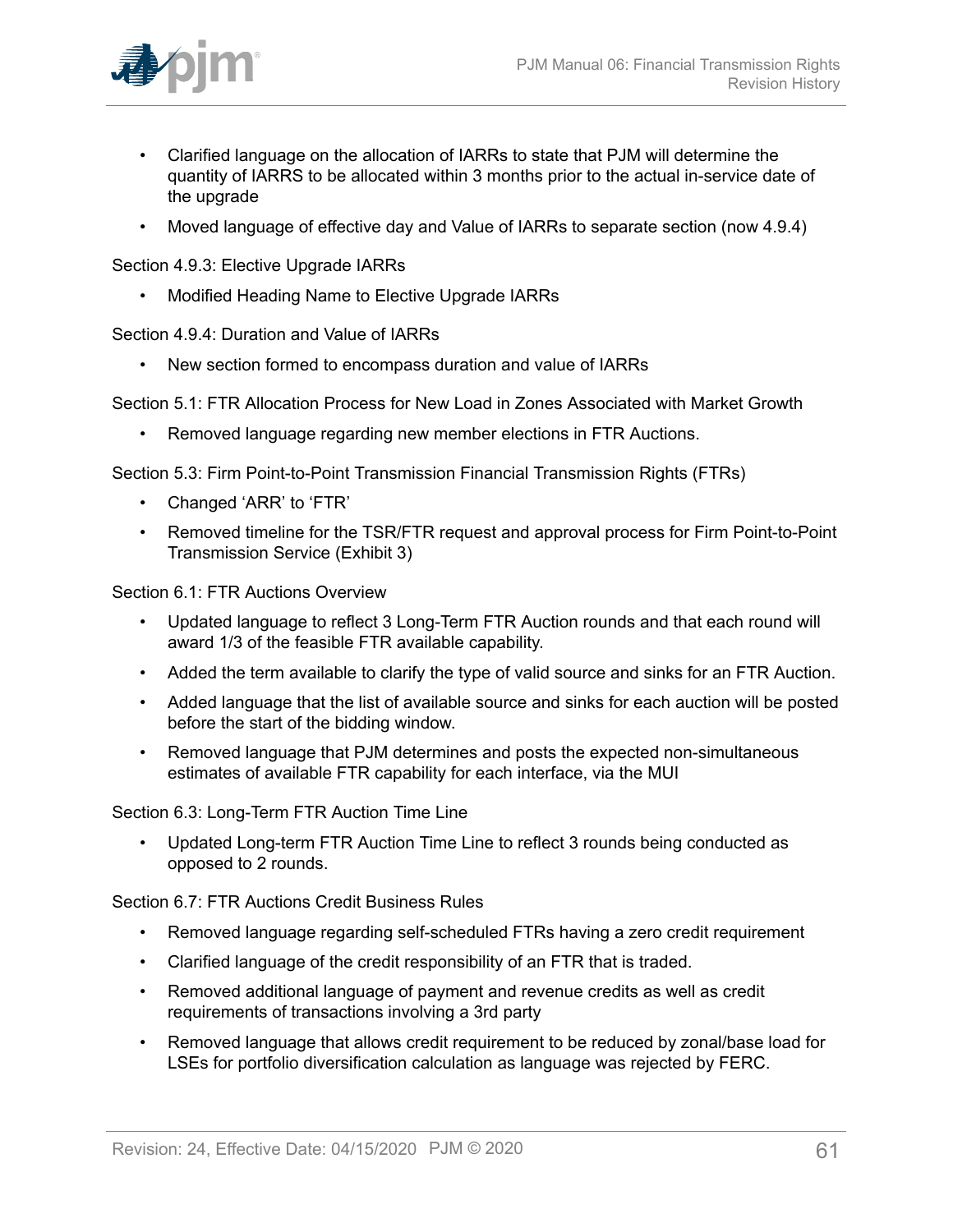

Section 7.3: FTR Secondary Trading Business Rules

• Added language stating the credit requirements for traded FTRs will be calculated through the FTRCenter system.

Section 8.3: FTR Settlement – Calculating Transmission Congestion Credit Target Allocations

• Added clarifying text that the DA LMPDelivery and DA LMPReceipt LMPs are the Day-Ahead Congestion LMP.

Section 9.1: Simultaneous Feasibility Test Overview

• Added language indicating the Simultaneous Feasibility determinations shall take outages into account based on reasonable assumptions about configuration and availability of transmission capability.

#### **Revision 12 (07/01/2009):**

Section 4: Annual ARR Allocation

- Revised to reflect new rules associated ARR Stage 1 Participation for External LSEs
- Revised to reflect rules associated with historic resource splits for historic load aggregation zone splits.
- Revised to reflect new rules associated with credit responsibility for traded ARRs.
- Revised to reflect new rules associated with IARRs for RTEP projects

Section 6: FTR Auctions

- Revised to reflect removal of prompt month established participant credit requirement exemption.
- Revised to reflect new rules associated with undiversified credit calculation for LSEs.
- Revised to reflect new rules associated with Termination and Liquidation of FTR Positions for Credit Defaults.

#### **Revision 11 (08/01/2008):**

Section 1: Financial Transmission Rights Overview

• Revised to reflect new rules associated with implementation of Long-term FTR Auctions

Section 4: Annual ARR Allocation

- Revised to reflect new rules associated with the implementation of Residual ARRs
- Revised to reflect rules surrounding Incremental Auction Revenue Rights

Section 6: FTR Auctions

- Revised to reflect new rules associated with implementation of Long-term FTR Auctions
- Revised to reflect rules surrounding FTR Credit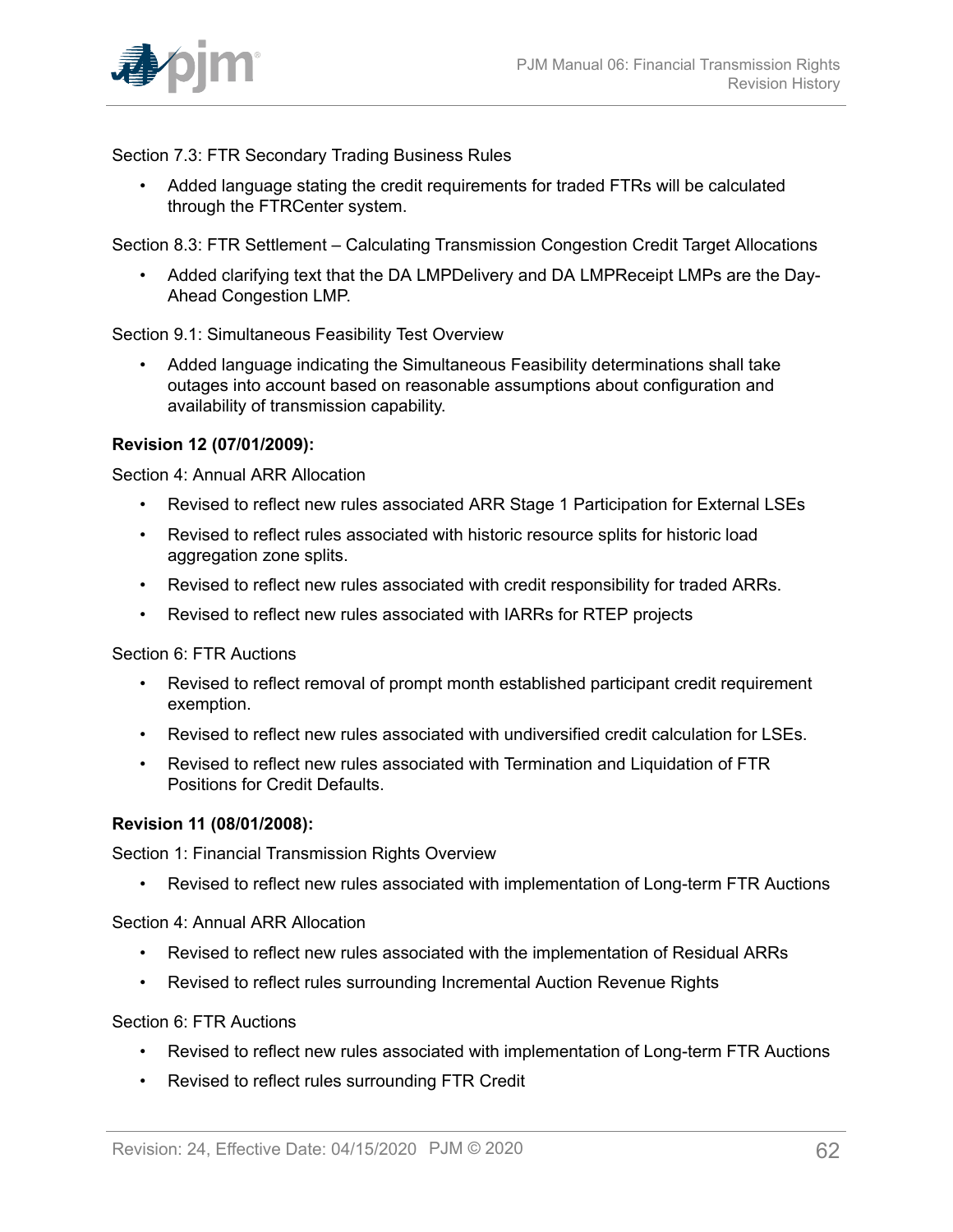

Section 8: Market Settlements

- Revised to reflect new rules associated with implementation of Long-term FTR Auctions
- Revised to reflect rules surrounding distribution of end-of-period excess transmission congestion credit charges
- Revised to reflect rules surrounding collection and distribution of end-of-period uplift required to fully fund FTRs.

### **Revision 10 (06/01/07):**

Section 1: Financial Transmission Rights Overview

• Revised to reflect new rules associated with the implementation Marginal Losses

Section 2: Auction Revenue Rights Overview

• Revised to reflect new rules associated with the implementation Marginal Losses

### **Revision 9 (04/04/07):**

Section 4: Annual ARR Allocation

• Revised to reflect new rules associated with LTTR filing.

#### **Revision 08 (03/08/06):**

Section 4: Annual ARR Allocation

• Revised to reflect a clarification of rules for ARR trading.

Section 6: FTR Auctions

- Revised to reflect new rule that \$0 bids will not be awarded on paths with a clearing price of zero.
- Revised to reflect rules surrounding new monthly balance-of-planning-period auction format.
- Revised to reflect new annual and monthly auction credit rules.
- Revisions were made on the following pages: 24-27, 34-36 and 38-43.

#### **Revision 07 (04/15/05):**

Section 4: Annual ARR Allocation

Section 5: Financial Transmission Rights (FTRs) for New Load in Zones Associated with Market Growth

• Revised to reflect to business rule changes approved by FERC, effective March 8, 2005, that allow Point-to-point customers, with long-term firm transmission service used to deliver energy from a designated network resource located outside or within PJM to load located outside or within PJM and that was confirmed and in effect during the historical reference year, to participate in Stage 1 of the Annual Allocation.